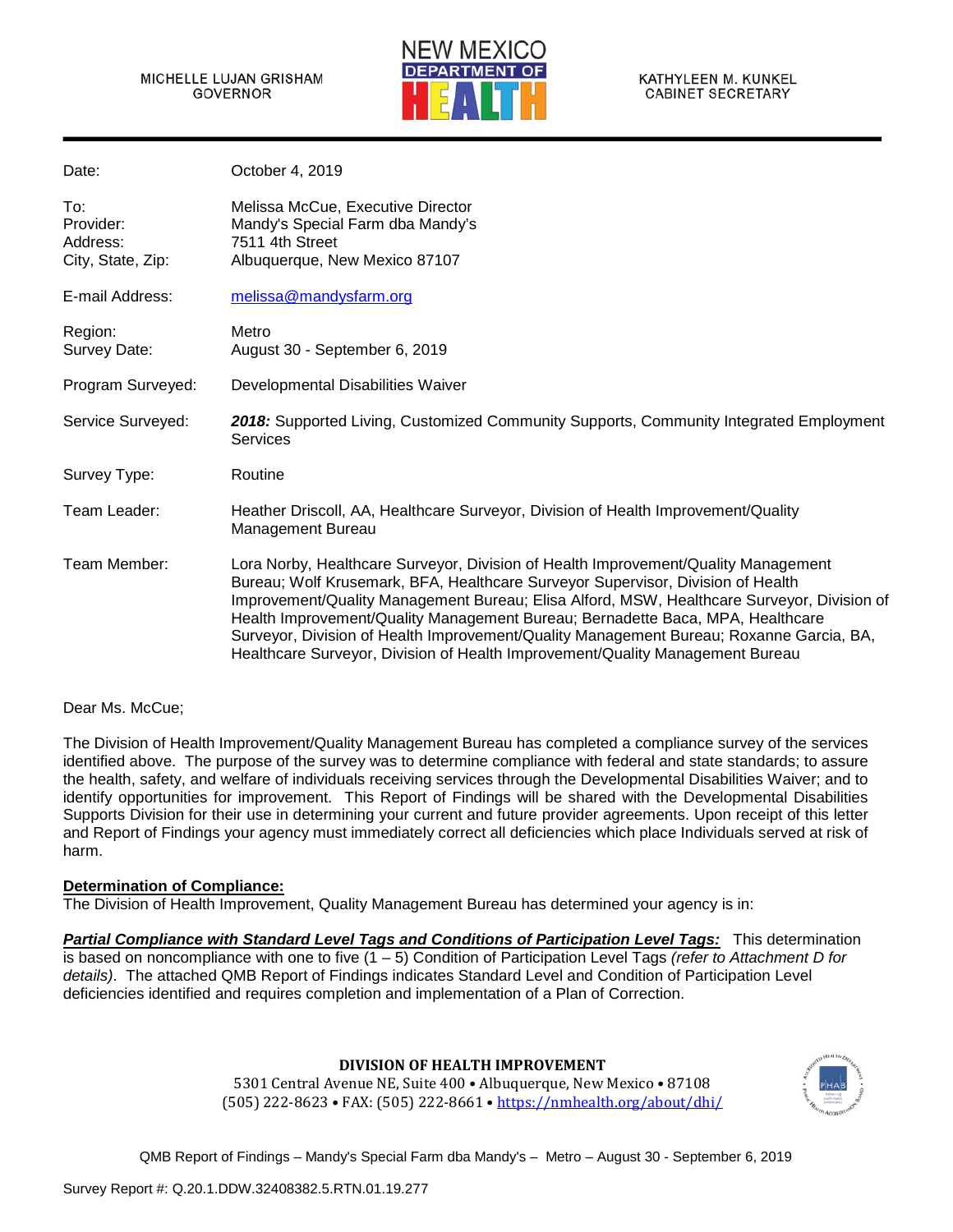The following tags are identified as Condition of Participation Level:

- Tag # 1A32 Administrative Case File: Individual Service Plan
- Tag # LS14 Residential Service Delivery Site Case File (ISP and Healthcare Requirements)
- Tag # 1A31 Client Rights / Human Rights

The following tags are identified as Standard Level:

- Tag # 1A08.1 Administrative and Residential Case File: Progress Notes
- Tag # 1A32.1 Administrative Case File: Individual Service Plan Implementation (Not Completed at Frequency)
- Tag # 1A38 Living Care Arrangement / Community Inclusion Reporting Requirements
- Tag # 1A20 Direct Support Personnel Training
- Tag # 1A22 Agency Personnel Competency
- Tag # 1A26 Consolidated On-line Registry Employee Abuse Registry
- Tag # 1A43.1 General Events Reporting: Individual Reporting
- Tag # 1A31.2 Individual Service Plan Implementation (Residential Implementation)
- Tag # IS30 Customized Community Supports Reimbursement
- Tag # LS26 Supported Living Reimbursement

## **Plan of Correction:**

The attached Report of Findings identifies the deficiencies found during your agency's on-site compliance review. You are required to complete and implement a Plan of Correction. Your agency has a total of 45 business days (10 business days to submit your POC for approval and 35 days to implement your *approved* Plan of Correction) from the receipt of this letter.

You were provided information during the exit meeting portion of your on-site survey. Please refer to this information (Attachment A) for specific instruction on completing your Plan of Correction. At a minimum your Plan of Correction should address the following for each Tag cited:

## **Corrective Action for Current Citation**:

• How is the deficiency going to be corrected? (i.e. obtained documents, retrain staff, individuals and/or staff no longer in service, void/adjusts completed, etc.) This can be specific to each deficiency cited or if possible an overall correction, i.e. all documents will be requested and filed as appropriate.

### **On-going Quality Assurance/Quality Improvement Processes:**

- What is going to be done on an ongoing basis? (i.e. file reviews, etc.)
- How many individuals is this going to effect? (i.e. percentage of individuals reviewed, number of files reviewed, etc.)
- How often will this be completed? (i.e. weekly, monthly, quarterly, etc.)
- Who is responsible? (responsible position within your agency)
- What steps will be taken if issues are found? (i.e. retraining, requesting documents, filing RORA, etc.)
- How is this integrated in your agency's QIS, QI Committee reviews and annual report?

### **Submission of your Plan of Correction:**

Please submit your agency's Plan of Correction in the available space on the two right-hand columns of the Report of Findings. *(See attachment "A" for additional guidance in completing the Plan of Correction)*.

Within 10 business days of receipt of this letter your agency Plan of Correction must be submitted to the parties below:

- **1. Quality Management Bureau, Attention: Monica Valdez, Plan of Correction Coordinator 5301 Central Ave NE Suite 400, Albuquerque, New Mexico 87108**
- **2. Developmental Disabilities Supports Division Regional Office for region of service surveyed**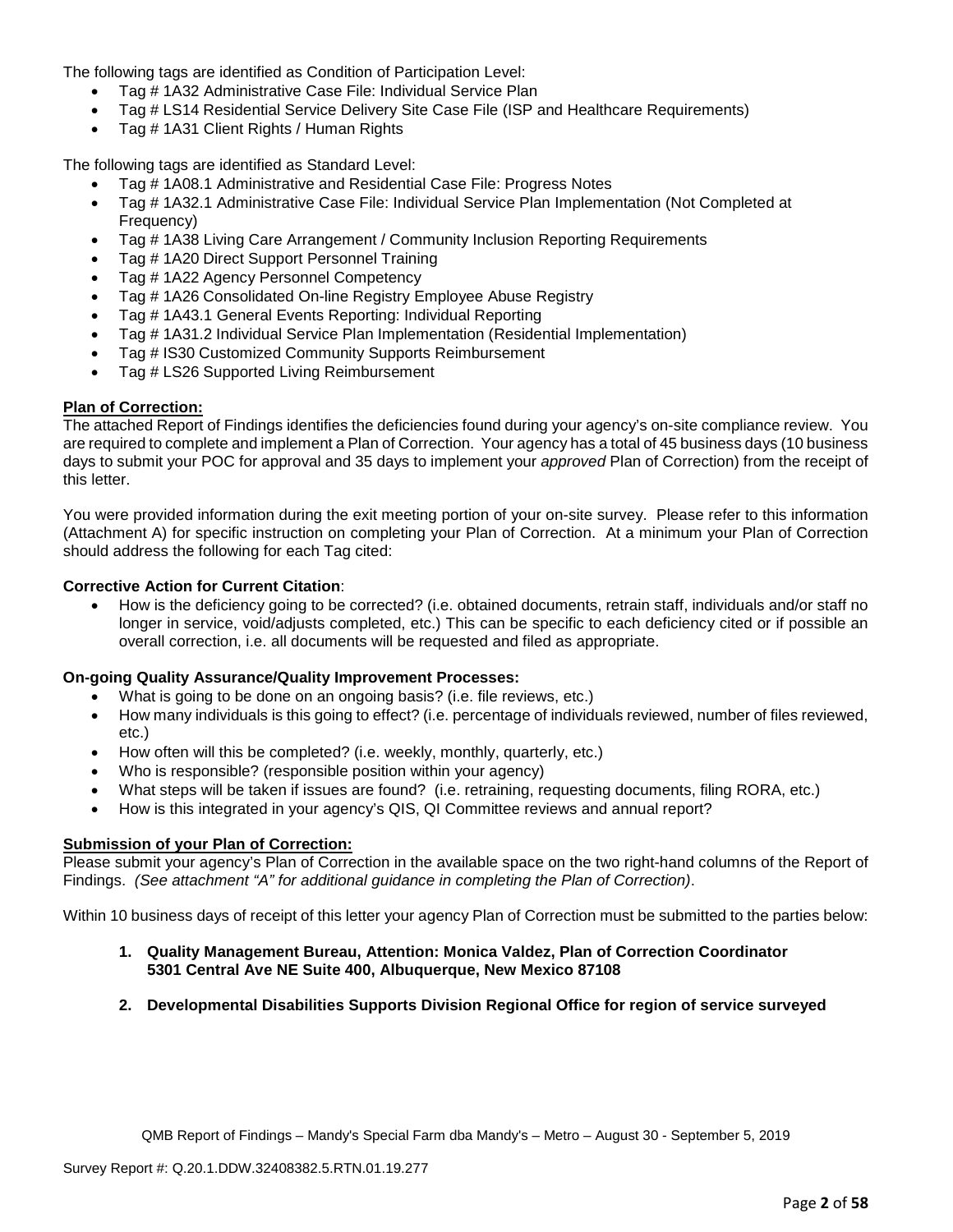Upon notification from QMB that your *Plan of Correction has been approved*, you must implement all remedies and corrective actions to come into compliance. If your Plan of Correction is denied, you must resubmit a revised plan as soon as possible for approval, as your POC approval and all remedies must be completed within 45 business days of the receipt of this letter.

Failure to submit your POC within the allotted 10 business days or complete and implement your Plan of Correction within the total 45 business days allowed may result in the imposition of a \$200 per day Civil Monetary Penalty until it is received, completed and/or implemented.

## **Billing Deficiencies:**

If you have deficiencies noted in this report of findings under the *Service Domain: Medicaid Billing/Reimbursement*, you must complete a "Void/Adjust" claim or remit the identified overpayment via a check within 30 calendar days of the date of this letter to HSD/OIG/PIU, *though this is not the preferred method of payment*. If you choose to pay via check, please include a copy of this letter with the payment. Make the check payable to the New Mexico Human Services Department and mail to:

> Attention: *Lisa Medina-Lujan* HSD/OIG/Program Integrity Unit 1474 Rodeo Road Santa Fe, New Mexico 87505

If you have questions and would like to speak with someone at HSD/OIG/PIU, please contact:

*Lisa Medina-Lujan [\(Lisa.medina-lujan@state.nm.us\)](mailto:Lisa.medina-lujan@state.nm.us) OR Jennifer Goble [\(Jennifer.goble2@state.nm.us\)](mailto:Jennifer.goble2@state.nm.us)*

Please be advised that there is a one-week lag period for applying payments received by check to Void/Adjust claims. During this lag period, your other claim payments may be applied to the amount you owe even though you have sent a refund, reducing your payment amount. For this reason, we recommend that you allow the system to recover the overpayment instead of sending in a check.

### **Request for Informal Reconsideration of Findings (IRF):**

If you disagree with a finding of deficient practice, you have 10 business days upon receipt of this notice to request an IRF. Submit your request for an IRF in writing to:

> ATTN: QMB Bureau Chief Request for Informal Reconsideration of Findings 5301 Central Ave NE Suite #400 Albuquerque, NM 87108 Attention: IRF request/QMB

See Attachment "C" for additional guidance in completing the request for Informal Reconsideration of Findings. The request for an IRF will not delay the implementation of your Plan of Correction which must be completed within 45 total business days (10 business days to submit your POC for approval and 35 days to implement your *approved* Plan of Correction). Providers may not appeal the nature or interpretation of the standard or regulation, the team composition or sampling methodology. If the IRF approves the modification or removal of a finding, you will be advised of any changes.

Please call the Plan of Correction Coordinator Monica Valdez at 505-273-1930 if you have questions about the Report of Findings or Plan of Correction. Thank you for your cooperation and for the work you perform.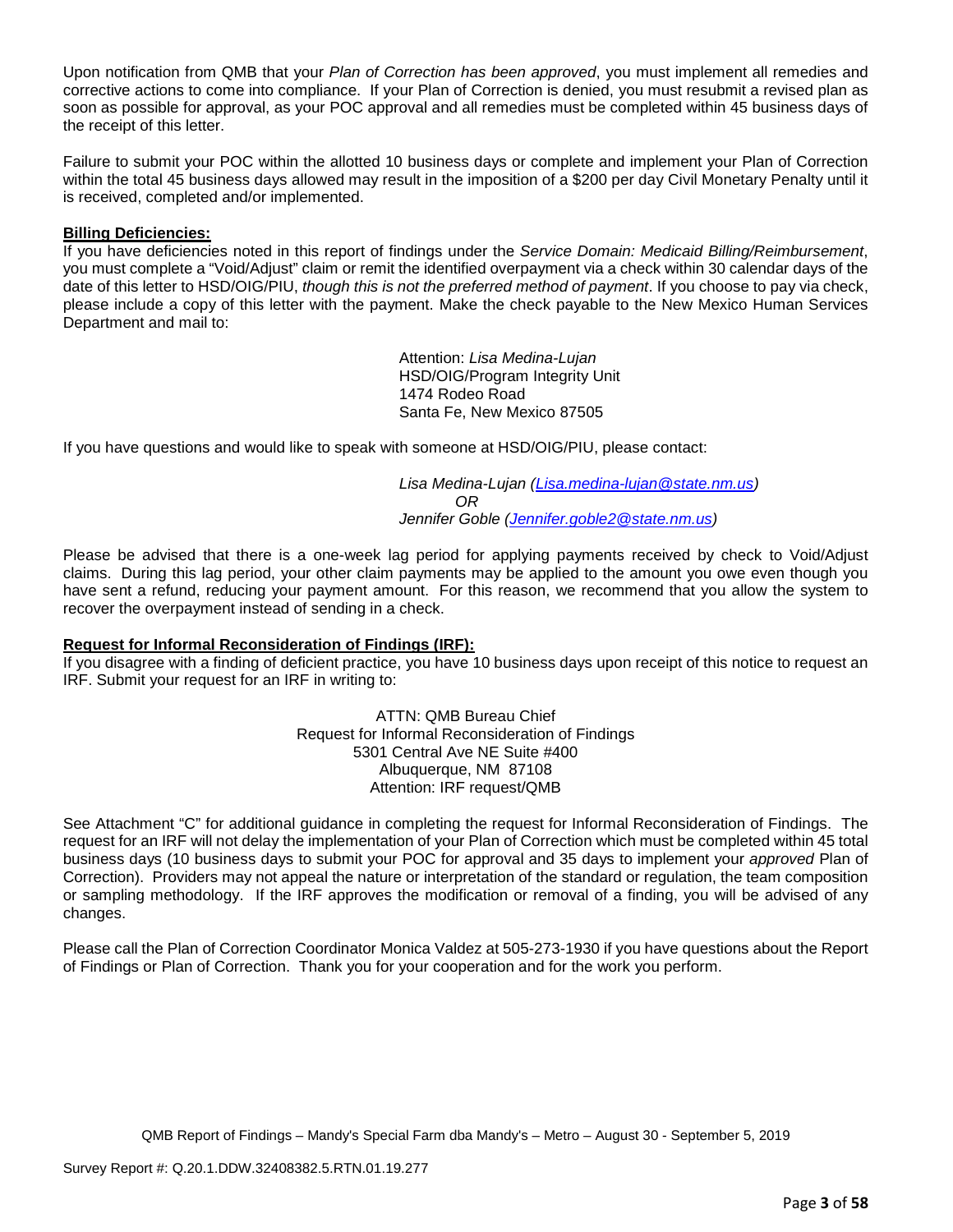Sincerely,

Heather Driscoll, AA

Heather Driscoll, AA Team Lead/Healthcare Surveyor Division of Health Improvement Quality Management Bureau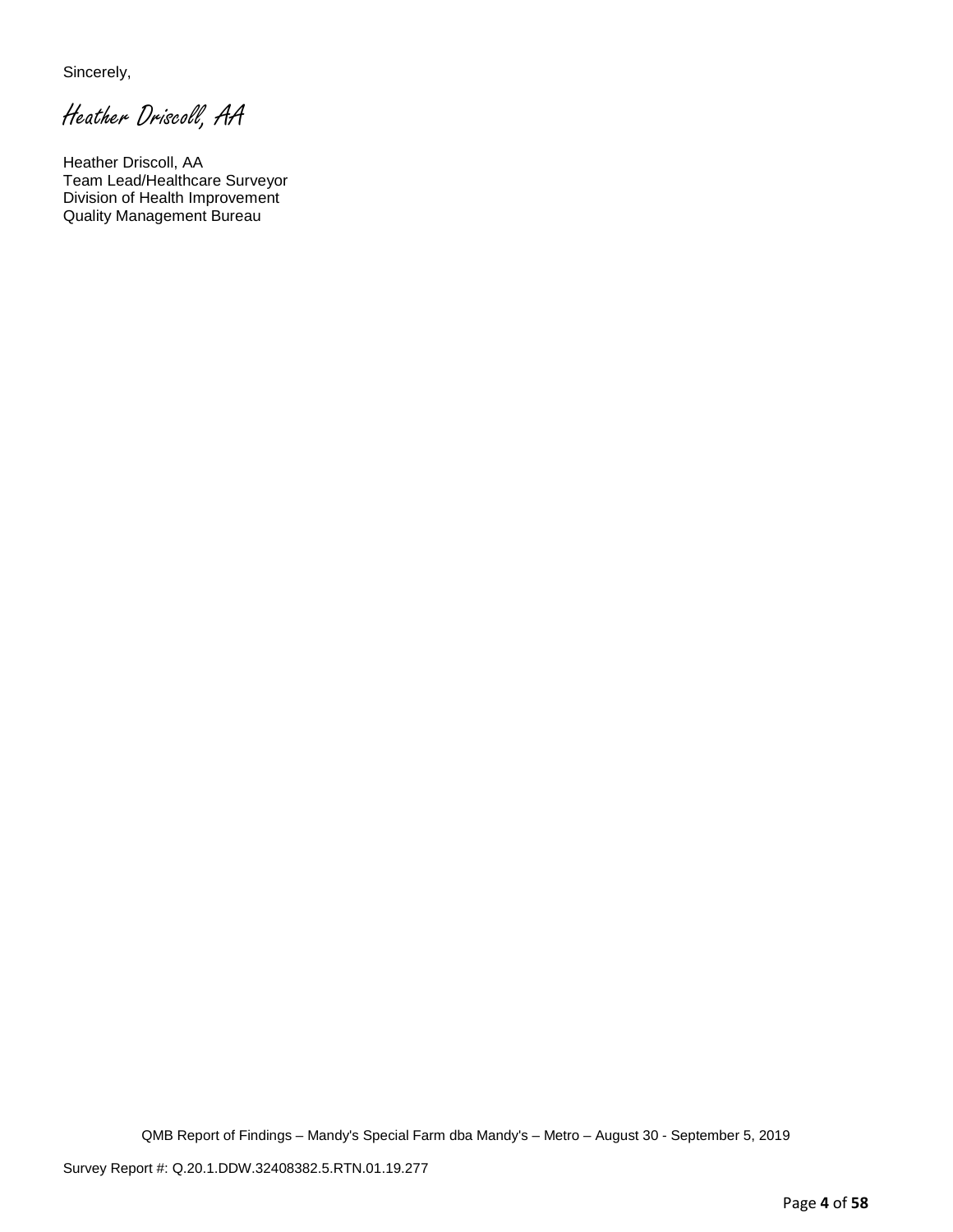#### **Survey Process Employed:**

Administrative Review Start Date: August 30, 2019

#### Contact: **Mandy's Special Farm dba Mandy's**

Melissa McCue, Executive Director

**DOH/DHI/QMB** Heather Driscoll, AA, Team Lead/Healthcare Surveyor

On-site Entrance Conference Date: September 3, 2019

#### Present: **Mandy's Special Farm dba Mandy's**

Melissa McCue, Executive Director Alex Luce, CIE Program Coordinator Bernadette Garcia, CCS Program Coordinator Lauren Rogers, Residential Program Coordinator Libby Pacheco, QA Coordinator Stephanie Argon, Training Coordinator Valyncia Carter, CCS Program Coordinator Yvette Trujillo, Healthcare Coordinator

### **DOH/DHI/QMB**

Heather Driscoll, AA, Team Lead/Healthcare Surveyor Bernadette Baca, MPA, Healthcare Surveyor Elisa Alford, MSW, Healthcare Surveyor Lora Norby, Healthcare Surveyor Roxanne Garcia, BA, Healthcare Surveyor Wolf Krusemark, BFA, Healthcare Surveyor Supervisor

Exit Conference Date: September 6, 2019

### Present: **Mandy's Special Farm dba Mandy's**

Melissa McCue, Executive Director Alex Luce, CIE Coordinator Lauren Rogers, SL Coordinator Libby Pacheco, QA Coordinator Stephanie Argon, Training Coordinator Yvette Trujillo, Healthcare Coordinator

 **DOH/DHI/QMB**

Heather Driscoll, AA, Team Lead/Healthcare Surveyor Elisa Alford, MSW, Healthcare Surveyor

 **DDSD - Metro Regional Office**

Larry Lovato, DDSD Community Service Coordinator

Administrative Locations Visited 2 (7511 4th Street, Albuquerque NM 87107) (346 Clark Road SW, Albuquerque NM, 87105)

Total Sample Size 11

1 - *Jackson* Class Members 10 - Non-*Jackson* Class Members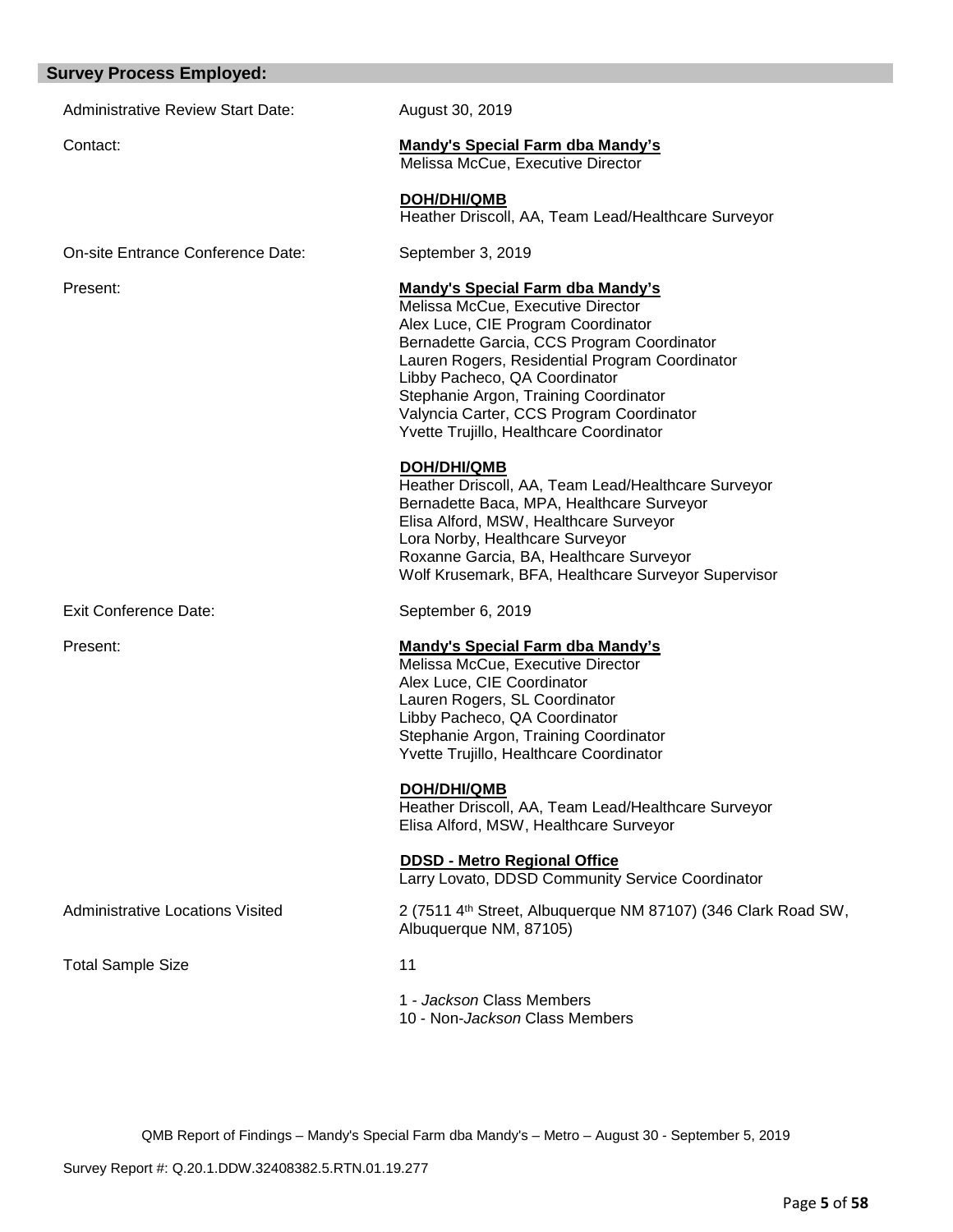|                                                                          | 4 - Supported Living<br>10 - Customized Community Supports<br>4 - Community Integrated Employment Services |                                                               |  |        |  |
|--------------------------------------------------------------------------|------------------------------------------------------------------------------------------------------------|---------------------------------------------------------------|--|--------|--|
| <b>Total Homes Visited</b><br><b>Supported Living Homes Visited</b><br>❖ | 3<br>3                                                                                                     | Note: The following Individuals share a SL<br>residence:<br>⋗ |  | #4, 10 |  |
| Persons Served Records Reviewed                                          | 11                                                                                                         |                                                               |  |        |  |
| Persons Served Interviewed                                               | 7                                                                                                          |                                                               |  |        |  |
| Persons Served Not Seen and/or Not Available                             | 4                                                                                                          |                                                               |  |        |  |
| Direct Support Personnel Interviewed                                     | 10                                                                                                         |                                                               |  |        |  |
| Direct Support Personnel Records Reviewed                                | 70                                                                                                         |                                                               |  |        |  |
| Service Coordinator Records Reviewed                                     | 4                                                                                                          |                                                               |  |        |  |
| Nurse Interview                                                          |                                                                                                            |                                                               |  |        |  |

Administrative Processes and Records Reviewed:

- Medicaid Billing/Reimbursement Records for all Services Provided
- Individual Medical and Program Case Files, including, but not limited to:
	- o Individual Service Plans
	- o Progress on Identified Outcomes
	- o Healthcare Plans
	- o Medication Administration Records
	- o Medical Emergency Response Plans
	- o Therapy Evaluations and Plans
	- o Healthcare Documentation Regarding Appointments and Required Follow-Up
	- o Other Required Health Information
- Internal Incident Management Reports and System Process / General Events Reports
- Personnel Files, including nursing and subcontracted staff
- Staff Training Records, Including Competency Interviews with Staff
- Agency Policy and Procedure Manual
- Caregiver Criminal History Screening Records
- Consolidated Online Registry/Employee Abuse Registry
- Human Rights Committee Notes and Meeting Minutes
- Quality Assurance / Improvement Plan
- CC: Distribution List: DOH Division of Health Improvement
	- DOH Developmental Disabilities Supports Division
	- DOH Office of Internal Audit

HSD - Medical Assistance Division

NM Attorney General's Office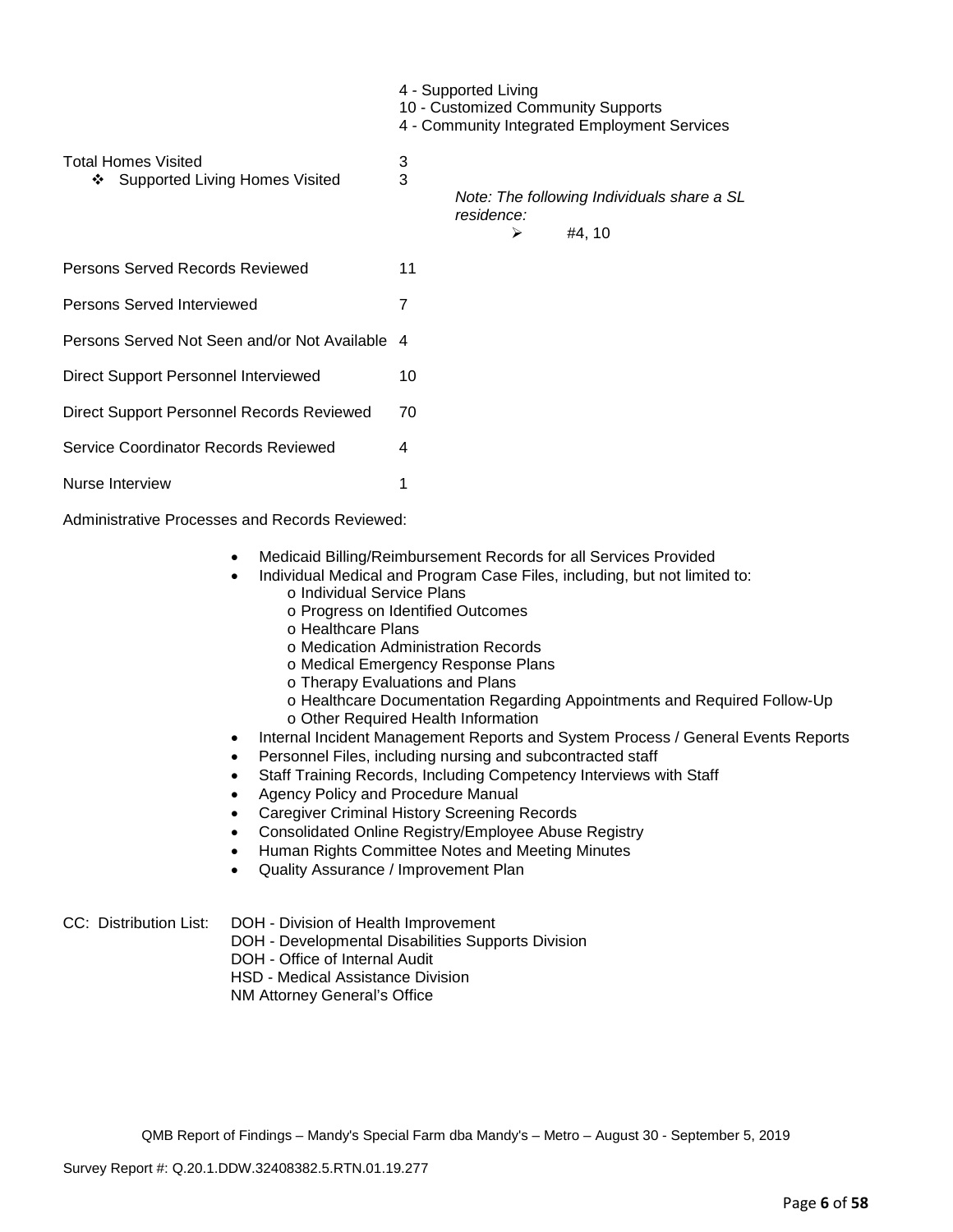## **Attachment A**

# **Provider Instructions for Completing the QMB Plan of Correction (POC) Process**

## *Introduction:*

After a QMB Compliance Survey, your QMB Report of Findings will be sent to you via e-mail.

Each provider must develop and implement a Plan of Correction (POC) that identifies specific quality assurance and quality improvement activities the agency will implement to correct deficiencies and prevent continued deficiencies and non-compliance.

Agencies must submit their Plan of Correction within ten (10) business days from the date you receive the QMB Report of Findings. (Providers who do not submit a POC within 10 business days may be referred to the DDSD Regional Office for purposes of contract management or the Internal Review Committee [IRC] for possible actions or sanctions).

Agencies must fully implement their approved Plan of Correction within 45 business days (10 business days to submit your POC for approval and 35 days to implement your approved Plan of Correction) from the date they receive the QMB Report of Findings. Providers who fail to complete a POC within the 45-business days allowed will be referred to the IRC for possible actions or sanctions.

If you have questions about the Plan of Correction process, call the Plan of Correction Coordinator at 505-273-1930 or email at [MonicaE.Valdez@state.nm.us.](mailto:MonicaE.Valdez@state.nm.us) Requests for technical assistance must be requested through your Regional DDSD Office.

The POC process cannot resolve disputes regarding findings. If you wish to dispute a finding on the official Report of Findings, you must file an Informal Reconsideration of Findings (IRF) request within ten (10) business days of receiving your report. Please note that you must still submit a POC for findings that are in question (see Attachment C).

## *Instructions for Completing Agency POC:*

## *Required Content*

Your Plan of Correction should provide a step-by-step description of the methods to correct each deficient practice cited to prevent recurrence and information that ensures the regulation cited comes into and remains in compliance. The remedies noted in your POC are expected to be added to your Agency's required, annual Quality Assurance (QA) Plan.

If a deficiency has already been corrected since the on-site survey, the plan should state how it was corrected, the completion date (date the correction was accomplished), and how possible recurrence of the deficiency will be prevented.

*The following details should be considered when developing your Plan of Correction:*

#### *The Plan of Correction must address each deficiency cited in the Report of Findings unless otherwise noted with a "No Plan of Correction Required statement." The Plan of Correction must address the five (5) areas listed below:*

- 1. How the specific and realistic corrective action will be accomplished for individuals found to have been affected by the deficient practice.
- 2. How the agency will identify other individuals who have the potential to be affected by the same deficient practice, and how the agency will act to protect those individuals in similar situations.
- 3. What Quality Assurance measures will be put into place and what systemic changes made to ensure the deficient practice will not recur.
- 4. Indicate how the agency plans to monitor its performance to make certain solutions are sustained. The agency must develop a QA plan for ensuring correction is achieved and sustained. This QA plan must be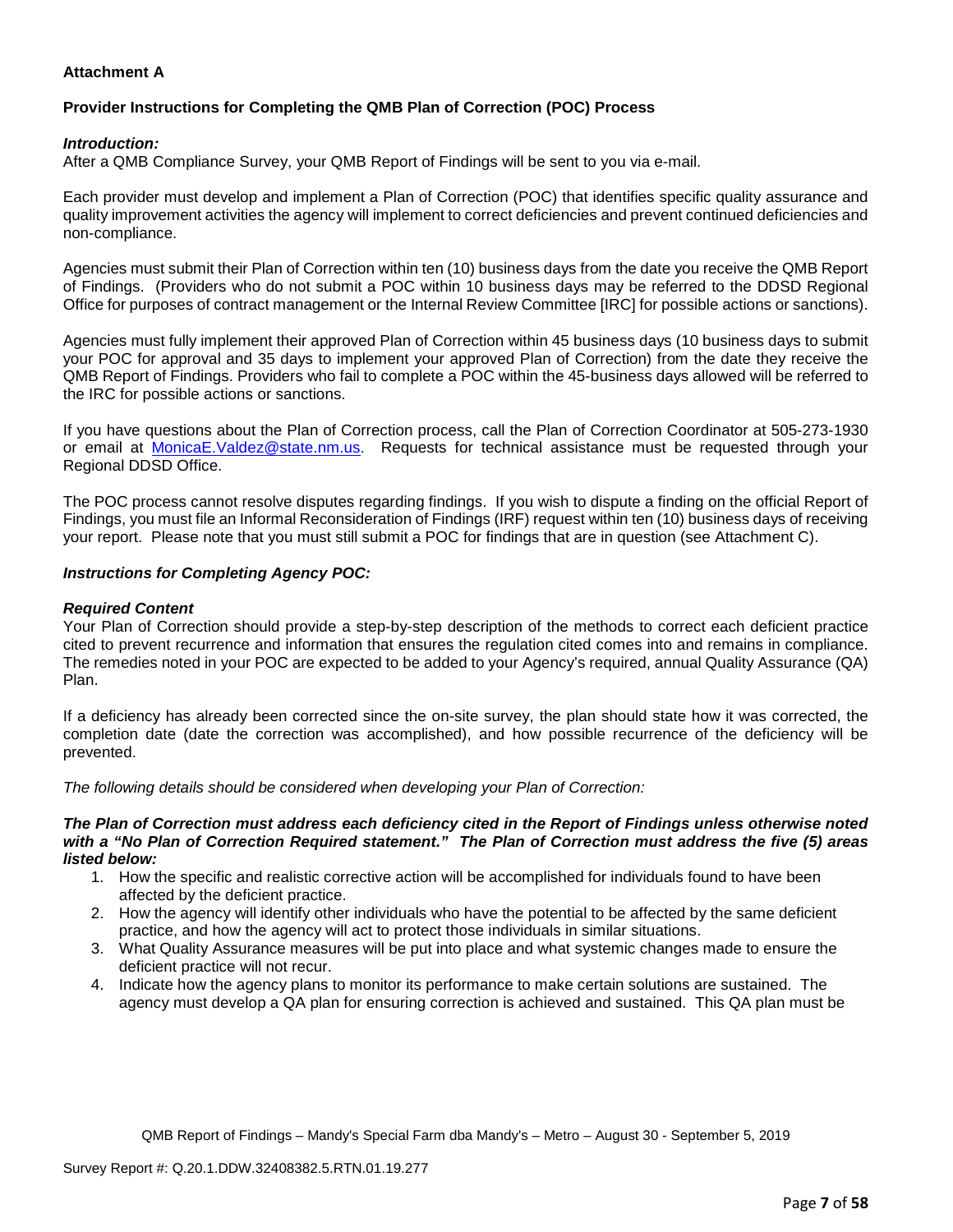implemented, and the corrective action is evaluated for its effectiveness. The plan of correction is integrated into the agency quality assurance system; and

5. Include dates when corrective actions will be completed. The corrective action completion dates must be acceptable to the State.

*The following details should be considered when developing your Plan of Correction:*

- Details about how and when Individual Served, agency personnel and administrative and service delivery site files are audited by agency personnel to ensure they contain required documents;
- Information about how medication administration records are reviewed to verify they contain all required information before they are distributed to service sites, as they are being used, and after they are completed;
- Your processes for ensuring that all required agency personnel are trained on required DDSD required trainings;
- How accuracy in billing/reimbursement documentation is assured;
- How health, safety is assured;
- For Case Management providers, how Individual Service Plans are reviewed to verify they meet requirements, how the timeliness of level of care (LOC) packet submissions and consumer visits are tracked;
- Your process for gathering, analyzing and responding to quality data indicators; and,
- Details about Quality Targets in various areas, current status, analyses about why targets were not met, and remedies implemented.

*Note:* **Instruction or in-service of staff alone may not be a sufficient plan of correction.** This is a good first step toward correction, but additional steps must be taken to ensure the deficiency is corrected and will not recur.

## *Completion Dates*

- The plan of correction must include a **completion date** (entered in the far right-hand column) for each finding. Be sure the date is **realistic** in the amount of time your Agency will need to correct the deficiency; not to exceed 45 total business days.
- Direct care issues should be corrected immediately and monitored appropriately.
- Some deficiencies may require a staged plan to accomplish total correction.
- Deficiencies requiring replacement of equipment, etc., may require more time to accomplish correction but should show reasonable time frames.

### *Initial Submission of the Plan of Correction Requirements*

- 1. The Plan of Correction must be completed on the official QMB Survey Report of Findings/Plan of Correction Form and received by QMB within ten (10) business days from the date you received the report of findings.
- 2. For questions about the POC process, call the POC Coordinator, Monica Valdez at 505-273-1930 or email at [MonicaE.Valdez@state.nm.us](mailto:MonicaE.Valdez@state.nm.us) for assistance.
- 3. For Technical Assistance (TA) in developing or implementing your POC, contact your Regional DDSD Office.
- 4. Submit your POC to Monica Valdez, POC Coordinator in any of the following ways:
	- a. Electronically at [MonicaE.Valdez@state.nm.us](mailto:MonicaE.Valdez@state.nm.us) *(preferred method)*
	- b. Fax to 505-222-8661, or
	- c. Mail to POC Coordinator, 5301 Central Ave NE Suite 400, Albuquerque, New Mexico 87108
- 5. *Do not submit supporting documentation* (evidence of compliance) to QMB *until after* your POC has been approved by the QMB.
- 6. QMB will notify you when your POC has been "approved" or "denied."
	- a. During this time, whether your POC is "approved," or "denied," you will have a maximum of 45 business days from the date of receipt of your Report of Findings to correct all survey deficiencies.
	- b. If your POC is denied, it must be revised and resubmitted as soon as possible, as the 45-business day limit is in effect.
	- c. If your POC is denied a second time your agency may be referred to the Internal Review Committee.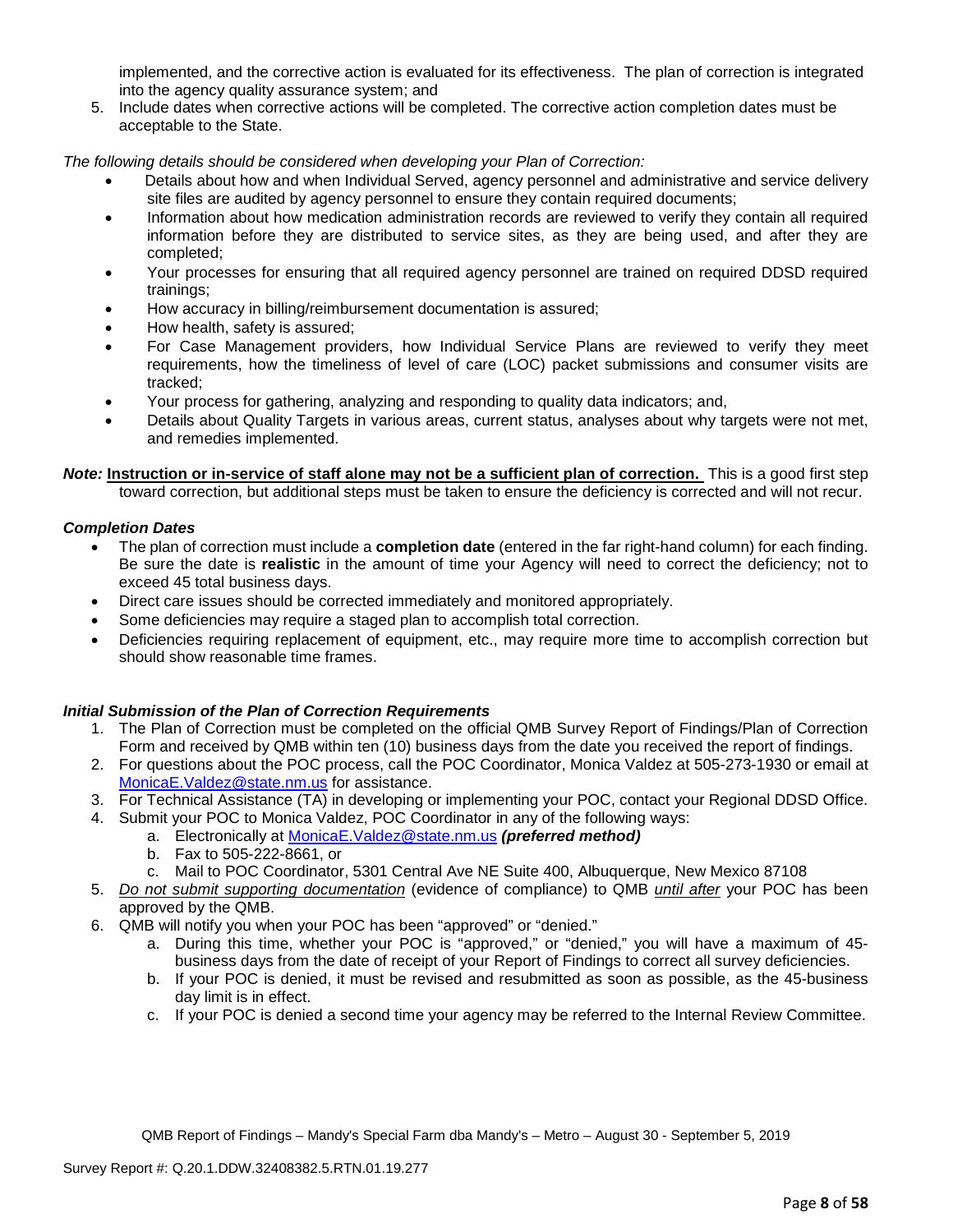- d. You will receive written confirmation when your POC has been approved by QMB and a final deadline for completion of your POC.
- e. Please note that all POC correspondence will be sent electronically unless otherwise requested.
- 7. Failure to submit your POC within 10 business days without prior approval of an extension by QMB will result in a referral to the Internal Review Committee and the possible implementation of monetary penalties and/or sanctions.

## *POC Document Submission Requirements*

Once your POC has been approved by the QMB Plan of Correction Coordinator you must submit copies of documents as evidence that all deficiencies have been corrected, as follows.

- 1. Your internal documents are due within a *maximum* of 45-business days of receipt of your Report of Findings.
- 2. It is preferred that you submit your documents via USPS or other carrier (scanned and saved to CD/DVD disc, flash drive, etc.). If documents containing HIPAA Protected Health Information (PHI) documents must be submitted through S-Comm (Therap), Fax or Postal System, do not send PHI directly to NMDOH email accounts. If the documents do not contain protected Health information (PHI) then you may submit your documents electronically scanned and attached to e-mails.
- 3. All submitted documents *must be annotated*; please be sure the tag numbers and Identification numbers are indicated on each document submitted. Documents which are not annotated with the Tag number and Identification number may not be accepted.
- 4. Do not submit original documents; Please provide copies or scanned electronic files for evidence. Originals must be maintained in the agency file(s) per DDSD Standards.
- 5. In lieu of some documents, you may submit copies of file or home audit forms that clearly indicate cited deficiencies have been corrected, other attestations of correction must be approved by the Plan of Correction Coordinator prior to their submission.
- 6. When billing deficiencies are cited, you must provide documentation to justify billing and/or void and adjust forms submitted to Xerox State Healthcare, LLC for the deficiencies cited in the Report of Findings.

**Revisions, Modifications or Extensions to your Plan of Correction (post QMB approval) must be made in writing and submitted to the Plan of Correction Coordinator, prior to the due date and are approved on a case-by-case basis. No changes may be made to your POC or the timeframes for implementation without written approval of the POC Coordinator.**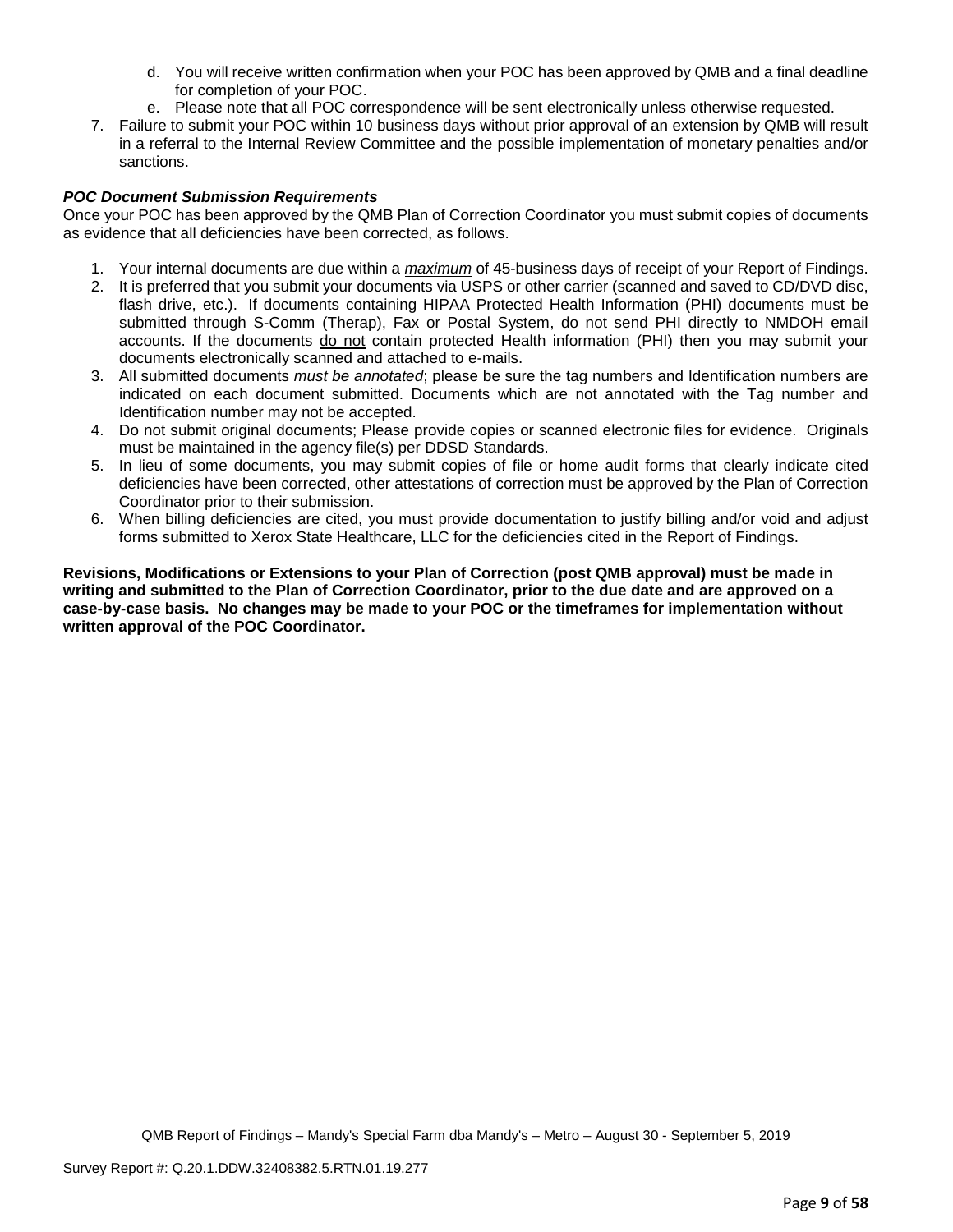## **Department of Health, Division of Health Improvement QMB Determination of Compliance Process**

The Division of Health Improvement, Quality Management Bureau (QMB) surveys compliance of the Developmental Disabilities Waiver (DDW) standards and other state and federal regulations. For the purpose of the LCA / CI survey the CMS waiver assurances have been grouped into four (4) Service Domains: Plan of Care (ISP Implementation); Qualified Providers; Health, Welfare and Safety; and Administrative Oversight (note that Administrative Oversight listed in this document is not the same as the CMS assurance of Administrative Authority. Used in this context it is related to the agency's operational policies and procedures, Quality Assurance system and Medicaid billing and reimbursement processes.)

The QMB Determination of Compliance process is based on provider compliance or non-compliance with standards and regulations identified during the on-site survey process and as reported in the QMB Report of Findings. All areas reviewed by QMB have been agreed to by DDSD and DHI/QMB and are reflective of CMS requirements. All deficiencies (non-compliance with standards and regulations) are identified and cited as either a Standard level deficiency or a Condition of Participation level deficiency in the QMB Reports of Findings. All deficiencies require corrective action when non-compliance is identified.

Each deficiency in your Report of Findings has been predetermined to be a Standard Level Deficiency, a Condition of Participation Level Deficiency, if below 85% compliance or a non-negotiable Condition of Participation Level Deficiency. Your Agency's overall Compliance Determination is based on a Scope and Severity Scale which takes into account the number of Standard and Condition Level Tags cited as well as the percentage of Individuals affected in the sample.

## **Conditions of Participation (CoPs)**

CoPs are based on the Centers for Medicare and Medicaid Services, Home and Community-Based Waiver required assurances, in addition to the New Mexico Developmental Disability Waiver (DDW) Service Standards. The Division of Health Improvement (DHI), in conjunction with the Developmental Disability Support Division (DDSD), has identified certain deficiencies that have the potential to be a Condition of Participation Level, if the tag falls below 85% compliance based on the number of people affected. Additionally, there are what are called nonnegotiable Conditions of Participation, regardless if one person or multiple people are affected. In this context, a CoP is defined as an essential / fundamental regulation or standard, which when out of compliance directly affects the health and welfare of the Individuals served. If no deficiencies within a Tag are at the level of a CoP, it is cited as a Standard Level Deficiency.

## *Service Domains and CoPs for Living Care Arrangements and Community Inclusion are as follows:*

**Service Domain: Service Plan: ISP Implementation -** *Services are delivered in accordance with the service plan, including type, scope, amount, duration and frequency specified in the service plan.*

## **Potential Condition of Participation Level Tags, if compliance is below 85%:**

- **1A08.3 –** Administrative Case File: Individual Service Plan / ISP Components
- **1A32 –** Administrative Case File: Individual Service Plan Implementation
- **LS14 –** Residential Service Delivery Site Case File (ISP and Healthcare Requirements)
- **IS14 –** CCS / CIES Service Delivery Site Case File (ISP and Healthcare Requirements)

**Service Domain: Qualified Providers -** *The State monitors non-licensed/non-certified providers to assure adherence to waiver requirements. The State implements its policies and procedures for verifying that provider training is conducted in accordance with State requirements and the approved waiver.*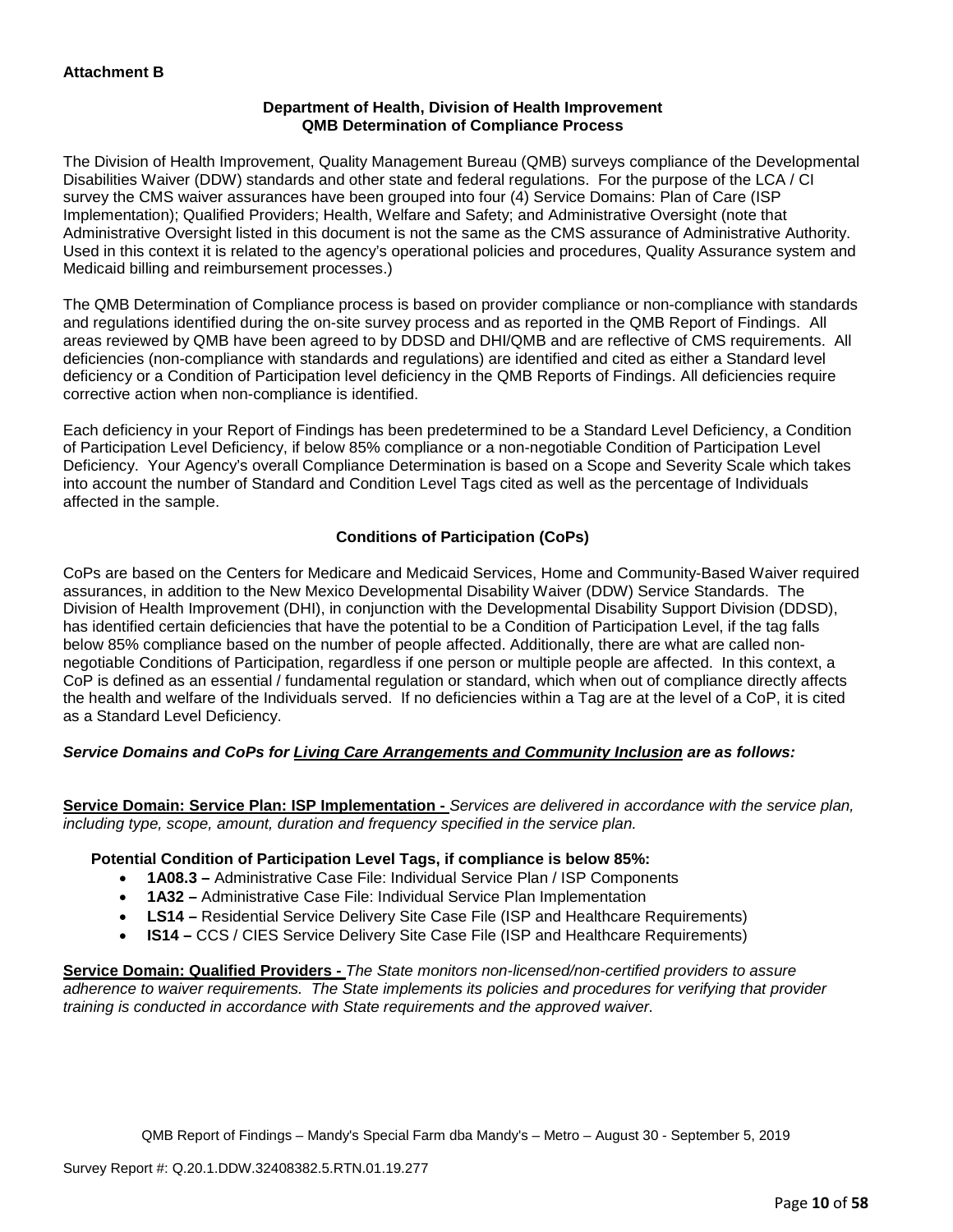## **Potential Condition of Participation Level Tags, if compliance is below 85%:**

- **1A20 -** Direct Support Personnel Training
- **1A22 -** Agency Personnel Competency
- **1A37 –** Individual Specific Training

## **Non-Negotiable Condition of Participation Level Tags (one or more Individuals are cited):**

- **1A25.1 –** Caregiver Criminal History Screening
- **1A26.1 –** Consolidated On-line Registry Employee Abuse Registry

**Service Domain: Health, Welfare and Safety -** *The State, on an ongoing basis, identifies, addresses and seeks to prevent occurrences of abuse, neglect and exploitation. Individuals shall be afforded their basic human rights. The provider supports individuals to access needed healthcare services in a timely manner.*

## **Potential Condition of Participation Level Tags, if compliance is below 85%:**

- **1A08.2 –** Administrative Case File: Healthcare Requirements & Follow-up
- **1A09 –** Medication Delivery Routine Medication Administration
- **1A09.1 –** Medication Delivery PRN Medication Administration
- **1A15.2 –** Administrative Case File: Healthcare Documentation (Therap and Required Plans)

### **Non-Negotiable Condition of Participation Level Tags (one or more Individuals are cited):**

- **1A05 –** General Requirements / Agency Policy and Procedure Requirements
- **1A07 –** Social Security Income (SSI) Payments
- **1A09.2 –** Medication Delivery Nurse Approval for PRN Medication
- **1A15 –** Healthcare Documentation Nurse Availability
- **1A31 –** Client Rights/Human Rights
- **LS25.1 –** Residential Requirements. (Physical Environment Supported Living / Family Living / Intensive Medical Living)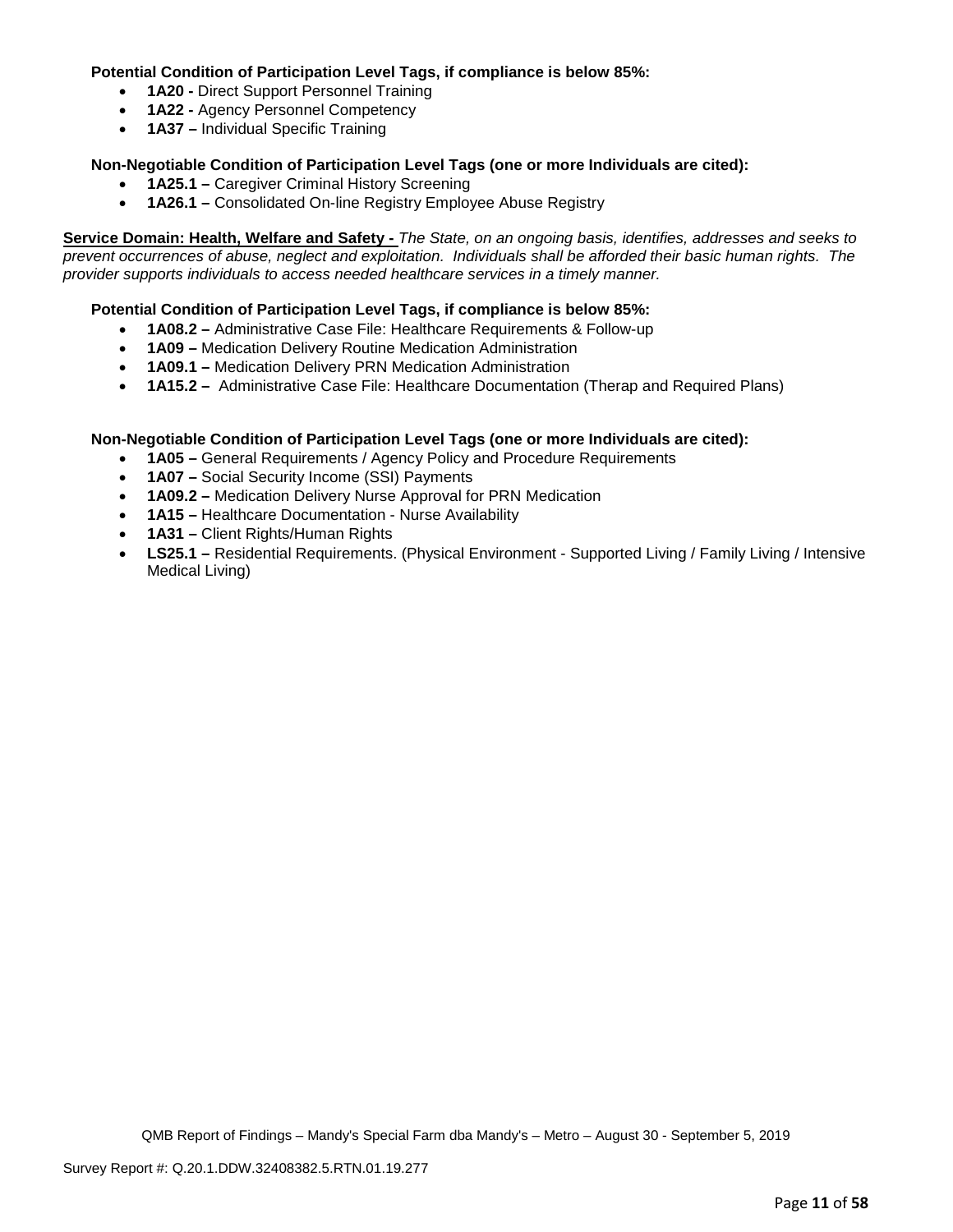## **Attachment C**

#### **Guidelines for the Provider Informal Reconsideration of Finding (IRF) Process**

### **Introduction:**

Throughout the QMB Survey process, surveyors are openly communicating with providers. Open communication means surveyors have clarified issues and/or requested missing information before completing the review through the use of the signed/dated "Document Request," or "Administrative Needs," etc. forms. Regardless, there may still be instances where the provider disagrees with a specific finding. Providers may use the following process to informally dispute a finding.

#### **Instructions:**

- 1. The Informal Reconsideration of the Finding (IRF) request must be received in writing to the QMB Bureau Chief **within 10 business days** of receipt of the final Report of Findings (*Note: No extensions are granted for the IRF)*.
- 2. The written request for an IRF *must* be completed on the QMB Request for Informal Reconsideration of Finding form available on the QMB website: <https://nmhealth.org/about/dhi/cbp/irf/>
- 3. The written request for an IRF must specify in detail the request for reconsideration and why the finding is inaccurate.
- 4. The IRF request must include all supporting documentation or evidence.
- 5. If you have questions about the IRF process, email the IRF Chairperson, Valerie V. Valdez at [valerie.valdez@state.nm.us](mailto:valerie.valdez@state.nm.us) for assistance.

### **The following limitations apply to the IRF process:**

- The written request for an IRF and all supporting evidence must be received within 10 business days.
- Findings based on evidence requested during the survey and not provided may not be subject to reconsideration.
- The supporting documentation must be new evidence not previously reviewed or requested by the survey team.
- Providers must continue to complete their Plan of Correction during the IRF process
- Providers may not request an IRF to challenge the sampling methodology.
- Providers may not request an IRF based on disagreement with the nature of the standard or regulation.
- Providers may not request an IRF to challenge the team composition.
- Providers may not request an IRF to challenge the DHI/QMB determination of compliance or the length of their DDSD provider contract.

A Provider forfeits the right to an IRF if the request is not received within 10 business days of receiving the report and/or does not include all supporting documentation or evidence to show compliance with the standards and regulations.

The IRF Committee will review the request; the Provider will be notified in writing of the ruling; no face-to-face meeting will be conducted.

When a Provider requests that a finding be reconsidered, it does not stop or delay the Plan of Correction process. **Providers must continue to complete the Plan of Correction, including the finding in dispute regardless of the IRF status.** If a finding is removed or modified, it will be noted and removed or modified from the Report of Findings. It should be noted that in some cases a Plan of Correction may be completed prior to the IRF process being completed. The provider will be notified in writing on the decisions of the IRF committee.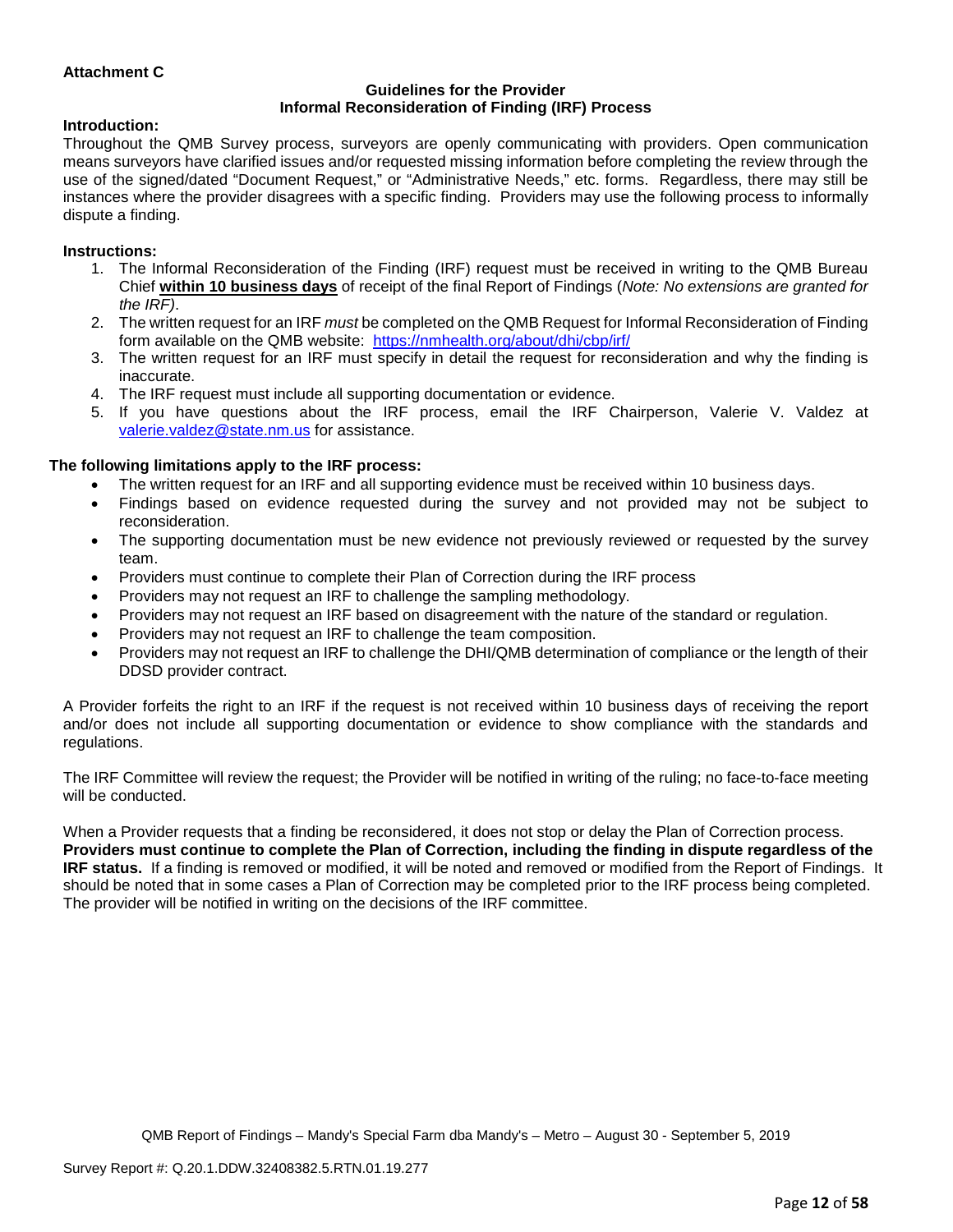## **QMB Determinations of Compliance**

## **Compliance:**

The QMB determination of *Compliance* indicates that a provider has either no deficiencies found during a survey or that no deficiencies at the Condition of Participation Level were found. The agency has obtained a level of compliance such that there is a minimal potential for harm to individuals' health and safety. To qualify for a determination of *Compliance*, the provider must have received no Conditions of Participation Level Deficiencies and have a minimal number of Individuals on the sample affected by the findings indicated in the Standards Level Tags.

## **Partial-Compliance with Standard Level Tags:**

The QMB determination of *Partial-Compliance with Standard Level Tags* indicates that a provider is in compliance with all Condition of Participation Level deficiencies but is out of compliance with a certain percentage of Standard Level deficiencies. This partial-compliance, if not corrected, may result in a negative outcome or the potential for more than minimal harm to individuals' health and safety. There are two ways to receive a determination of Partial Compliance with Standard Level Tags:

- 1. Your Report of Findings includes 16 or fewer Standards Level Tags with between 75% and 100% of the survey sample affected in any tag.
- 2. Your Report of Findings includes 17 or more Standard Level Tags with between 50% to 74% of the survey sample affected in any tag.

### **Partial-Compliance with Standard Level Tags and Condition of Participation Level Tags:**

The QMB determination of *Partial-Compliance with Standard Level Tags and Condition of Participation Level Tags*  indicates that a provider is out of compliance with one to five  $(1 - 5)$  Condition of Participation Level Tags. This partial-compliance, if not corrected, may result in a serious negative outcome or the potential for more than minimal harm to individuals' health and safety.

### **Non-Compliance:**

The QMB determination of *Non-Compliance* indicates a provider is significantly out of compliance with both Standard Level deficiencies and Conditions of Participation level deficiencies. This non-compliance, if not corrected, may result in a serious negative outcome or the potential for more than minimal harm to individuals' health and safety. There are three ways an agency can receive a determination of Non-Compliance:

- 1. Your Report of Findings includes 17 or more total Tags with 0 to 5 Condition of Participation Level Tags with 75% to 100% of the survey sample affected in any Condition of Participation Level tag.
- 2. Your Report of Findings includes any amount of Standard Level Tags with 6 or more Condition of Participation Level Tags.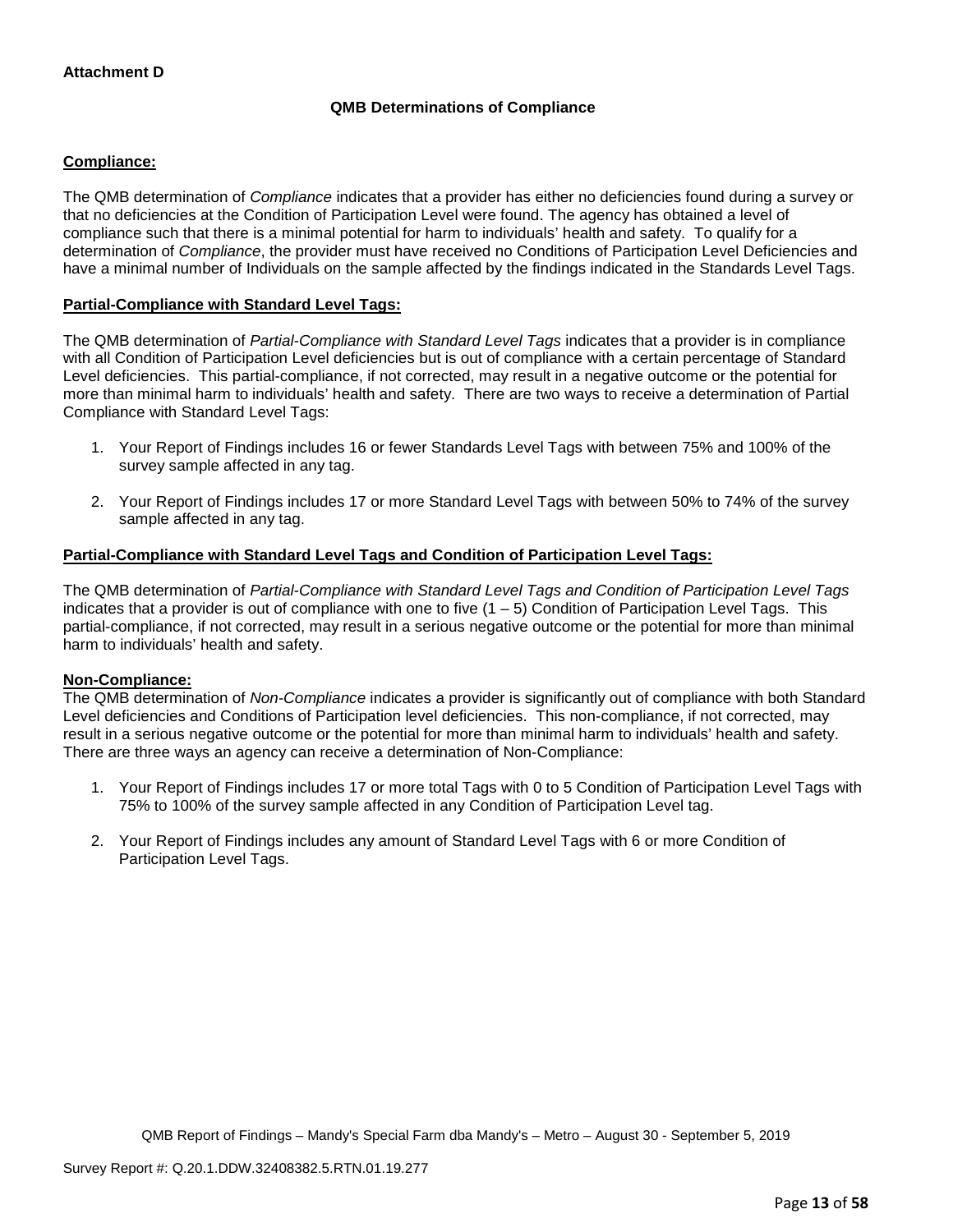| <b>Compliance</b>                                                                                                    |                                                                                                                             |                                                                                                                               |                                                                                                                                  | Weighting                                                                                                                 |                                                                                                                         |                                                                                                                                     |                                                                                                               |
|----------------------------------------------------------------------------------------------------------------------|-----------------------------------------------------------------------------------------------------------------------------|-------------------------------------------------------------------------------------------------------------------------------|----------------------------------------------------------------------------------------------------------------------------------|---------------------------------------------------------------------------------------------------------------------------|-------------------------------------------------------------------------------------------------------------------------|-------------------------------------------------------------------------------------------------------------------------------------|---------------------------------------------------------------------------------------------------------------|
| <b>Determination</b>                                                                                                 |                                                                                                                             | <b>LOW</b>                                                                                                                    |                                                                                                                                  | <b>MEDIUM</b>                                                                                                             |                                                                                                                         | <b>HIGH</b>                                                                                                                         |                                                                                                               |
| <b>Total Tags:</b>                                                                                                   | up to 16                                                                                                                    | 17 or more                                                                                                                    | up to $16$                                                                                                                       | 17 or more                                                                                                                | <b>Any Amount</b>                                                                                                       | 17 or more                                                                                                                          | <b>Any Amount</b>                                                                                             |
|                                                                                                                      | and                                                                                                                         | and                                                                                                                           | and                                                                                                                              | and                                                                                                                       | And/or                                                                                                                  | and                                                                                                                                 | And/or                                                                                                        |
| COP Level Tags:                                                                                                      | $0$ COP                                                                                                                     | $0$ COP                                                                                                                       | $0$ COP                                                                                                                          | $0$ COP                                                                                                                   | 1 to 5 COP                                                                                                              | $0$ to $5$ CoPs                                                                                                                     | 6 or more<br><b>COP</b>                                                                                       |
|                                                                                                                      | and                                                                                                                         | and                                                                                                                           | and                                                                                                                              | and                                                                                                                       |                                                                                                                         | and                                                                                                                                 |                                                                                                               |
| Sample Affected:                                                                                                     | 0 to 74%                                                                                                                    | 0 to 49%                                                                                                                      | 75 to 100%                                                                                                                       | 50 to 74%                                                                                                                 |                                                                                                                         | 75 to 100%                                                                                                                          |                                                                                                               |
| "Non-<br>Compliance"                                                                                                 |                                                                                                                             |                                                                                                                               |                                                                                                                                  |                                                                                                                           |                                                                                                                         | 17 or more<br><b>Total Tags</b><br>with $75$ to<br>$100\%$ of the<br>Individuals in<br>the sample<br>cited in any<br>CoP Level tag. | Any Amount of<br><b>Standard Level</b><br>Tags and 6 or<br>more Conditions<br>of Participation<br>Level Tags. |
| "Partial<br>Compliance with<br><b>Standard Level tags</b><br>and Condition of<br><b>Participation Level</b><br>Tags" |                                                                                                                             |                                                                                                                               |                                                                                                                                  |                                                                                                                           | <b>Any Amount</b><br><b>Standard Level</b><br>Tags, plus 1 to 5<br><b>Conditions of</b><br>Participation<br>Level tags. |                                                                                                                                     |                                                                                                               |
| "Partial<br>Compliance with<br><b>Standard Level</b><br>tags"                                                        |                                                                                                                             |                                                                                                                               | up to $16$<br><b>Standard Level</b><br>Tags with 75<br>to $100\%$ of the<br>individuals in<br>the sample<br>cited in any<br>tag. | 17 or more<br><b>Standard Level</b><br>Tags with 50<br>to $74\%$ of the<br>individuals in<br>the sample<br>cited any tag. |                                                                                                                         |                                                                                                                                     |                                                                                                               |
| "Compliance"                                                                                                         | Up to $16$<br><b>Standard Level</b><br>Tags with 0 to<br>74% of the<br>individuals in<br>the sample<br>cited in any<br>tag. | 17 or more<br><b>Standard Level</b><br>Tags with 0 to<br>$49%$ of the<br>individuals in<br>the sample<br>cited in any<br>tag. |                                                                                                                                  |                                                                                                                           |                                                                                                                         |                                                                                                                                     |                                                                                                               |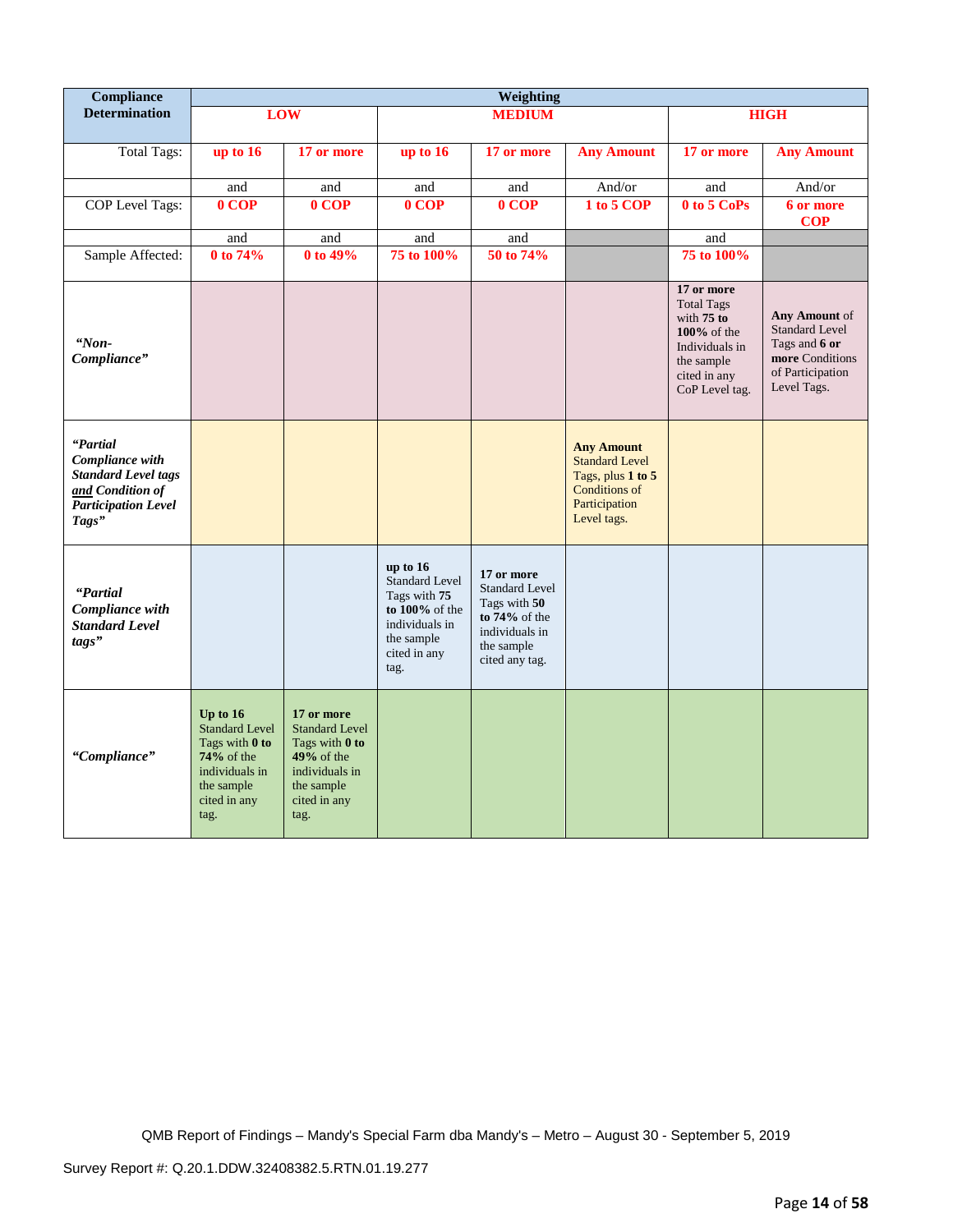| <b>Agency:</b>      | Mandy's Special Farm dba Mandy's - Metro Region                                                 |
|---------------------|-------------------------------------------------------------------------------------------------|
| Program:            | Developmental Disabilities Waiver                                                               |
| Service:            | 2018: Supported Living, Customized Community Supports, Community Integrated Employment Services |
| Survey Type:        | Routine                                                                                         |
| <b>Survey Date:</b> | August 30 - September 6, 2019                                                                   |

| <b>Standard of Care</b>                                                                                                                                     | <b>Deficiencies</b>                                     | Agency Plan of Correction, On-going QA/QI<br>& Responsible Party                                 | <b>Date</b><br><b>Due</b> |  |
|-------------------------------------------------------------------------------------------------------------------------------------------------------------|---------------------------------------------------------|--------------------------------------------------------------------------------------------------|---------------------------|--|
| Service Domain: Service Plans: ISP Implementation - Services are delivered in accordance with the service plan, including type, scope, amount, duration and |                                                         |                                                                                                  |                           |  |
| frequency specified in the service plan.                                                                                                                    |                                                         |                                                                                                  |                           |  |
| Tag #1A08.1 Administrative and Residential                                                                                                                  | <b>Standard Level Deficiency</b>                        |                                                                                                  |                           |  |
| <b>Case File: Progress Notes</b>                                                                                                                            |                                                         |                                                                                                  |                           |  |
| Developmental Disabilities (DD) Waiver Service                                                                                                              | Based on record review, the Agency did not              | Provider:                                                                                        |                           |  |
| Standards 2/26/2018; Re-Issue: 12/28/2018; Eff                                                                                                              | maintain progress notes and other service               | <b>State your Plan of Correction for the</b>                                                     |                           |  |
| 1/1/2019                                                                                                                                                    | delivery documentation for 2 of 11 Individuals.         | deficiencies cited in this tag here (How is the                                                  |                           |  |
| <b>Chapter 20: Provider Documentation and</b>                                                                                                               |                                                         | deficiency going to be corrected? This can be                                                    |                           |  |
| <b>Client Records 20.2 Client Records</b>                                                                                                                   | Review of the Agency individual case files              | specific to each deficiency cited or if possible an                                              |                           |  |
| Requirements: All DD Waiver Provider                                                                                                                        | revealed the following items were not found:            | overall correction?): $\rightarrow$                                                              |                           |  |
| Agencies are required to create and maintain                                                                                                                |                                                         |                                                                                                  |                           |  |
| individual client records. The contents of client                                                                                                           | <b>Administrative Case File:</b>                        |                                                                                                  |                           |  |
| records vary depending on the unique needs of                                                                                                               |                                                         |                                                                                                  |                           |  |
| the person receiving services and the resultant                                                                                                             | <b>Customized Community Services Notes/Daily</b>        |                                                                                                  |                           |  |
| information produced. The extent of                                                                                                                         | <b>Contact Logs:</b>                                    |                                                                                                  |                           |  |
| documentation required for individual client                                                                                                                | $\bullet$ Individual #7 - None found for 7/5, 10, 2019. |                                                                                                  |                           |  |
| records per service type depends on the location                                                                                                            |                                                         | <b>Provider:</b>                                                                                 |                           |  |
| of the file, the type of service being provided,                                                                                                            | <b>Residential Case File:</b>                           |                                                                                                  |                           |  |
| and the information necessary.                                                                                                                              |                                                         | <b>Enter your ongoing Quality</b>                                                                |                           |  |
| DD Waiver Provider Agencies are required to                                                                                                                 | <b>Supported Living Progress Notes/Daily</b>            | <b>Assurance/Quality Improvement processes</b><br>as it related to this tag number here (What is |                           |  |
| adhere to the following:                                                                                                                                    | <b>Contact Logs:</b>                                    | going to be done? How many individuals is this                                                   |                           |  |
| Client records must contain all documents<br>$1_{-}$                                                                                                        | • Individual #8 - None found for 9/1/2019. (Date        | going to affect? How often will this be completed?                                               |                           |  |
| essential to the service being provided and                                                                                                                 | of home visit: 9/3/2019).                               | Who is responsible? What steps will be taken if                                                  |                           |  |
| essential to ensuring the health and safety of                                                                                                              |                                                         | issues are found?): $\rightarrow$                                                                |                           |  |
| the person during the provision of the service.                                                                                                             |                                                         |                                                                                                  |                           |  |
| Provider Agencies must have readily<br>2.                                                                                                                   |                                                         |                                                                                                  |                           |  |
| accessible records in home and community                                                                                                                    |                                                         |                                                                                                  |                           |  |
| settings in paper or electronic form. Secure                                                                                                                |                                                         |                                                                                                  |                           |  |
| access to electronic records through the Therap                                                                                                             |                                                         |                                                                                                  |                           |  |
| web based system using computers or mobile                                                                                                                  |                                                         |                                                                                                  |                           |  |
| devices is acceptable.                                                                                                                                      |                                                         |                                                                                                  |                           |  |
| Provider Agencies are responsible for<br>3.                                                                                                                 |                                                         |                                                                                                  |                           |  |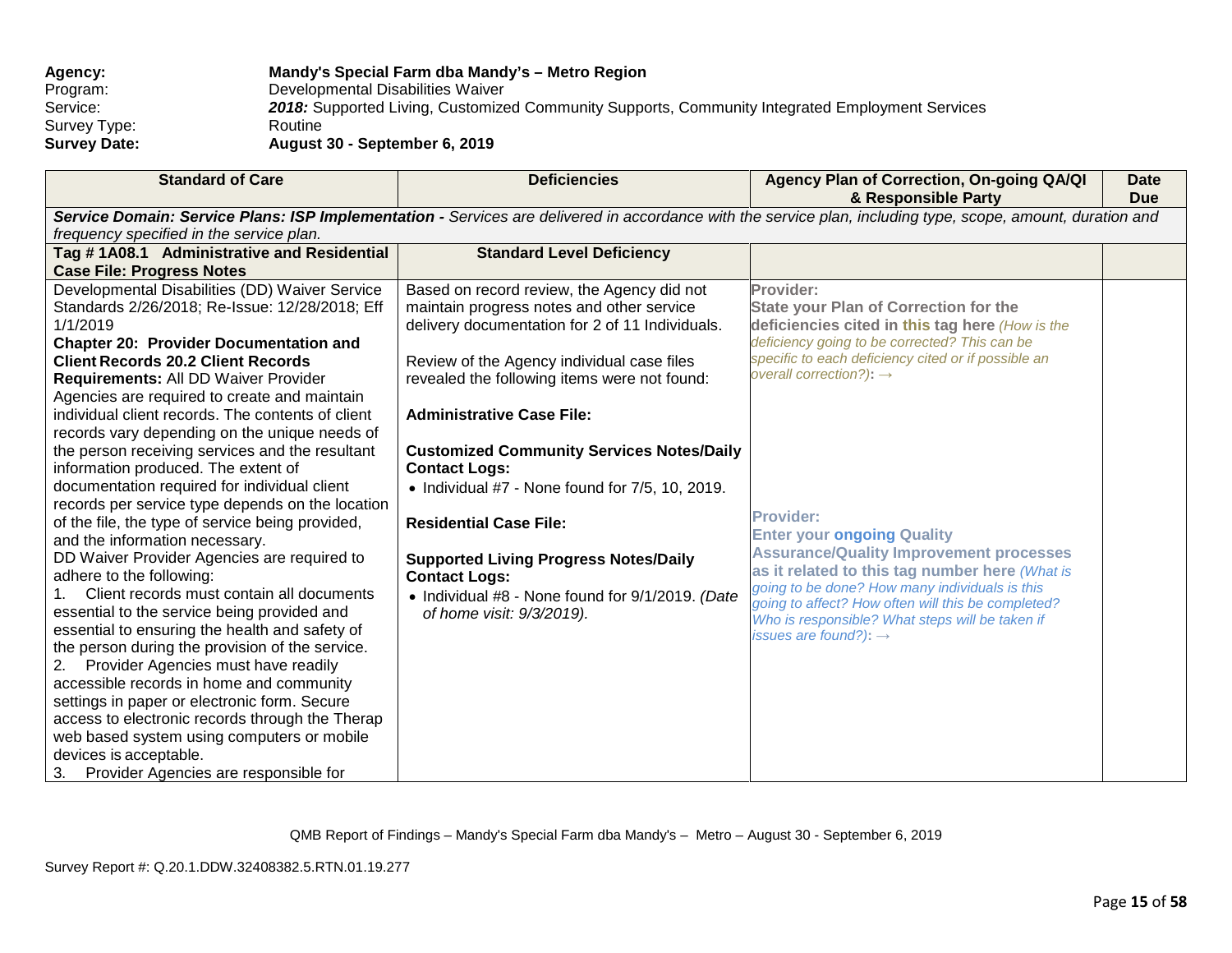| ensuring that all plans created by nurses, RDs,<br>therapists or BSCs are present in all needed<br>settings.<br>4. Provider Agencies must maintain records<br>of all documents produced by agency personnel<br>or contractors on behalf of each person,<br>including any routine notes or data, annual<br>assessments, semi-annual reports, evidence of<br>training provided/received, progress notes, and<br>any other interactions for which billing is<br>generated.<br>Each Provider Agency is responsible for<br>5.<br>maintaining the daily or other contact notes<br>documenting the nature and frequency of<br>service delivery, as well as data tracking only<br>for the services provided by their agency.<br>The current Client File Matrix found in<br>6.<br>Appendix A Client File Matrix details the<br>minimum requirements for records to be stored<br>in agency office files, the delivery site, or with<br>DSP while providing services in the community.<br>All records pertaining to JCMs must be<br>7.<br>retained permanently and must be made<br>available to DDSD upon request, upon the<br>termination or expiration of a provider<br>agreement, or upon provider withdrawal from<br>services. |  |  |
|-------------------------------------------------------------------------------------------------------------------------------------------------------------------------------------------------------------------------------------------------------------------------------------------------------------------------------------------------------------------------------------------------------------------------------------------------------------------------------------------------------------------------------------------------------------------------------------------------------------------------------------------------------------------------------------------------------------------------------------------------------------------------------------------------------------------------------------------------------------------------------------------------------------------------------------------------------------------------------------------------------------------------------------------------------------------------------------------------------------------------------------------------------------------------------------------------------------------------|--|--|
|                                                                                                                                                                                                                                                                                                                                                                                                                                                                                                                                                                                                                                                                                                                                                                                                                                                                                                                                                                                                                                                                                                                                                                                                                         |  |  |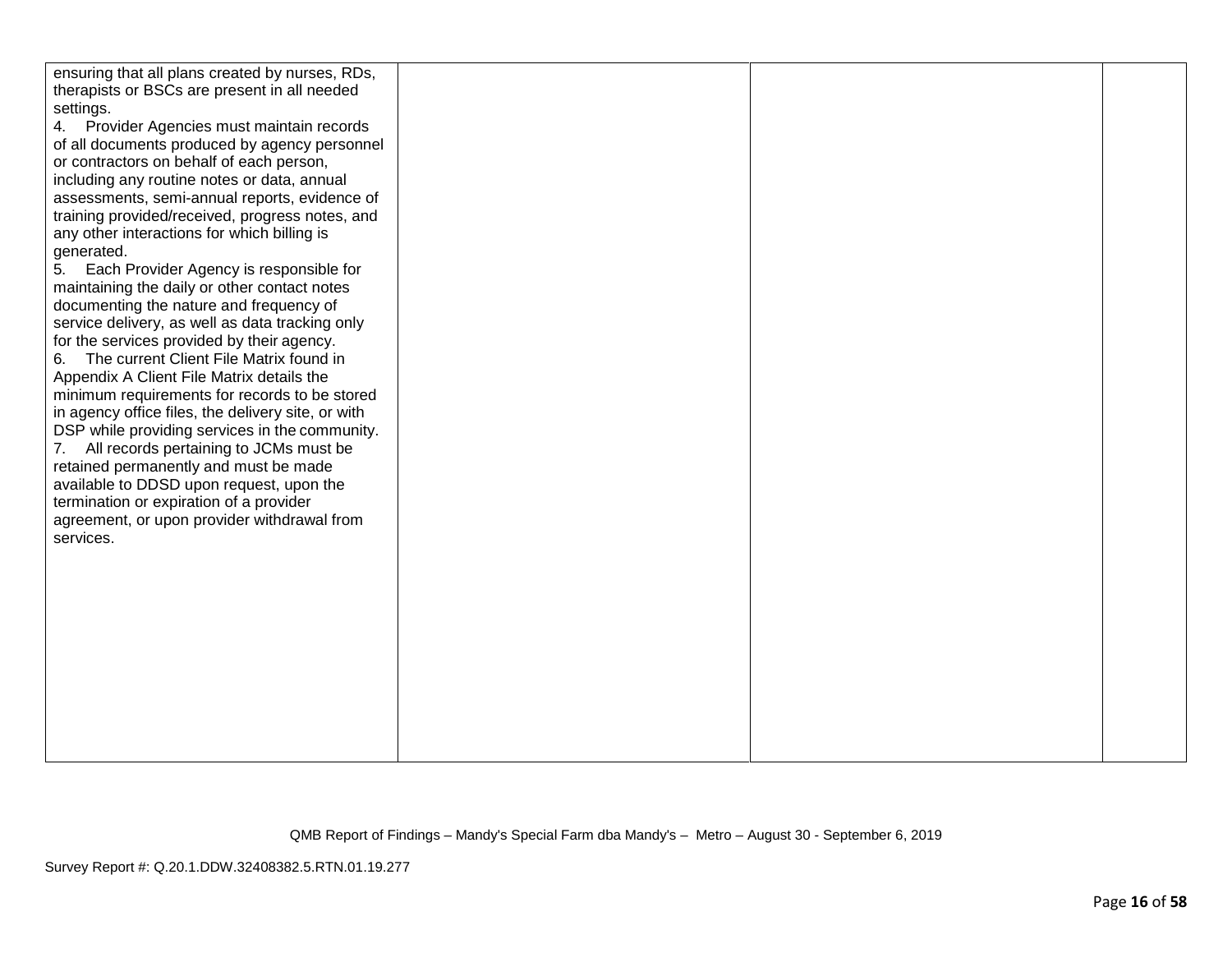| Tag #1A32 Administrative Case File:<br><b>Individual Service Plan Implementation</b>                  | <b>Condition of Participation Level Deficiency</b> |                                                     |  |
|-------------------------------------------------------------------------------------------------------|----------------------------------------------------|-----------------------------------------------------|--|
| NMAC 7.26.5.16.C and D Development of the                                                             | After an analysis of the evidence it has been      | Provider:                                           |  |
| ISP. Implementation of the ISP. The ISP shall be                                                      | determined there is a significant potential for a  | <b>State your Plan of Correction for the</b>        |  |
| implemented according to the timelines determined                                                     | negative outcome to occur.                         | deficiencies cited in this tag here (How is the     |  |
| by the IDT and as specified in the ISP for each                                                       |                                                    | deficiency going to be corrected? This can be       |  |
| stated desired outcomes and action plan.                                                              | Based on administrative record review, the         | specific to each deficiency cited or if possible an |  |
|                                                                                                       | Agency did not implement the ISP according to      | overall correction?): $\rightarrow$                 |  |
| C. The IDT shall review and discuss information                                                       | the timelines determined by the IDT and as         |                                                     |  |
| and recommendations with the individual, with the                                                     | specified in the ISP for each stated desired       |                                                     |  |
| goal of supporting the individual in attaining                                                        | outcomes and action plan for 4 of 11 individuals.  |                                                     |  |
| desired outcomes. The IDT develops an ISP                                                             |                                                    |                                                     |  |
| based upon the individual's personal vision                                                           | <b>Customized Community Supports Data</b>          |                                                     |  |
| statement, strengths, needs, interests and                                                            | <b>Collection/Data Tracking/Progress with</b>      |                                                     |  |
| preferences. The ISP is a dynamic document,                                                           | regards to ISP Outcomes:                           |                                                     |  |
| revised periodically, as needed, and amended to                                                       |                                                    | <b>Provider:</b>                                    |  |
| reflect progress towards personal goals and                                                           | Individual #3                                      | <b>Enter your ongoing Quality</b>                   |  |
| achievements consistent with the individual's future                                                  | • None found regarding: Work/Learn                 | <b>Assurance/Quality Improvement processes</b>      |  |
| vision. This regulation is consistent with standards                                                  | Outcome/Action Step: "will participate in          | as it related to this tag number here (What is      |  |
| established for individual plan development as set<br>forth by the commission on the accreditation of | physical activities with my peers" for 5/2019.     | going to be done? How many individuals is this      |  |
| rehabilitation facilities (CARF) and/or other                                                         | Action step is to be completed 2 times per         | going to affect? How often will this be completed?  |  |
| program accreditation approved and adopted by                                                         | month.                                             | Who is responsible? What steps will be taken if     |  |
| the developmental disabilities division and the                                                       |                                                    | issues are found?): $\rightarrow$                   |  |
| department of health. It is the policy of the                                                         | Individual #6                                      |                                                     |  |
| developmental disabilities division (DDD), that to                                                    |                                                    |                                                     |  |
| the extent permitted by funding, each individual                                                      | • None found regarding: Work/Learn                 |                                                     |  |
| receive supports and services that will assist and                                                    | Outcome/Action Step: "With staff support           |                                                     |  |
| encourage independence and productivity in the                                                        | will interact with (pet/hold) a cat without        |                                                     |  |
| community and attempt to prevent regression or                                                        | incident (the cat does not attack or attempt to    |                                                     |  |
| loss of current capabilities. Services and supports                                                   | run from )" for 5/2019. Action step is to be       |                                                     |  |
| include specialized and/or generic services,                                                          | completed 2 times per month.                       |                                                     |  |
| training, education and/or treatment as determined                                                    |                                                    |                                                     |  |
| by the IDT and documented in the ISP.                                                                 | <b>Community Integrated Employment Services</b>    |                                                     |  |
|                                                                                                       | Data Collection/Data Tracking/Progress with        |                                                     |  |
| D. The intent is to provide choice and obtain                                                         | regards to ISP Outcomes:                           |                                                     |  |
| opportunities for individuals to live, work and play                                                  |                                                    |                                                     |  |
| with full participation in their communities. The                                                     | Individual #9                                      |                                                     |  |
| following principles provide direction and purpose                                                    | • None found regarding: Work/Learn                 |                                                     |  |
| in planning for individuals with developmental                                                        | Outcome/Action Step: " will fill out               |                                                     |  |
| disabilities. [05/03/94; 01/15/97; Recompiled                                                         | applications" for 5/2019, 6/2019, and 7/2019.      |                                                     |  |
| 10/31/01]                                                                                             |                                                    |                                                     |  |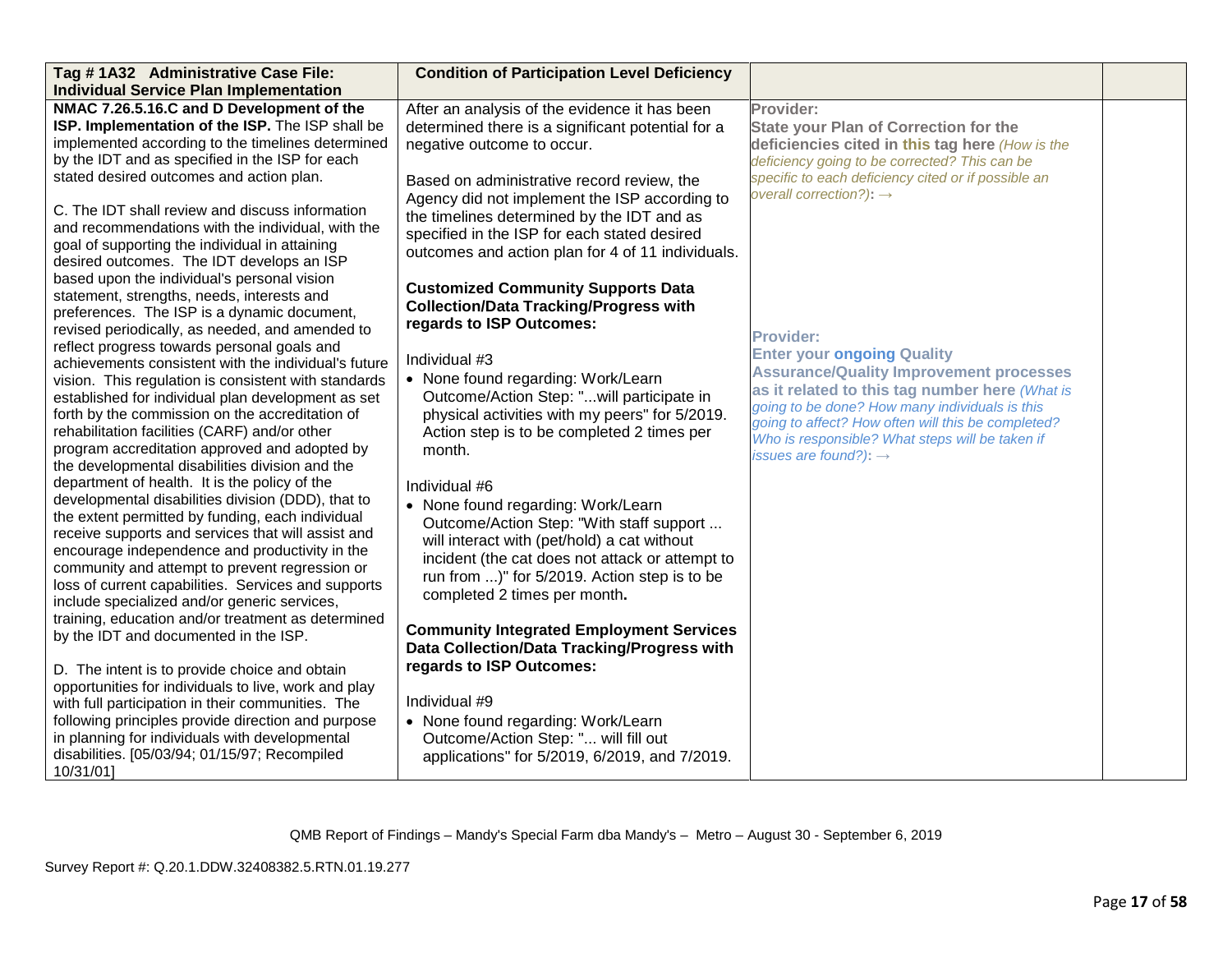| Developmental Disabilities (DD) Waiver Service<br>Standards 2/26/2018; Re-Issue: 12/28/2018; Eff<br>1/1/2019<br>Chapter 6: Individual Service Plan (ISP)<br>6.8 ISP Implementation and Monitoring: All DD<br>Waiver Provider Agencies with a signed SFOC are<br>required to provide services as detailed in the ISP.<br>The ISP must be readily accessible to Provider<br>Agencies on the approved budget. (See Chapter<br>20: Provider Documentation and Client Records.)<br>CMs facilitate and maintain communication with<br>the person, his/her representative, other IDT<br>members, Provider Agencies, and relevant parties<br>to ensure that the person receives the maximum<br>benefit of his/her services and that revisions to the<br>ISP are made as needed. All DD Waiver Provider<br>Agencies are required to cooperate with monitoring<br>activities conducted by the CM and the DOH.<br>Provider Agencies are required to respond to<br>issues at the individual level and agency level as<br>described in Chapter 16: Qualified Provider<br>Agencies. | Action step is to be completed 2 times per<br>month.<br>Individual #10<br>• None found regarding: Work/Learn<br>Outcome/Action Step: "With the assistance of<br>OT and SLP  will develop a task list" for<br>5/2019, 6/2019, and 7/2019. Action step is to<br>be completed 1 time per week. |  |
|-----------------------------------------------------------------------------------------------------------------------------------------------------------------------------------------------------------------------------------------------------------------------------------------------------------------------------------------------------------------------------------------------------------------------------------------------------------------------------------------------------------------------------------------------------------------------------------------------------------------------------------------------------------------------------------------------------------------------------------------------------------------------------------------------------------------------------------------------------------------------------------------------------------------------------------------------------------------------------------------------------------------------------------------------------------------------|---------------------------------------------------------------------------------------------------------------------------------------------------------------------------------------------------------------------------------------------------------------------------------------------|--|
| <b>Chapter 20: Provider Documentation and</b><br><b>Client Records 20.2 Client Records</b><br>Requirements: All DD Waiver Provider Agencies<br>are required to create and maintain individual client<br>records. The contents of client records vary<br>depending on the unique needs of the person<br>receiving services and the resultant information<br>produced. The extent of documentation required<br>for individual client records per service type<br>depends on the location of the file, the type of<br>service being provided, and the information<br>necessary.<br>DD Waiver Provider Agencies are required to<br>adhere to the following:<br>Client records must contain all documents<br>essential to the service being provided and<br>essential to ensuring the health and safety of the<br>person during the provision of the service.                                                                                                                                                                                                              |                                                                                                                                                                                                                                                                                             |  |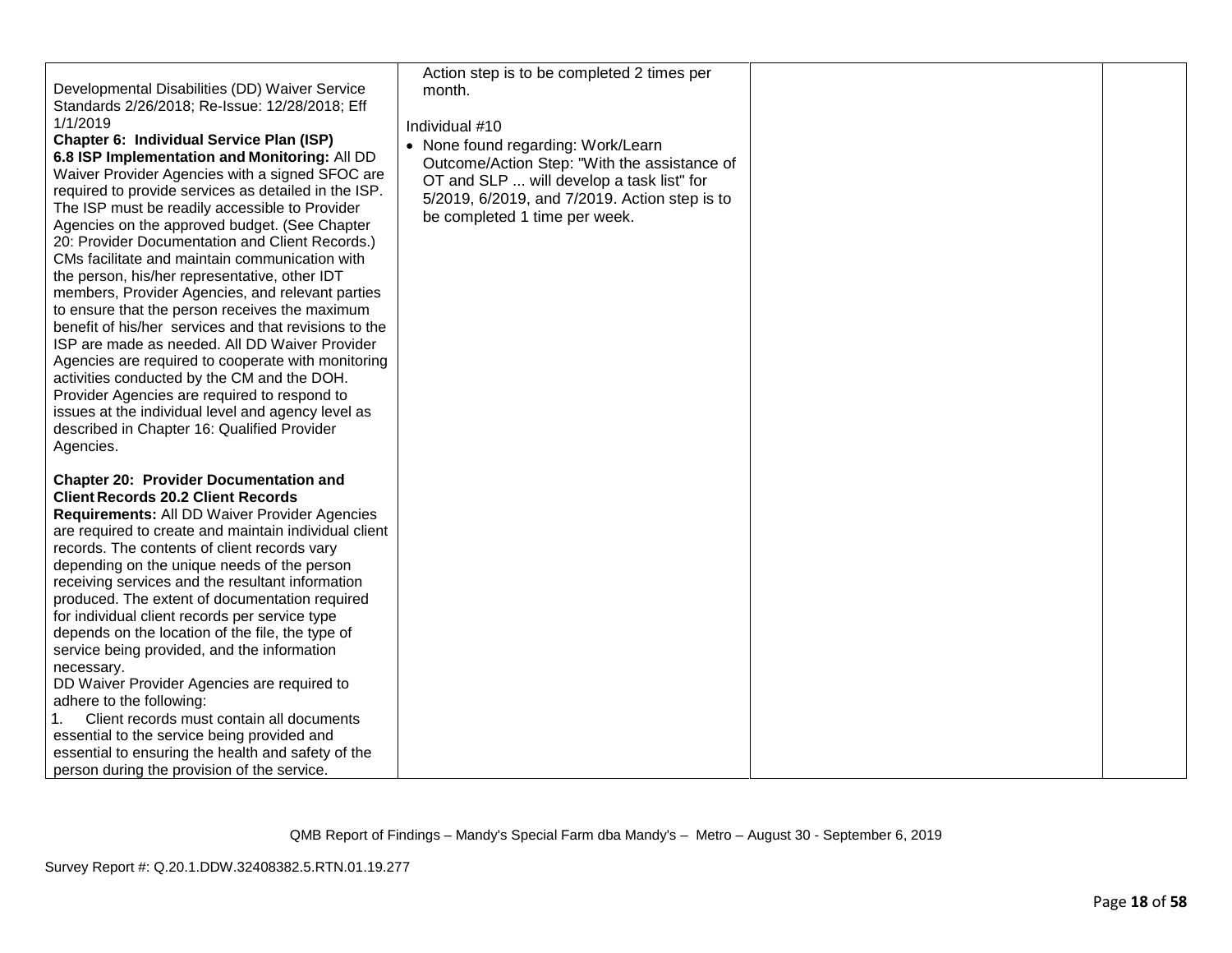| 2.<br>Provider Agencies must have readily<br>accessible records in home and community<br>settings in paper or electronic form. Secure access<br>to electronic records through the Therap web<br>based system using computers or mobile devices<br>is acceptable.<br>Provider Agencies are responsible for<br>3.<br>ensuring that all plans created by nurses, RDs,<br>therapists or BSCs are present in all needed<br>settings.<br>Provider Agencies must maintain records of<br>4.<br>all documents produced by agency personnel or<br>contractors on behalf of each person, including<br>any routine notes or data, annual assessments,<br>semi-annual reports, evidence of training<br>provided/received, progress notes, and any other<br>interactions for which billing is generated.<br>5.<br>Each Provider Agency is responsible for<br>maintaining the daily or other contact notes<br>documenting the nature and frequency of service<br>delivery, as well as data tracking only for the<br>services provided by their agency.<br>The current Client File Matrix found in<br>6.<br>Appendix A Client File Matrix details the minimum<br>requirements for records to be stored in agency<br>office files, the delivery site, or with DSP while<br>providing services in the community.<br>All records pertaining to JCMs must be<br>7.<br>retained permanently and must be made available<br>to DDSD upon request, upon the termination or<br>expiration of a provider agreement, or upon<br>provider withdrawal from services. |  |  |
|-----------------------------------------------------------------------------------------------------------------------------------------------------------------------------------------------------------------------------------------------------------------------------------------------------------------------------------------------------------------------------------------------------------------------------------------------------------------------------------------------------------------------------------------------------------------------------------------------------------------------------------------------------------------------------------------------------------------------------------------------------------------------------------------------------------------------------------------------------------------------------------------------------------------------------------------------------------------------------------------------------------------------------------------------------------------------------------------------------------------------------------------------------------------------------------------------------------------------------------------------------------------------------------------------------------------------------------------------------------------------------------------------------------------------------------------------------------------------------------------------------------------------------------------|--|--|
|                                                                                                                                                                                                                                                                                                                                                                                                                                                                                                                                                                                                                                                                                                                                                                                                                                                                                                                                                                                                                                                                                                                                                                                                                                                                                                                                                                                                                                                                                                                                         |  |  |
|                                                                                                                                                                                                                                                                                                                                                                                                                                                                                                                                                                                                                                                                                                                                                                                                                                                                                                                                                                                                                                                                                                                                                                                                                                                                                                                                                                                                                                                                                                                                         |  |  |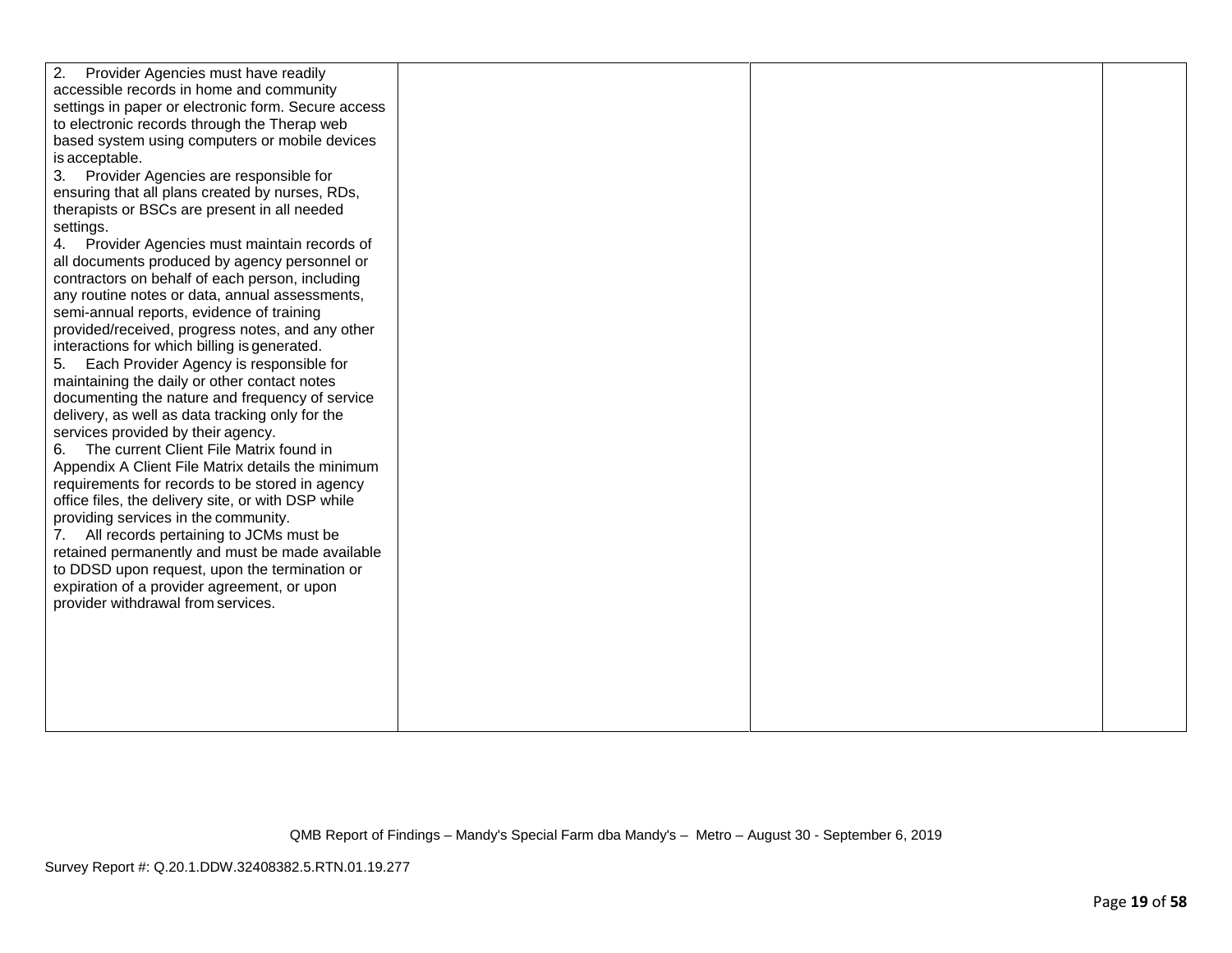| Tag #1A32.1 Administrative Case File:                                                                                                                                                                                                                                                                                                                                                                                                                                                                                                                                                                                                                                                                                                                                                                                                                                                                                                                                                                                                                                                                                                                                                                                                                                                                                                                             | <b>Standard Level Deficiency</b>                                                                                                                                                                                                                                                                                                                                                                                                                                                                                                                                                                                                                                                                                                                                                                                                                                                                                                                                                                                                  |                                                                                                                                                                                                                                                                                                                                                           |  |
|-------------------------------------------------------------------------------------------------------------------------------------------------------------------------------------------------------------------------------------------------------------------------------------------------------------------------------------------------------------------------------------------------------------------------------------------------------------------------------------------------------------------------------------------------------------------------------------------------------------------------------------------------------------------------------------------------------------------------------------------------------------------------------------------------------------------------------------------------------------------------------------------------------------------------------------------------------------------------------------------------------------------------------------------------------------------------------------------------------------------------------------------------------------------------------------------------------------------------------------------------------------------------------------------------------------------------------------------------------------------|-----------------------------------------------------------------------------------------------------------------------------------------------------------------------------------------------------------------------------------------------------------------------------------------------------------------------------------------------------------------------------------------------------------------------------------------------------------------------------------------------------------------------------------------------------------------------------------------------------------------------------------------------------------------------------------------------------------------------------------------------------------------------------------------------------------------------------------------------------------------------------------------------------------------------------------------------------------------------------------------------------------------------------------|-----------------------------------------------------------------------------------------------------------------------------------------------------------------------------------------------------------------------------------------------------------------------------------------------------------------------------------------------------------|--|
| <b>Individual Service Plan Implementation (Not</b>                                                                                                                                                                                                                                                                                                                                                                                                                                                                                                                                                                                                                                                                                                                                                                                                                                                                                                                                                                                                                                                                                                                                                                                                                                                                                                                |                                                                                                                                                                                                                                                                                                                                                                                                                                                                                                                                                                                                                                                                                                                                                                                                                                                                                                                                                                                                                                   |                                                                                                                                                                                                                                                                                                                                                           |  |
| <b>Completed at Frequency)</b>                                                                                                                                                                                                                                                                                                                                                                                                                                                                                                                                                                                                                                                                                                                                                                                                                                                                                                                                                                                                                                                                                                                                                                                                                                                                                                                                    |                                                                                                                                                                                                                                                                                                                                                                                                                                                                                                                                                                                                                                                                                                                                                                                                                                                                                                                                                                                                                                   |                                                                                                                                                                                                                                                                                                                                                           |  |
| NMAC 7.26.5.16.C and D Development of the<br>ISP. Implementation of the ISP. The ISP shall<br>be implemented according to the timelines<br>determined by the IDT and as specified in the<br>ISP for each stated desired outcomes and action                                                                                                                                                                                                                                                                                                                                                                                                                                                                                                                                                                                                                                                                                                                                                                                                                                                                                                                                                                                                                                                                                                                       | Based on administrative record review, the<br>Agency did not implement the ISP according to<br>the timelines determined by the IDT and as<br>specified in the ISP for each stated desired<br>outcomes and action plan for 5 of 11 individuals.                                                                                                                                                                                                                                                                                                                                                                                                                                                                                                                                                                                                                                                                                                                                                                                    | Provider:<br><b>State your Plan of Correction for the</b><br>deficiencies cited in this tag here (How is the<br>deficiency going to be corrected? This can be<br>specific to each deficiency cited or if possible an<br>overall correction?): $\rightarrow$                                                                                               |  |
| plan.<br>C. The IDT shall review and discuss information<br>and recommendations with the individual, with<br>the goal of supporting the individual in attaining<br>desired outcomes. The IDT develops an ISP<br>based upon the individual's personal vision<br>statement, strengths, needs, interests and<br>preferences. The ISP is a dynamic document,<br>revised periodically, as needed, and amended to<br>reflect progress towards personal goals and<br>achievements consistent with the individual's<br>future vision. This regulation is consistent with<br>standards established for individual plan<br>development as set forth by the commission on<br>the accreditation of rehabilitation facilities<br>(CARF) and/or other program accreditation<br>approved and adopted by the developmental<br>disabilities division and the department of health.<br>It is the policy of the developmental disabilities<br>division (DDD), that to the extent permitted by<br>funding, each individual receive supports and<br>services that will assist and encourage<br>independence and productivity in the community<br>and attempt to prevent regression or loss of<br>current capabilities. Services and supports<br>include specialized and/or generic services,<br>training, education and/or treatment as<br>determined by the IDT and documented in the | As indicated by Individuals ISP the following was<br>found with regards to the implementation of ISP<br>Outcomes:<br><b>Supported Living Data Collection/Data</b><br>Tracking/Progress with regards to ISP<br><b>Outcomes:</b><br>Individual #10<br>• According to the Live Outcome; Action Step<br>for " will add the practices of her choice to<br>her wellness guide on an ongoing basis" is to<br>be completed 1 time per week. Evidence<br>found indicated it was not being completed at<br>the required frequency as indicated in the ISP<br>for 7/2019.<br>• According to the Fun Outcome; Action Step<br>for "With decreasing staff supports  will plan<br>an outing with a friend of her choice" is to be<br>completed 2 times per month. Evidence found<br>indicated it was not being completed at the<br>required frequency as indicated in the ISP for<br>5/2019 - 7/2019.<br>• According to the Fun Outcome; Action Step<br>for " will coordinate logistics of the outing<br>with staff in a timely manner" is to be | <b>Provider:</b><br><b>Enter your ongoing Quality</b><br><b>Assurance/Quality Improvement processes</b><br>as it related to this tag number here (What is<br>going to be done? How many individuals is this<br>going to affect? How often will this be completed?<br>Who is responsible? What steps will be taken if<br>issues are found?): $\rightarrow$ |  |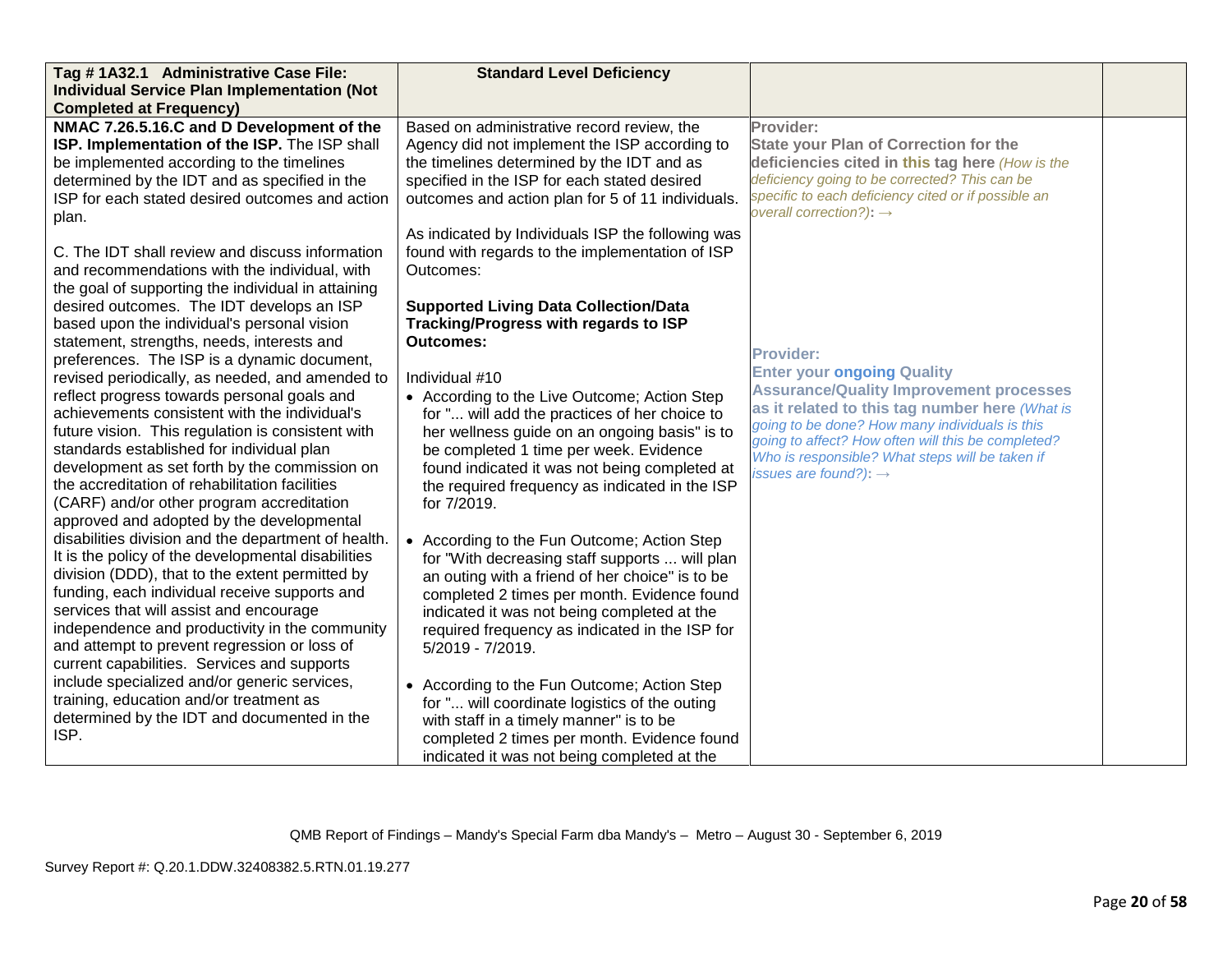| D. The intent is to provide choice and obtain<br>opportunities for individuals to live, work and<br>play with full participation in their communities. | required frequency as indicated in the ISP for<br>5/2019 - 7/2019. |  |
|--------------------------------------------------------------------------------------------------------------------------------------------------------|--------------------------------------------------------------------|--|
| The following principles provide direction and                                                                                                         | <b>Customized Community Supports Data</b>                          |  |
| purpose in planning for individuals with                                                                                                               | <b>Collection/Data Tracking/Progress with</b>                      |  |
| developmental disabilities. [05/03/94; 01/15/97;                                                                                                       | regards to ISP Outcomes:                                           |  |
| Recompiled 10/31/01]                                                                                                                                   |                                                                    |  |
|                                                                                                                                                        | Individual #2                                                      |  |
| Developmental Disabilities (DD) Waiver Service                                                                                                         | • According to the Work/Learn Outcome; Action                      |  |
| Standards 2/26/2018; Re-Issue: 12/28/2018; Eff                                                                                                         | Step " will gather the yoga mats and peers"                        |  |
| 1/1/2019                                                                                                                                               | is to be completed 2 times per month.                              |  |
| Chapter 6: Individual Service Plan (ISP)                                                                                                               | Evidence found indicated it was not being                          |  |
| 6.8 ISP Implementation and Monitoring: All                                                                                                             | completed at the required frequency as                             |  |
| DD Waiver Provider Agencies with a signed                                                                                                              | indicated in the ISP for 5/2019 - 6/2019.                          |  |
| SFOC are required to provide services as                                                                                                               |                                                                    |  |
| detailed in the ISP. The ISP must be readily                                                                                                           | • According to the Work/Learn Outcome; Action                      |  |
| accessible to Provider Agencies on the                                                                                                                 | Step "will select location to lead class" is to                    |  |
| approved budget. (See Chapter 20: Provider                                                                                                             | be completed 2 times per month. Evidence                           |  |
| Documentation and Client Records.) CMs                                                                                                                 | found indicated it was not being completed at                      |  |
| facilitate and maintain communication with the                                                                                                         | the required frequency as indicated in the ISP                     |  |
| person, his/her representative, other IDT                                                                                                              | for 5/2019 - 6/2019.                                               |  |
| members, Provider Agencies, and relevant                                                                                                               |                                                                    |  |
| parties to ensure that the person receives the                                                                                                         | • According to the Work/Learn Outcome; Action                      |  |
| maximum benefit of his/her services and that                                                                                                           | Step "will lead the class" is to be completed                      |  |
| revisions to the ISP are made as needed. All DD                                                                                                        | 2 times per month. Evidence found indicated                        |  |
| Waiver Provider Agencies are required to                                                                                                               | it was not being completed at the required                         |  |
| cooperate with monitoring activities conducted                                                                                                         | frequency as indicated in the ISP for 5/2019 -                     |  |
| by the CM and the DOH. Provider Agencies are                                                                                                           | 6/2019.                                                            |  |
| required to respond to issues at the individual                                                                                                        |                                                                    |  |
| level and agency level as described in Chapter                                                                                                         | Individual #3                                                      |  |
| 16: Qualified Provider Agencies.                                                                                                                       | • According to the Work/Learn Outcome; Action                      |  |
|                                                                                                                                                        | Step for "will participate in club cheers" is to                   |  |
| <b>Chapter 20: Provider Documentation and</b>                                                                                                          | be completed 2 times per month. Evidence                           |  |
| <b>Client Records 20.2 Client Records</b>                                                                                                              | found indicated it was not being completed at                      |  |
| Requirements: All DD Waiver Provider                                                                                                                   | the required frequency as indicated in the ISP                     |  |
| Agencies are required to create and maintain                                                                                                           | for 6/2019 - 7/2019.                                               |  |
| individual client records. The contents of client                                                                                                      |                                                                    |  |
| records vary depending on the unique needs of                                                                                                          | • According to the Work/Learn Outcome; Action                      |  |
| the person receiving services and the resultant                                                                                                        | Step for "will participate in physical activities                  |  |
| information produced. The extent of                                                                                                                    | with my peers" is to be completed 2 times per                      |  |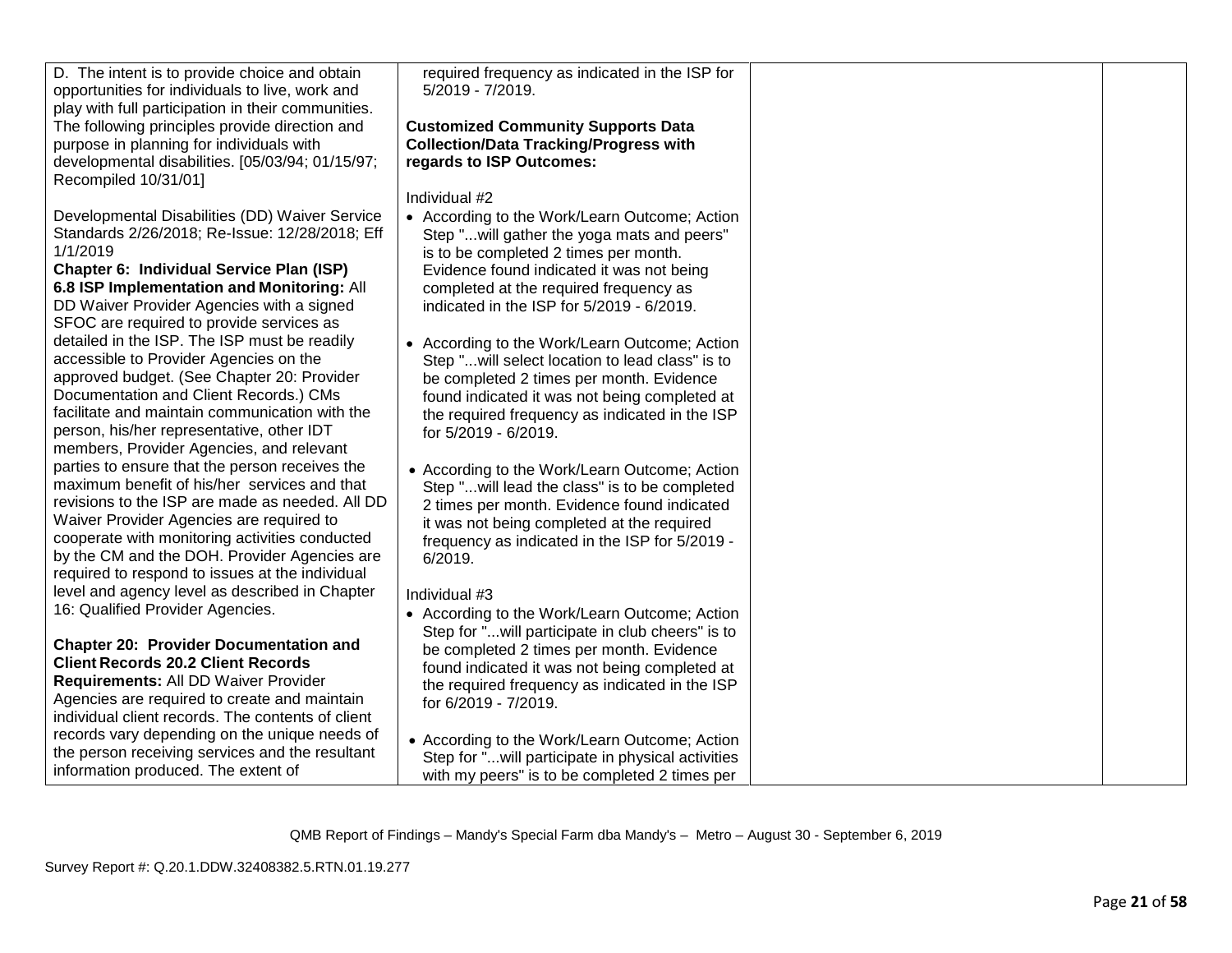| documentation required for individual client       | month. Evidence found indicated it was not      |  |
|----------------------------------------------------|-------------------------------------------------|--|
| records per service type depends on the location   | being completed at the required frequency as    |  |
| of the file, the type of service being provided,   | indicated in the ISP for 6/2019.                |  |
| and the information necessary.                     |                                                 |  |
| DD Waiver Provider Agencies are required to        | Individual #10                                  |  |
| adhere to the following:                           | • According to the Work/Learn Outcome; Action   |  |
| Client records must contain all documents<br>8.    | Step for " will keep receipts for all           |  |
| essential to the service being provided and        | community outing purchases" is to be            |  |
| essential to ensuring the health and safety of     | completed 1 time per week. Evidence found       |  |
| the person during the provision of the service.    | indicated it was not being completed at the     |  |
| 9. Provider Agencies must have readily             | required frequency as indicated in the ISP for  |  |
| accessible records in home and community           | 5/2019 - 7/2019.                                |  |
| settings in paper or electronic form. Secure       |                                                 |  |
| access to electronic records through the Therap    | • According to the Work/Learn Outcome; Action   |  |
| web based system using computers or mobile         | Step for " will tally the receipts and build a  |  |
| devices is acceptable.                             | budget based on her spending habits" is to be   |  |
| 10. Provider Agencies are responsible for          | completed 1 time per month. Evidence found      |  |
| ensuring that all plans created by nurses, RDs,    | indicated it was not being completed at the     |  |
| therapists or BSCs are present in all needed       | required frequency as indicated in the ISP for  |  |
| settings.                                          | 5/2019 - 7/2019.                                |  |
| 11. Provider Agencies must maintain records        |                                                 |  |
| of all documents produced by agency personnel      | Individual #11                                  |  |
| or contractors on behalf of each person,           | • According to the Work/Learn Outcome; Action   |  |
| including any routine notes or data, annual        | Step for " will research the jewelry projects   |  |
| assessments, semi-annual reports, evidence of      | she wants to make" is to be completed 1 time    |  |
| training provided/received, progress notes, and    | per week. Evidence found indicated it was not   |  |
| any other interactions for which billing is        | being completed at the required frequency as    |  |
| generated.                                         | indicated in the ISP for 5/2019 - 7/2019.       |  |
| 12. Each Provider Agency is responsible for        |                                                 |  |
| maintaining the daily or other contact notes       | • According to the Work/Learn Outcome; Action   |  |
| documenting the nature and frequency of            | Step for " will complete a photo journal with   |  |
| service delivery, as well as data tracking only    | all her projects" is to be completed 1 time per |  |
| for the services provided by their agency.         | month. Evidence found indicated it was not      |  |
| 13. The current Client File Matrix found in        | being completed at the required frequency as    |  |
| Appendix A Client File Matrix details the          | indicated in the ISP for 5/2019 - 7/2019.       |  |
| minimum requirements for records to be stored      |                                                 |  |
| in agency office files, the delivery site, or with | <b>Community Integrated Employment Services</b> |  |
| DSP while providing services in the community.     | Data Collection/Data Tracking/Progress with     |  |
| 14. All records pertaining to JCMs must be         | regards to ISP Outcomes:                        |  |
| retained permanently and must be made              |                                                 |  |
|                                                    |                                                 |  |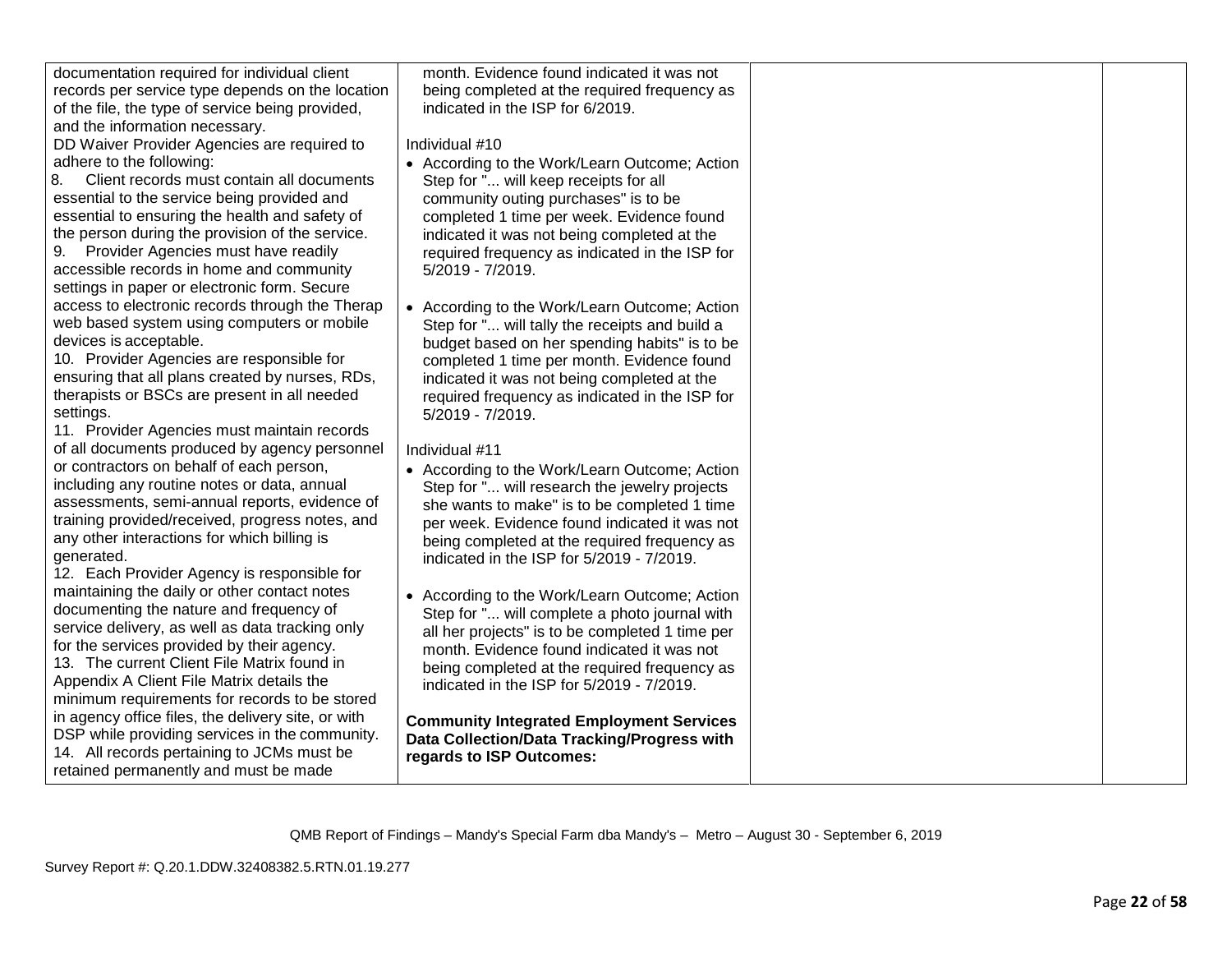| available to DDSD upon request, upon the<br>termination or expiration of a provider<br>agreement, or upon provider withdrawal from<br>services. | Individual #1<br>• According to the Work/Learn Outcome; Action<br>Step "will follow schedule of new tasks" is to<br>be completed 3 times per week. Evidence<br>found indicated it was not being completed at<br>the required frequency as indicated in the ISP<br>for 5/2019 - 7/2019.<br>Individual #10<br>• According to the Work/Learn Outcome; Action<br>Step for " will complete the tasks on her list"<br>is to be completed 1 time per week. Evidence<br>found indicated it was not being completed at<br>the required frequency as indicated in the ISP<br>for 5/2019 - 7/2019. |  |  |
|-------------------------------------------------------------------------------------------------------------------------------------------------|-----------------------------------------------------------------------------------------------------------------------------------------------------------------------------------------------------------------------------------------------------------------------------------------------------------------------------------------------------------------------------------------------------------------------------------------------------------------------------------------------------------------------------------------------------------------------------------------|--|--|
|-------------------------------------------------------------------------------------------------------------------------------------------------|-----------------------------------------------------------------------------------------------------------------------------------------------------------------------------------------------------------------------------------------------------------------------------------------------------------------------------------------------------------------------------------------------------------------------------------------------------------------------------------------------------------------------------------------------------------------------------------------|--|--|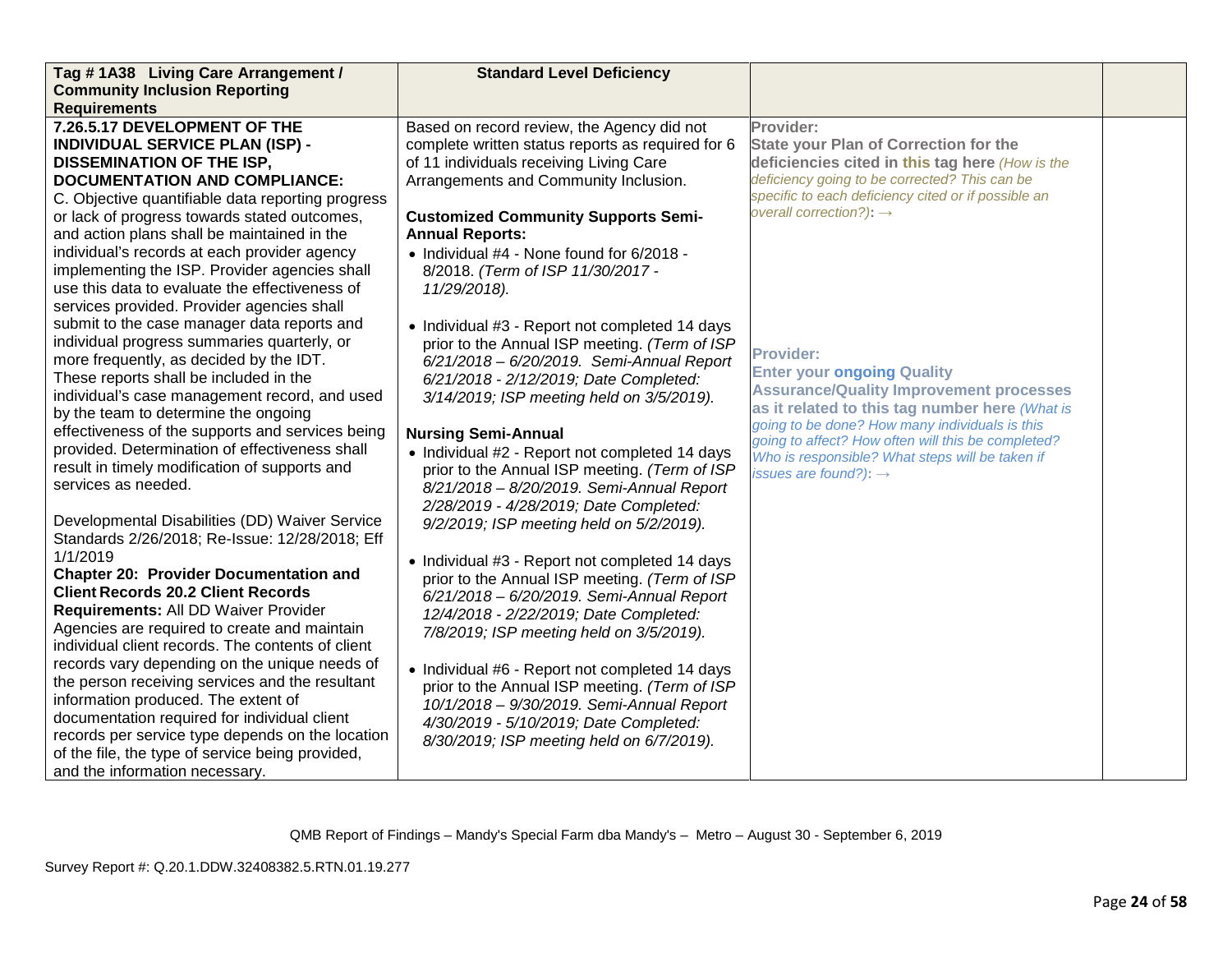| adhere to the following:<br>Client records must contain all documents<br>$1_{-}$<br>essential to the service being provided and<br>essential to ensuring the health and safety of the<br>person during the provision of the service.<br>Provider Agencies must have readily<br>accessible records in home and community<br>settings in paper or electronic form. Secure<br>access to electronic records through the Therap<br>web based system using computers or mobile<br>devices is acceptable.<br>Provider Agencies are responsible for<br>ensuring that all plans created by nurses, RDs,<br>therapists or BSCs are present in all needed<br>settings.<br>4. Provider Agencies must maintain records of<br>all documents produced by agency personnel or<br>contractors on behalf of each person, including<br>any routine notes or data, annual assessments,<br>semi-annual reports, evidence of training<br>provided/received, progress notes, and any<br>other interactions for which billing is generated.<br>Each Provider Agency is responsible for<br>maintaining the daily or other contact notes<br>documenting the nature and frequency of<br>service delivery, as well as data tracking only for<br>the services provided by their agency.<br>The current Client File Matrix found in<br>Appendix A Client File Matrix details the<br>minimum requirements for records to be stored<br>in agency office files, the delivery site, or with<br>DSP while providing services in the community.<br>All records pertaining to JCMs must be<br>7.<br>retained permanently and must be made<br>available to DDSD upon request, upon the<br>termination or expiration of a provider<br>agreement, or upon provider withdrawal from<br>services. | • Individual #7 - Report not completed 14 days<br>prior to the Annual ISP meeting. (Term of ISP<br>3/4/2018 - 3/3/2019. Semi-Annual Report<br>9/7/2018 - 11/14/2018; Date Completed:<br>12/3/2018; ISP meeting held on 12/6/2018).<br>• Individual #9 - Report not completed 14 days<br>prior to the Annual ISP meeting. (Term of ISP<br>6/1/2018 - 5/31/2019. Semi-Annual Report<br>12/5/2018 - 1/21/2019; Date Completed:<br>5/29/2019; ISP meeting held on 2/25/2019). |  |  |
|---------------------------------------------------------------------------------------------------------------------------------------------------------------------------------------------------------------------------------------------------------------------------------------------------------------------------------------------------------------------------------------------------------------------------------------------------------------------------------------------------------------------------------------------------------------------------------------------------------------------------------------------------------------------------------------------------------------------------------------------------------------------------------------------------------------------------------------------------------------------------------------------------------------------------------------------------------------------------------------------------------------------------------------------------------------------------------------------------------------------------------------------------------------------------------------------------------------------------------------------------------------------------------------------------------------------------------------------------------------------------------------------------------------------------------------------------------------------------------------------------------------------------------------------------------------------------------------------------------------------------------------------------------------------------------------------------------------------------------------------------------|---------------------------------------------------------------------------------------------------------------------------------------------------------------------------------------------------------------------------------------------------------------------------------------------------------------------------------------------------------------------------------------------------------------------------------------------------------------------------|--|--|
|---------------------------------------------------------------------------------------------------------------------------------------------------------------------------------------------------------------------------------------------------------------------------------------------------------------------------------------------------------------------------------------------------------------------------------------------------------------------------------------------------------------------------------------------------------------------------------------------------------------------------------------------------------------------------------------------------------------------------------------------------------------------------------------------------------------------------------------------------------------------------------------------------------------------------------------------------------------------------------------------------------------------------------------------------------------------------------------------------------------------------------------------------------------------------------------------------------------------------------------------------------------------------------------------------------------------------------------------------------------------------------------------------------------------------------------------------------------------------------------------------------------------------------------------------------------------------------------------------------------------------------------------------------------------------------------------------------------------------------------------------------|---------------------------------------------------------------------------------------------------------------------------------------------------------------------------------------------------------------------------------------------------------------------------------------------------------------------------------------------------------------------------------------------------------------------------------------------------------------------------|--|--|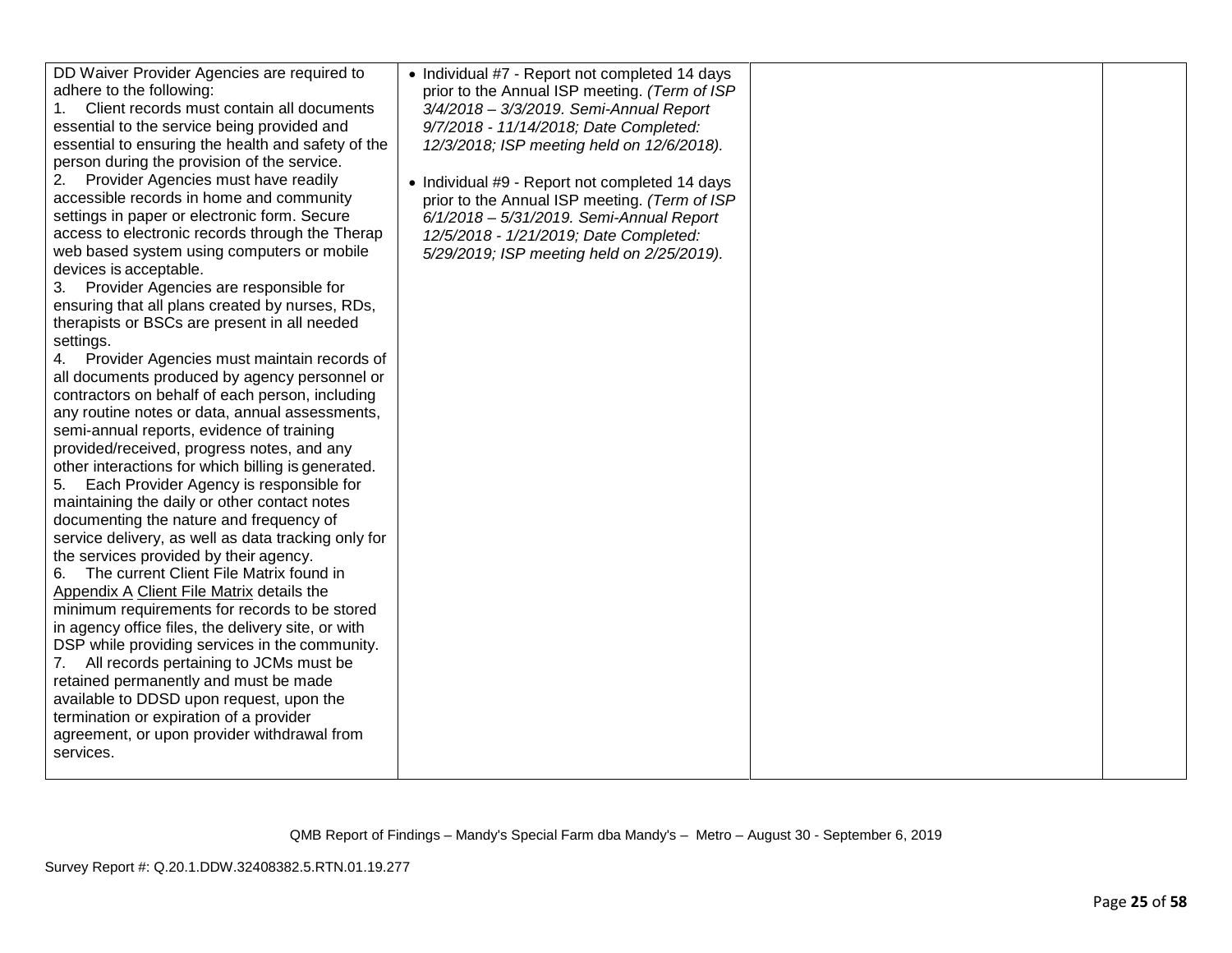| <b>Chapter 19: Provider Reporting</b>              |  |  |
|----------------------------------------------------|--|--|
| Requirements 19.5 Semi-Annual Reporting:           |  |  |
| The semi-annual report provides status updates     |  |  |
| to life circumstances, health, and progress        |  |  |
| toward ISP goals and/or goals related to           |  |  |
| professional and clinical services provided        |  |  |
| through the DD Waiver. This report is submitted    |  |  |
| to the CM for review and may guide actions         |  |  |
| taken by the person's IDT if necessary. Semi-      |  |  |
| annual reports may be requested by DDSD for        |  |  |
| QA activities.                                     |  |  |
| Semi-annual reports are required as follows:       |  |  |
| DD Waiver Provider Agencies, except AT,            |  |  |
| EMSP, Supplemental Dental, PRSC, SSE and           |  |  |
| Crisis Supports, must complete semi-annual         |  |  |
| reports.                                           |  |  |
| 2. A Respite Provider Agency must submit a         |  |  |
| semi-annual progress report to the CM that         |  |  |
| describes progress on the Action Plan(s) and       |  |  |
| Desired Outcome(s) when Respite is the only        |  |  |
| service included in the ISP other than Case        |  |  |
| Management, for an adult age 21 or older.          |  |  |
| 3. The first semi-annual report will cover the     |  |  |
| time from the start of the person's ISP year until |  |  |
| the end of the subsequent six-month period (180    |  |  |
| calendar days) and is due ten calendar days        |  |  |
| after the period ends (190 calendar days).         |  |  |
| 4. The second semi-annual report is                |  |  |
| integrated into the annual report or professional  |  |  |
| assessment/annual re-evaluation when               |  |  |
| applicable and is due 14 calendar days prior to    |  |  |
| the annual ISP meeting.                            |  |  |
| Semi-annual reports must contain at a<br>5.        |  |  |
| minimum written documentation of:                  |  |  |
| a. the name of the person and date on              |  |  |
| each page;                                         |  |  |
| b. the timeframe that the report covers;           |  |  |
| c. timely completion of relevant activities        |  |  |
| from ISP Action Plans or clinical service          |  |  |
| goals during timeframe the report is               |  |  |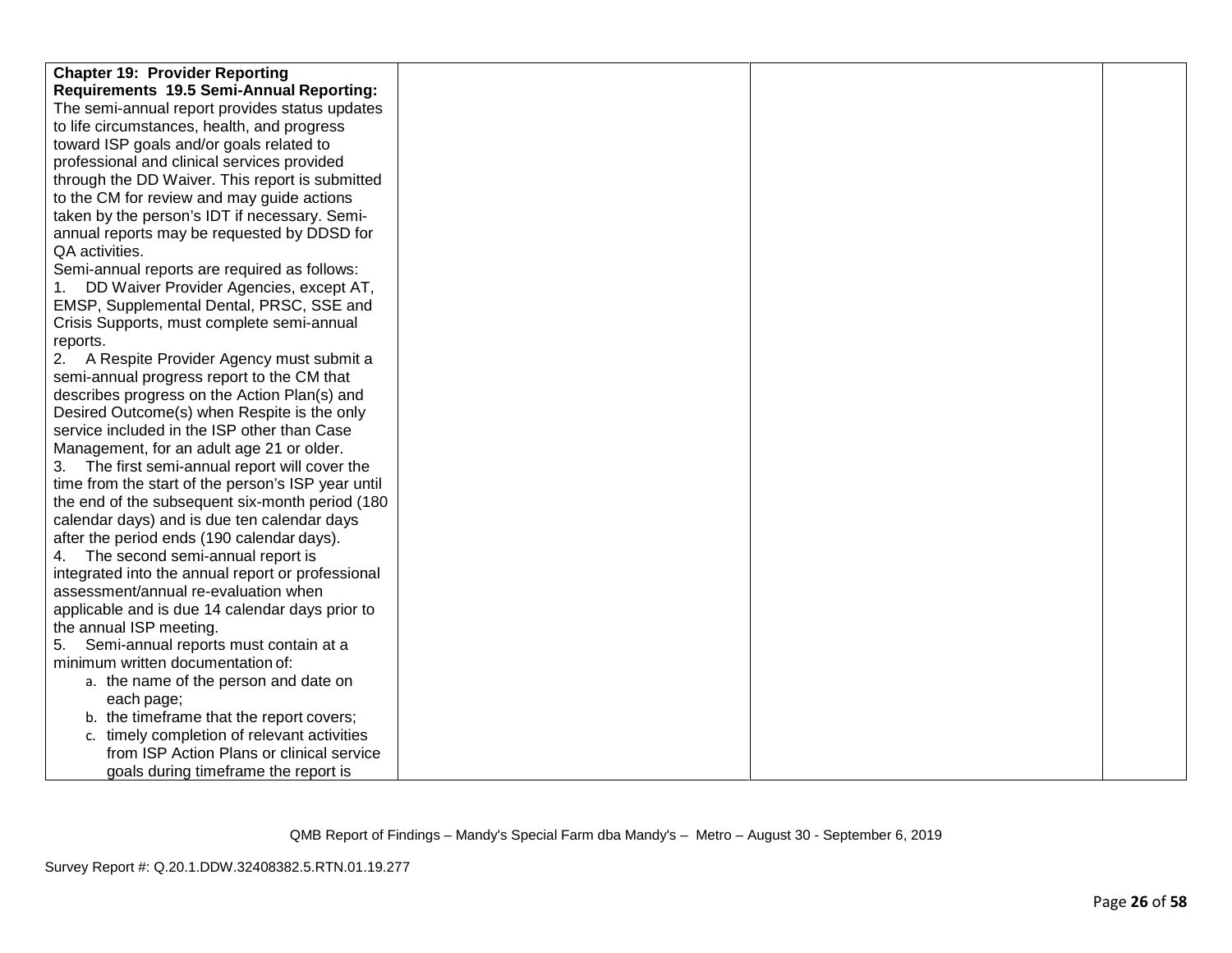| covering;                                     |  |  |
|-----------------------------------------------|--|--|
| d. a description of progress towards          |  |  |
| Desired Outcomes in the ISP related to        |  |  |
| the service provided;                         |  |  |
|                                               |  |  |
| e. a description of progress toward any       |  |  |
| service specific or treatment goals when      |  |  |
| applicable (e.g. health related goals for     |  |  |
| nursing);                                     |  |  |
| f. significant changes in routine or staffing |  |  |
| if applicable;                                |  |  |
| g. unusual or significant life events,        |  |  |
|                                               |  |  |
| including significant change of health or     |  |  |
| behavioral health condition;                  |  |  |
| h. the signature of the agency staff          |  |  |
| responsible for preparing the report; and     |  |  |
| i. any other required elements by service     |  |  |
| type that are detailed in these standards.    |  |  |
|                                               |  |  |
|                                               |  |  |
|                                               |  |  |
|                                               |  |  |
|                                               |  |  |
|                                               |  |  |
|                                               |  |  |
|                                               |  |  |
|                                               |  |  |
|                                               |  |  |
|                                               |  |  |
|                                               |  |  |
|                                               |  |  |
|                                               |  |  |
|                                               |  |  |
|                                               |  |  |
|                                               |  |  |
|                                               |  |  |
|                                               |  |  |
|                                               |  |  |
|                                               |  |  |
|                                               |  |  |
|                                               |  |  |
|                                               |  |  |
|                                               |  |  |
|                                               |  |  |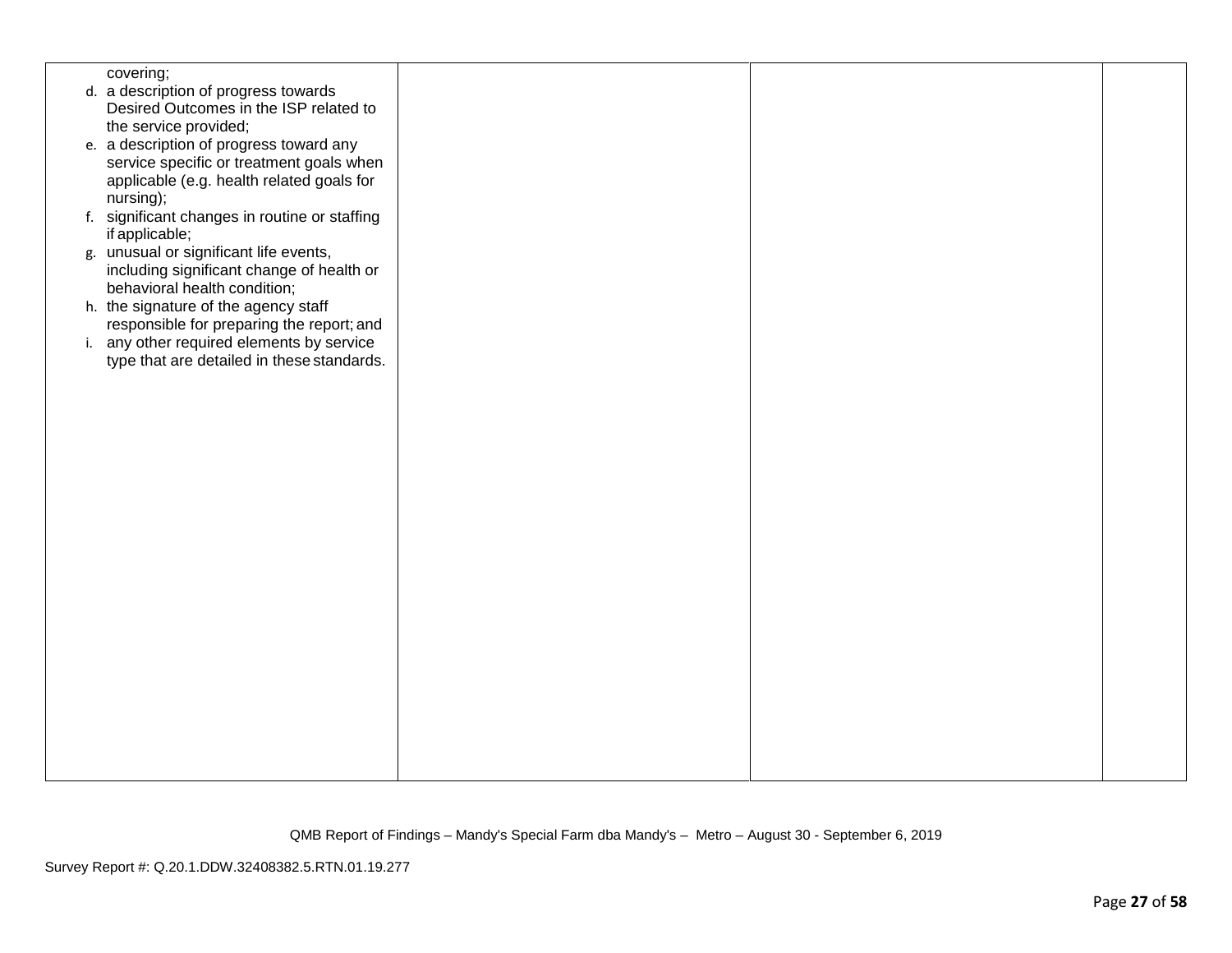| Tag # LS14 Residential Service Delivery Site                                                     | <b>Condition of Participation Level Deficiency</b>                              |                                                                                                       |  |
|--------------------------------------------------------------------------------------------------|---------------------------------------------------------------------------------|-------------------------------------------------------------------------------------------------------|--|
| <b>Case File (ISP and Healthcare requirements)</b>                                               |                                                                                 |                                                                                                       |  |
| Developmental Disabilities (DD) Waiver Service<br>Standards 2/26/2018; Re-Issue: 12/28/2018; Eff | After an analysis of the evidence it has been                                   | Provider:<br><b>State your Plan of Correction for the</b>                                             |  |
| 1/1/2019                                                                                         | determined there is a significant potential for a<br>negative outcome to occur. | deficiencies cited in this tag here (How is the                                                       |  |
| <b>Chapter 20: Provider Documentation and</b>                                                    |                                                                                 | deficiency going to be corrected? This can be                                                         |  |
| <b>Client Records: 20.2 Client Records</b>                                                       | Based on record review, the Agency did not                                      | specific to each deficiency cited or if possible an                                                   |  |
| Requirements: All DD Waiver Provider Agencies                                                    | maintain a complete and confidential case file in                               | overall correction?): $\rightarrow$                                                                   |  |
| are required to create and maintain individual                                                   | the residence for 2 of 4 Individuals receiving                                  |                                                                                                       |  |
| client records. The contents of client records vary                                              | Living Care Arrangements.                                                       |                                                                                                       |  |
| depending on the unique needs of the person                                                      |                                                                                 |                                                                                                       |  |
| receiving services and the resultant information                                                 | Review of the residential individual case files                                 |                                                                                                       |  |
| produced. The extent of documentation required                                                   | revealed the following items were not found,                                    |                                                                                                       |  |
| for individual client records per service type                                                   | incomplete, and/or not current:                                                 |                                                                                                       |  |
| depends on the location of the file, the type of                                                 |                                                                                 |                                                                                                       |  |
| service being provided, and the information<br>necessary.                                        | ISP Teaching and Support Strategies:                                            | <b>Provider:</b>                                                                                      |  |
| DD Waiver Provider Agencies are required to                                                      |                                                                                 | <b>Enter your ongoing Quality</b>                                                                     |  |
| adhere to the following:                                                                         | Individual #10:                                                                 | <b>Assurance/Quality Improvement processes</b>                                                        |  |
| 1. Client records must contain all documents                                                     | TSS not found for the following Live Outcome                                    | as it related to this tag number here (What is                                                        |  |
| essential to the service being provided and                                                      | Statement / Action Steps:                                                       | going to be done? How many individuals is this                                                        |  |
| essential to ensuring the health and safety of the                                               | • "With the assistance of her OT and SLP,                                       | going to affect? How often will this be completed?<br>Who is responsible? What steps will be taken if |  |
| person during the provision of the service.                                                      | will develop a visual schedule of pet care                                      | issues are found?): $\rightarrow$                                                                     |  |
| Provider Agencies must have readily<br>2.                                                        | responsibilities."                                                              |                                                                                                       |  |
| accessible records in home and community                                                         |                                                                                 |                                                                                                       |  |
| settings in paper or electronic form. Secure access                                              | . " will follow her visual schedule to care for                                 |                                                                                                       |  |
| to electronic records through the Therap web                                                     | her pet."                                                                       |                                                                                                       |  |
| based system using computers or mobile devices                                                   |                                                                                 |                                                                                                       |  |
| is acceptable.                                                                                   | <b>Medical Emergency Response Plans:</b>                                        |                                                                                                       |  |
| 3. Provider Agencies are responsible for<br>ensuring that all plans created by nurses, RDs,      | $\bullet$ Falls (#8)                                                            |                                                                                                       |  |
| therapists or BSCs are present in all needed                                                     |                                                                                 |                                                                                                       |  |
| settings.                                                                                        |                                                                                 |                                                                                                       |  |
| 4.<br>Provider Agencies must maintain records of                                                 |                                                                                 |                                                                                                       |  |
| all documents produced by agency personnel or                                                    |                                                                                 |                                                                                                       |  |
| contractors on behalf of each person, including                                                  |                                                                                 |                                                                                                       |  |
| any routine notes or data, annual assessments,                                                   |                                                                                 |                                                                                                       |  |
| semi-annual reports, evidence of training                                                        |                                                                                 |                                                                                                       |  |
| provided/received, progress notes, and any other                                                 |                                                                                 |                                                                                                       |  |
| interactions for which billing is generated.                                                     |                                                                                 |                                                                                                       |  |
| Each Provider Agency is responsible for<br>5.                                                    |                                                                                 |                                                                                                       |  |
| maintaining the daily or other contact notes                                                     |                                                                                 |                                                                                                       |  |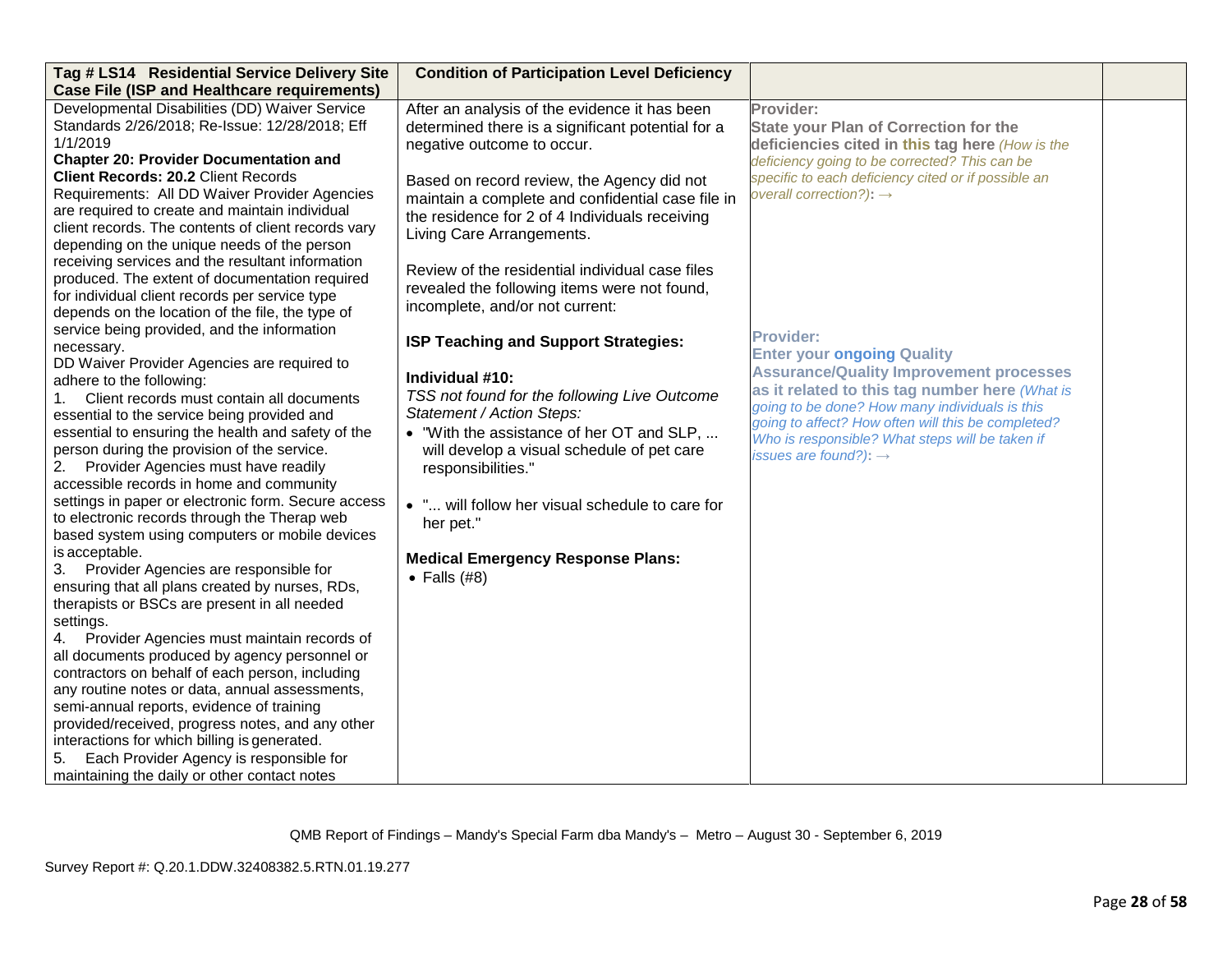| documenting the nature and frequency of service<br>delivery, as well as data tracking only for the<br>services provided by their agency.<br>The current Client File Matrix found in<br>6.<br>Appendix A Client File Matrix details the minimum<br>requirements for records to be stored in agency<br>office files, the delivery site, or with DSP while<br>providing services in the community.<br>7. All records pertaining to JCMs must be<br>retained permanently and must be made available<br>to DDSD upon request, upon the termination or |  |  |
|--------------------------------------------------------------------------------------------------------------------------------------------------------------------------------------------------------------------------------------------------------------------------------------------------------------------------------------------------------------------------------------------------------------------------------------------------------------------------------------------------------------------------------------------------|--|--|
| expiration of a provider agreement, or upon                                                                                                                                                                                                                                                                                                                                                                                                                                                                                                      |  |  |
| provider withdrawal from services.                                                                                                                                                                                                                                                                                                                                                                                                                                                                                                               |  |  |
|                                                                                                                                                                                                                                                                                                                                                                                                                                                                                                                                                  |  |  |
| 20.5.3 Health Passport and Physician                                                                                                                                                                                                                                                                                                                                                                                                                                                                                                             |  |  |
| <b>Consultation Form: All Primary and Secondary</b>                                                                                                                                                                                                                                                                                                                                                                                                                                                                                              |  |  |
| Provider Agencies must use the Health Passport                                                                                                                                                                                                                                                                                                                                                                                                                                                                                                   |  |  |
| and Physician Consultation form from the Therap                                                                                                                                                                                                                                                                                                                                                                                                                                                                                                  |  |  |
| system. This standardized document contains                                                                                                                                                                                                                                                                                                                                                                                                                                                                                                      |  |  |
| individual, physician and emergency contact                                                                                                                                                                                                                                                                                                                                                                                                                                                                                                      |  |  |
| information, a complete list of current medical                                                                                                                                                                                                                                                                                                                                                                                                                                                                                                  |  |  |
| diagnoses, health and safety risk factors, allergies,                                                                                                                                                                                                                                                                                                                                                                                                                                                                                            |  |  |
| and information regarding insurance, guardianship,                                                                                                                                                                                                                                                                                                                                                                                                                                                                                               |  |  |
| and advance directives. The Health Passport also                                                                                                                                                                                                                                                                                                                                                                                                                                                                                                 |  |  |
| includes a standardized form to use at medical                                                                                                                                                                                                                                                                                                                                                                                                                                                                                                   |  |  |
| appointments called the Physician Consultation<br>form. The Physician Consultation form contains a                                                                                                                                                                                                                                                                                                                                                                                                                                               |  |  |
| list of all current medications. Requirements for the                                                                                                                                                                                                                                                                                                                                                                                                                                                                                            |  |  |
| Health Passport and Physician Consultation form                                                                                                                                                                                                                                                                                                                                                                                                                                                                                                  |  |  |
| are:                                                                                                                                                                                                                                                                                                                                                                                                                                                                                                                                             |  |  |
| 2. The Primary and Secondary Provider                                                                                                                                                                                                                                                                                                                                                                                                                                                                                                            |  |  |
| Agencies must ensure that a current copy of the                                                                                                                                                                                                                                                                                                                                                                                                                                                                                                  |  |  |
| Health Passport and Physician Consultation                                                                                                                                                                                                                                                                                                                                                                                                                                                                                                       |  |  |
| forms are printed and available at all service                                                                                                                                                                                                                                                                                                                                                                                                                                                                                                   |  |  |
| delivery sites. Both forms must be reprinted and                                                                                                                                                                                                                                                                                                                                                                                                                                                                                                 |  |  |
| placed at all service delivery sites each time the                                                                                                                                                                                                                                                                                                                                                                                                                                                                                               |  |  |
| e-CHAT is updated for any reason and whenever                                                                                                                                                                                                                                                                                                                                                                                                                                                                                                    |  |  |
| there is a change to contact information                                                                                                                                                                                                                                                                                                                                                                                                                                                                                                         |  |  |
| contained in the IDF.                                                                                                                                                                                                                                                                                                                                                                                                                                                                                                                            |  |  |
| Chapter 13: Nursing Services: 13.2.9                                                                                                                                                                                                                                                                                                                                                                                                                                                                                                             |  |  |
| Healthcare Plans (HCP):                                                                                                                                                                                                                                                                                                                                                                                                                                                                                                                          |  |  |
|                                                                                                                                                                                                                                                                                                                                                                                                                                                                                                                                                  |  |  |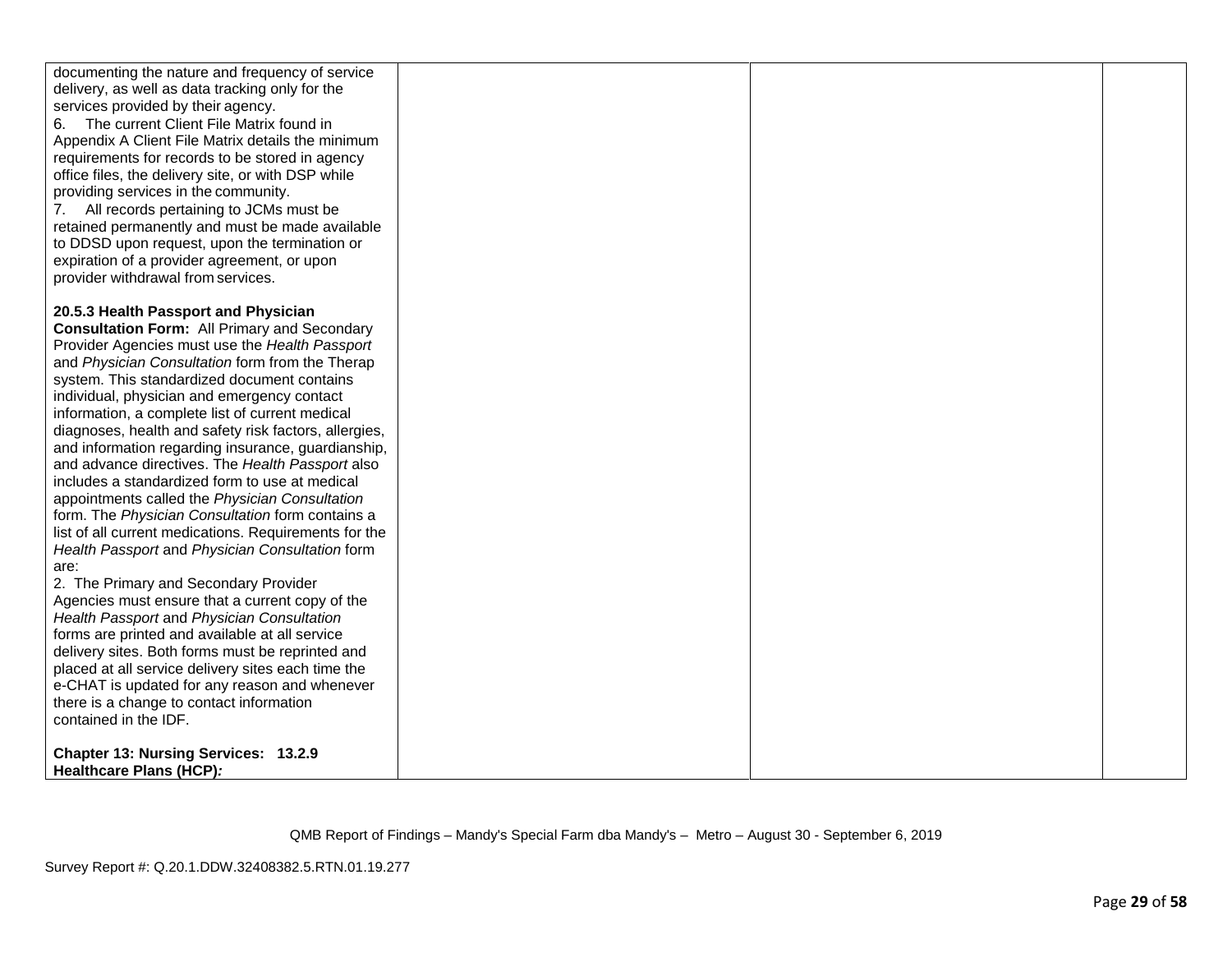| At the nurse's discretion, based on prudent<br>1.<br>nursing practice, interim HCPs may be developed<br>to address issues that must be implemented<br>immediately after admission, readmission or<br>change of medical condition to provide safe<br>services prior to completion of the e-CHAT and<br>formal care planning process. This includes<br>interim ARM plans for those persons newly<br>identified at moderate or high risk for aspiration.<br>All interim plans must be removed if the plan is no<br>longer needed or when final HCP including<br>CARMPs are in place to avoid duplication of<br>plans.<br>2. In collaboration with the IDT, the<br>agency nurse is required to create HCPs<br>that address all the areas identified as<br>required in the most current e-CHAT<br>summary |  |  |
|------------------------------------------------------------------------------------------------------------------------------------------------------------------------------------------------------------------------------------------------------------------------------------------------------------------------------------------------------------------------------------------------------------------------------------------------------------------------------------------------------------------------------------------------------------------------------------------------------------------------------------------------------------------------------------------------------------------------------------------------------------------------------------------------------|--|--|
| 13.2.10 Medical Emergency Response Plan<br>(MERP):<br>1. The agency nurse is required to develop a<br>Medical Emergency Response Plan (MERP) for<br>all conditions marked with an "R" in the e-CHAT<br>summary report. The agency nurse should use<br>her/his clinical judgment and input from the<br>Interdisciplinary Team (IDT) to determine whether<br>shown as "C" in the e-CHAT summary report or<br>other conditions also warrant a MERP.<br>MERPs are required for persons who have<br>2.<br>one or more conditions or illnesses that present a<br>likely potential to become a life-threatening<br>situation.                                                                                                                                                                               |  |  |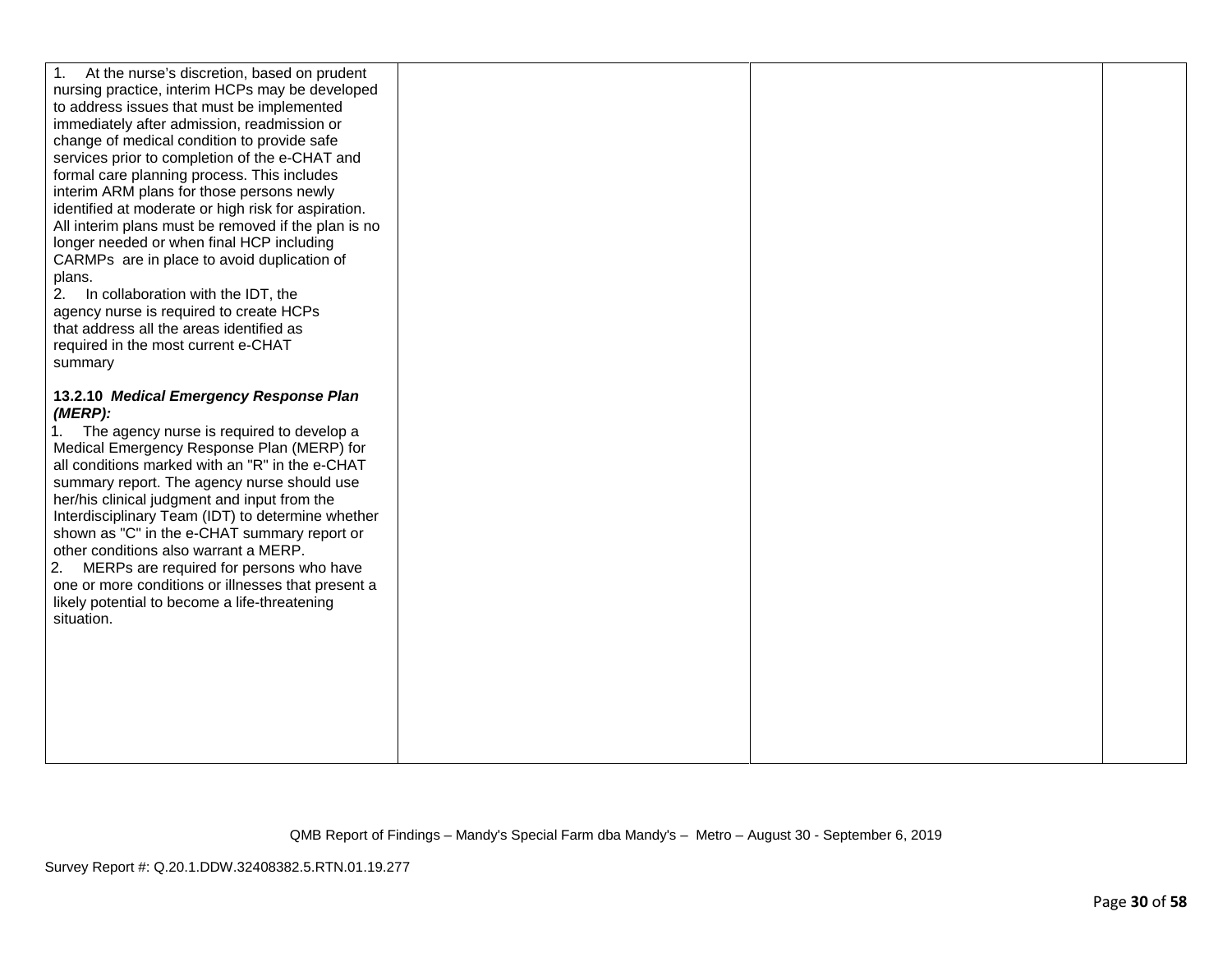| <b>Standard of Care</b>                                                                                                                                                                                                                                                                                                                                                                                                                                                                                                                                                                                                                                                                                                                                                                                                                                                                                                                                                             | <b>Deficiencies</b>                                                                                                                                                                                                                                                                                            | Agency Plan of Correction, On-going QA/QI<br>& Responsible Party                                                                                                                                                                                                                                                                                          | <b>Date</b><br><b>Due</b> |
|-------------------------------------------------------------------------------------------------------------------------------------------------------------------------------------------------------------------------------------------------------------------------------------------------------------------------------------------------------------------------------------------------------------------------------------------------------------------------------------------------------------------------------------------------------------------------------------------------------------------------------------------------------------------------------------------------------------------------------------------------------------------------------------------------------------------------------------------------------------------------------------------------------------------------------------------------------------------------------------|----------------------------------------------------------------------------------------------------------------------------------------------------------------------------------------------------------------------------------------------------------------------------------------------------------------|-----------------------------------------------------------------------------------------------------------------------------------------------------------------------------------------------------------------------------------------------------------------------------------------------------------------------------------------------------------|---------------------------|
| Service Domain: Qualified Providers - The State monitors non-licensed/non-certified providers to assure adherence to waiver requirements. The State<br>implements its policies and procedures for verifying that provider training is conducted in accordance with State requirements and the approved waiver.                                                                                                                                                                                                                                                                                                                                                                                                                                                                                                                                                                                                                                                                      |                                                                                                                                                                                                                                                                                                                |                                                                                                                                                                                                                                                                                                                                                           |                           |
| Tag #1A20 Direct Support Personnel                                                                                                                                                                                                                                                                                                                                                                                                                                                                                                                                                                                                                                                                                                                                                                                                                                                                                                                                                  | <b>Standard Level Deficiency</b>                                                                                                                                                                                                                                                                               |                                                                                                                                                                                                                                                                                                                                                           |                           |
| <b>Training</b>                                                                                                                                                                                                                                                                                                                                                                                                                                                                                                                                                                                                                                                                                                                                                                                                                                                                                                                                                                     |                                                                                                                                                                                                                                                                                                                |                                                                                                                                                                                                                                                                                                                                                           |                           |
| Developmental Disabilities (DD) Waiver Service<br>Standards 2/26/2018; Re-Issue: 12/28/2018; Eff<br>1/1/2019<br><b>Chapter 17: Training Requirements: The</b><br>purpose of this chapter is to outline<br>requirements for completing, reporting and<br>documenting DDSD training requirements for<br>DD Waiver Provider Agencies as well as<br>requirements for certified trainers or mentors of                                                                                                                                                                                                                                                                                                                                                                                                                                                                                                                                                                                   | Based on record review, the Agency did not<br>ensure Orientation and Training requirements<br>were met for 2 of 70 Direct Support Personnel.<br>Review of Direct Support Personnel training<br>records found no evidence of the following<br>required DOH/DDSD trainings and certification<br>being completed: | Provider:<br><b>State your Plan of Correction for the</b><br>deficiencies cited in this tag here (How is the<br>deficiency going to be corrected? This can be<br>specific to each deficiency cited or if possible an<br>overall correction?): $\rightarrow$                                                                                               |                           |
| DDSD Core curriculum training.<br><b>17.1 Training Requirements for Direct</b><br><b>Support Personnel and Direct Support</b><br><b>Supervisors:</b> Direct Support Personnel (DSP)<br>and Direct Support Supervisors (DSS) include<br>staff and contractors from agencies providing<br>the following services: Supported Living, Family<br>Living, CIHS, IMLS, CCS, CIE and Crisis<br>Supports.<br>1. DSP/DSS must successfully:<br>a. Complete IST requirements in<br>accordance with the specifications<br>described in the ISP of each person<br>supported and as outlined in 17.10<br>Individual-Specific Training below.<br>b. Complete training on DOH-approved<br>ANE reporting procedures in accordance<br>with NMAC 7.1.14<br>c. Complete training in universal<br>precautions. The training materials shall<br>meet Occupational Safety and Health<br>Administration (OSHA) requirements<br>d. Complete and maintain certification in<br>First Aid and CPR. The training | <b>First Aid</b><br>$\bullet$ Expired (#563)<br><b>CPR</b><br>$\bullet$ Expired (#563)<br><b>Assisting with Medication Delivery</b><br>$\bullet$ Expired (#561)                                                                                                                                                | <b>Provider:</b><br><b>Enter your ongoing Quality</b><br><b>Assurance/Quality Improvement processes</b><br>as it related to this tag number here (What is<br>going to be done? How many individuals is this<br>going to affect? How often will this be completed?<br>Who is responsible? What steps will be taken if<br>issues are found?): $\rightarrow$ |                           |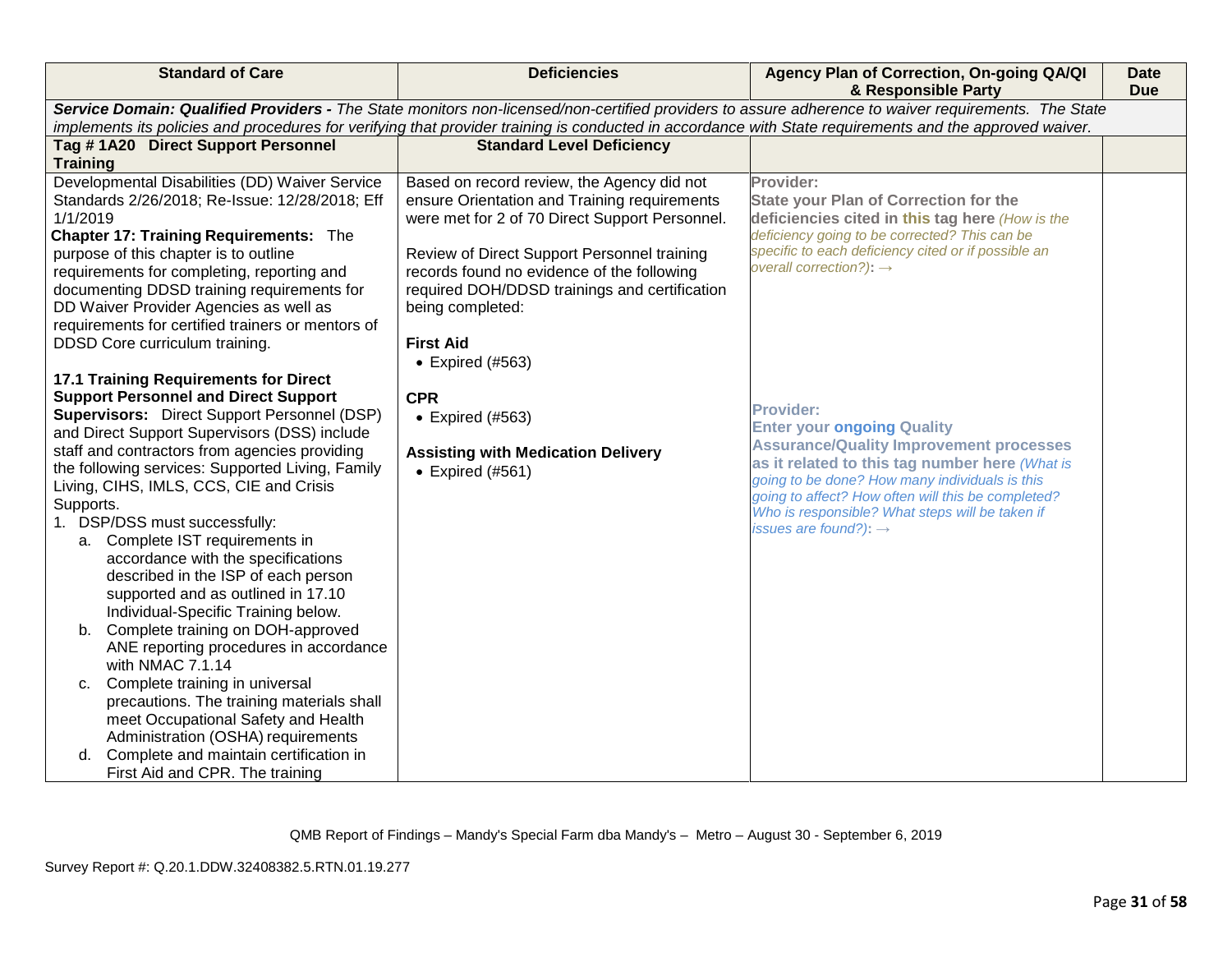|    | materials shall meet OSHA                            |  |  |
|----|------------------------------------------------------|--|--|
|    | requirements/guidelines.                             |  |  |
| е. | Complete relevant training in                        |  |  |
|    | accordance with OSHA requirements (if                |  |  |
|    | job involves exposure to hazardous                   |  |  |
|    | chemicals).                                          |  |  |
| f. | Become certified in a DDSD-approved                  |  |  |
|    | system of crisis prevention and                      |  |  |
|    | intervention (e.g., MANDT, Handle with               |  |  |
|    | Care, CPI) before using EPR. Agency                  |  |  |
|    | DSP and DSS shall maintain certification             |  |  |
|    | in a DDSD-approved system if any                     |  |  |
|    | person they support has a BCIP that                  |  |  |
|    | includes the use of EPR.                             |  |  |
| q. | Complete and maintain certification in a             |  |  |
|    | DDSD-approved medication course if                   |  |  |
|    | required to assist with medication                   |  |  |
|    | delivery.                                            |  |  |
| h. | Complete training regarding the HIPAA.               |  |  |
| 2. | Any staff being used in an emergency to fill         |  |  |
|    | in or cover a shift must have at a minimum the       |  |  |
|    | DDSD required core trainings and be on shift         |  |  |
|    | with a DSP who has completed the relevant IST.       |  |  |
|    | 17.1.2 Training Requirements for Service             |  |  |
|    | <b>Coordinators (SC):</b> Service Coordinators (SCs) |  |  |
|    | refer to staff at agencies providing the following   |  |  |
|    | services: Supported Living, Family Living,           |  |  |
|    | Customized In-home Supports, Intensive               |  |  |
|    | Medical Living, Customized Community                 |  |  |
|    | Supports, Community Integrated Employment,           |  |  |
|    | and Crisis Supports.                                 |  |  |
|    | 1. A SC must successfully:                           |  |  |
|    | a. Complete IST requirements in                      |  |  |
|    | accordance with the specifications                   |  |  |
|    | described in the ISP of each person                  |  |  |
|    | supported, and as outlined in the 17.10              |  |  |
|    | Individual-Specific Training below.                  |  |  |
|    | b. Complete training on DOH-approved ANE             |  |  |
|    | reporting procedures in accordance with              |  |  |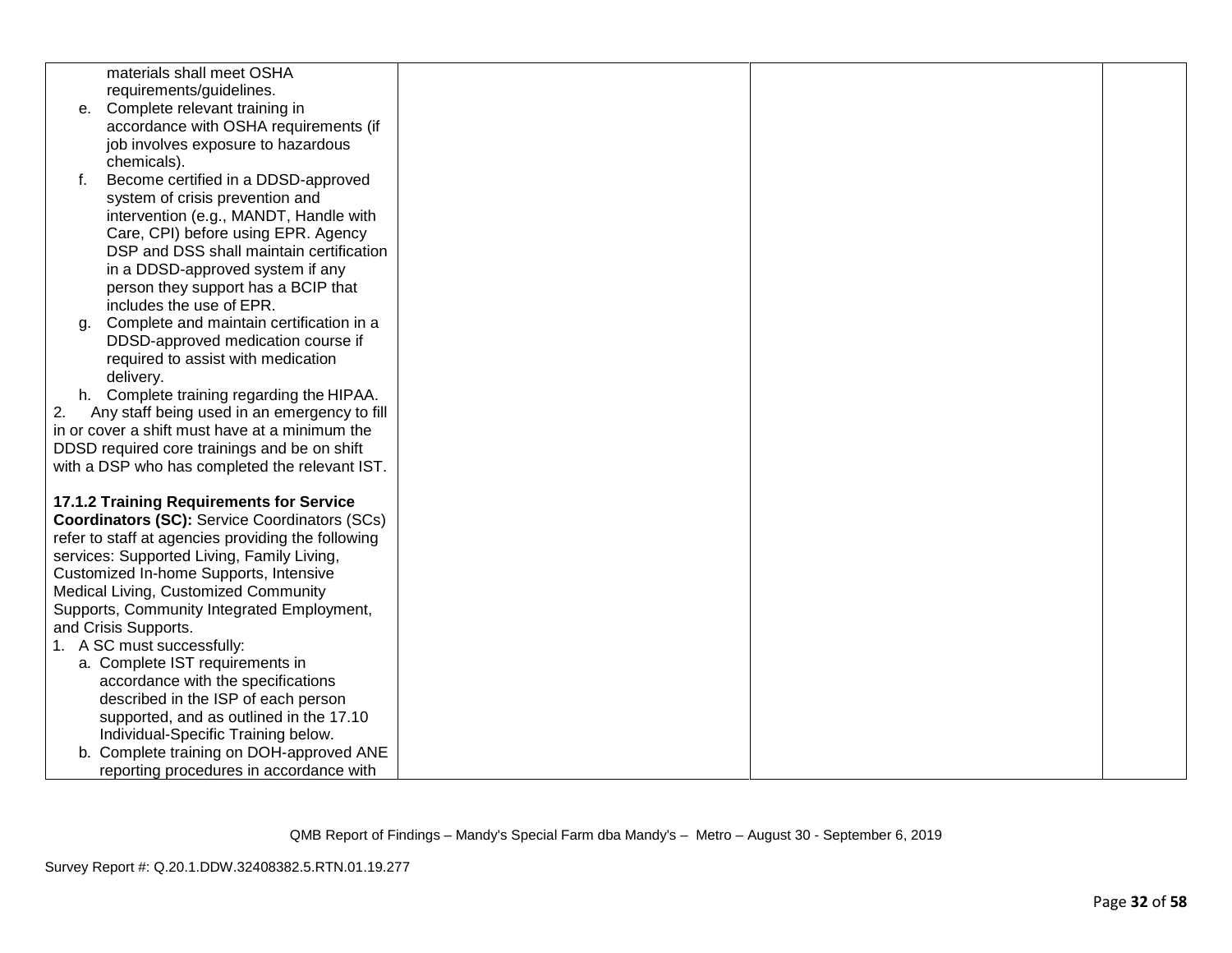|    | NMAC 7.1.14.                                                                               |  |  |
|----|--------------------------------------------------------------------------------------------|--|--|
|    | c. Complete training in universal                                                          |  |  |
|    | precautions. The training materials shall                                                  |  |  |
|    | meet Occupational Safety and Health                                                        |  |  |
|    | Administration (OSHA) requirements.                                                        |  |  |
|    | d. Complete and maintain certification in                                                  |  |  |
|    | First Aid and CPR. The training materials                                                  |  |  |
|    | shall meet OSHA                                                                            |  |  |
|    | requirements/guidelines.                                                                   |  |  |
|    | e. Complete relevant training in accordance                                                |  |  |
|    | with OSHA requirements (if job involves                                                    |  |  |
|    | exposure to hazardous chemicals).                                                          |  |  |
| f. | Become certified in a DDSD-approved                                                        |  |  |
|    | system of crisis prevention and                                                            |  |  |
|    | intervention (e.g., MANDT, Handle with                                                     |  |  |
|    | Care, CPI) before using emergency                                                          |  |  |
|    | physical restraint. Agency SC shall                                                        |  |  |
|    | maintain certification in a DDSD-                                                          |  |  |
|    | approved system if a person they support                                                   |  |  |
|    | has a Behavioral Crisis Intervention Plan                                                  |  |  |
|    | that includes the use of emergency                                                         |  |  |
|    | physical restraint.                                                                        |  |  |
|    | g. Complete and maintain certification in                                                  |  |  |
|    | AWMD if required to assist with                                                            |  |  |
|    | medications.                                                                               |  |  |
|    | h. Complete training regarding the HIPAA.                                                  |  |  |
|    |                                                                                            |  |  |
| 2. | Any staff being used in an emergency to<br>fill in or cover a shift must have at a minimum |  |  |
|    |                                                                                            |  |  |
|    | the DDSD required core trainings.                                                          |  |  |
|    |                                                                                            |  |  |
|    |                                                                                            |  |  |
|    |                                                                                            |  |  |
|    |                                                                                            |  |  |
|    |                                                                                            |  |  |
|    |                                                                                            |  |  |
|    |                                                                                            |  |  |
|    |                                                                                            |  |  |
|    |                                                                                            |  |  |
|    |                                                                                            |  |  |
|    |                                                                                            |  |  |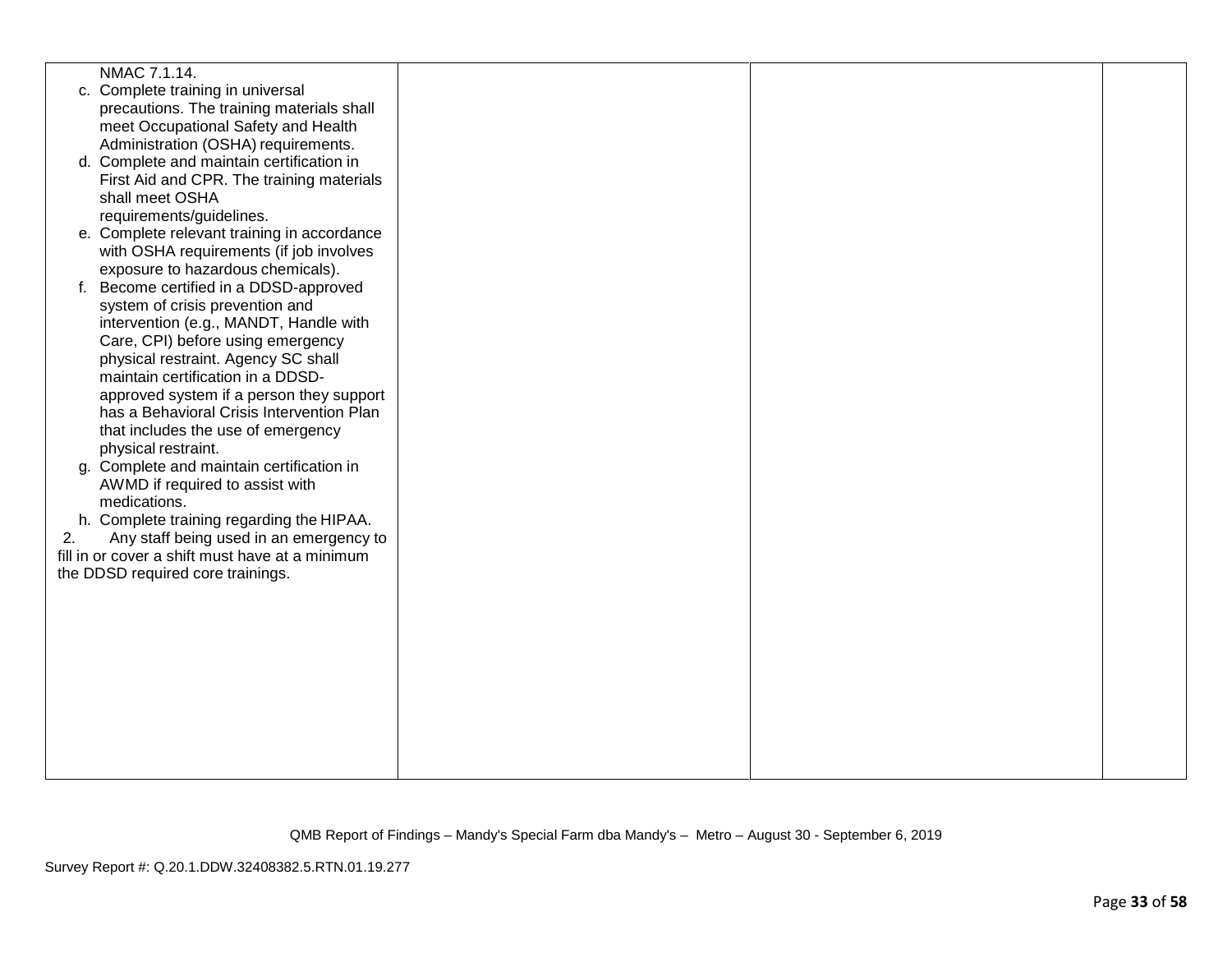| Tag #1A22 Agency Personnel Competency                                              | <b>Standard Level Deficiency</b>              |                                                     |  |
|------------------------------------------------------------------------------------|-----------------------------------------------|-----------------------------------------------------|--|
| Developmental Disabilities (DD) Waiver Service                                     | Based on interview, the Agency did not ensure | <b>Provider:</b>                                    |  |
| Standards 2/26/2018; Re-Issue: 12/28/2018; Eff                                     | training competencies were met for 1 of 10    | <b>State your Plan of Correction for the</b>        |  |
| 1/1/2019                                                                           | Direct Support Personnel.                     | deficiencies cited in this tag here (How is the     |  |
| <b>Chapter 13: Nursing Services 13.2.11</b>                                        |                                               | deficiency going to be corrected? This can be       |  |
| <b>Training and Implementation of Plans:</b>                                       | When DSP were asked if the Individual had     | specific to each deficiency cited or if possible an |  |
| 1. RNs and LPNs are required to provide                                            | Health Care Plans and where could they be     | overall correction?): $\rightarrow$                 |  |
| Individual Specific Training (IST) regarding                                       | located, the following was reported:          |                                                     |  |
| <b>HCPs and MERPs.</b>                                                             |                                               |                                                     |  |
| 2. The agency nurse is required to deliver and                                     | • DSP #505 stated, "There are no Health Care  |                                                     |  |
| document training for DSP/DSS regarding the                                        | Plans." As indicated by the Electronic        |                                                     |  |
| healthcare interventions/strategies and MERPs                                      | Comprehensive Health Assessment Tool, the     |                                                     |  |
| that the DSP are responsible to implement,                                         | Individual requires a Health Care Plan for    |                                                     |  |
| clearly indicating level of competency achieved                                    | Respiratory/Asthma. (Individual #9)           | <b>Provider:</b>                                    |  |
| by each trainee as described in Chapter 17.10                                      |                                               | <b>Enter your ongoing Quality</b>                   |  |
| Individual-Specific Training.                                                      | When DSP were asked if the Individual had     | <b>Assurance/Quality Improvement processes</b>      |  |
|                                                                                    | <b>Medical Emergency Response Plans and</b>   | as it related to this tag number here (What is      |  |
| <b>Chapter 17: Training Requirement</b>                                            | where could they be located, the following    | going to be done? How many individuals is this      |  |
| 17.10 Individual-Specific Training: The                                            | was reported:                                 | going to affect? How often will this be completed?  |  |
| following are elements of IST: defined standards                                   |                                               | Who is responsible? What steps will be taken if     |  |
| of performance, curriculum tailored to teach                                       | • DSP #505 stated, "They do not have any      | issues are found?): $\rightarrow$                   |  |
| skills and knowledge necessary to meet those                                       | MERP's." As indicated by the Electronic       |                                                     |  |
| standards of performance, and formal                                               | Comprehensive Health Assessment Tool, the     |                                                     |  |
| examination or demonstration to verify                                             | Individual requires a Medical Emergency       |                                                     |  |
| standards of performance, using the established                                    | Response Plan for Respiratory/Asthma.         |                                                     |  |
| DDSD training levels of awareness, knowledge,                                      | (Individual #9)                               |                                                     |  |
| and skill.                                                                         |                                               |                                                     |  |
| Reaching an awareness level may be                                                 |                                               |                                                     |  |
| accomplished by reading plans or other<br>information. The trainee is cognizant of |                                               |                                                     |  |
| information related to a person's specific                                         |                                               |                                                     |  |
| condition. Verbal or written recall of basic                                       |                                               |                                                     |  |
| information or knowing where to access the                                         |                                               |                                                     |  |
| information can verify awareness.                                                  |                                               |                                                     |  |
| Reaching a knowledge level may take the form                                       |                                               |                                                     |  |
| of observing a plan in action, reading a plan                                      |                                               |                                                     |  |
| more thoroughly, or having a plan described by                                     |                                               |                                                     |  |
| the author or their designee. Verbal or written                                    |                                               |                                                     |  |
| recall or demonstration may verify this level of                                   |                                               |                                                     |  |
| competence.                                                                        |                                               |                                                     |  |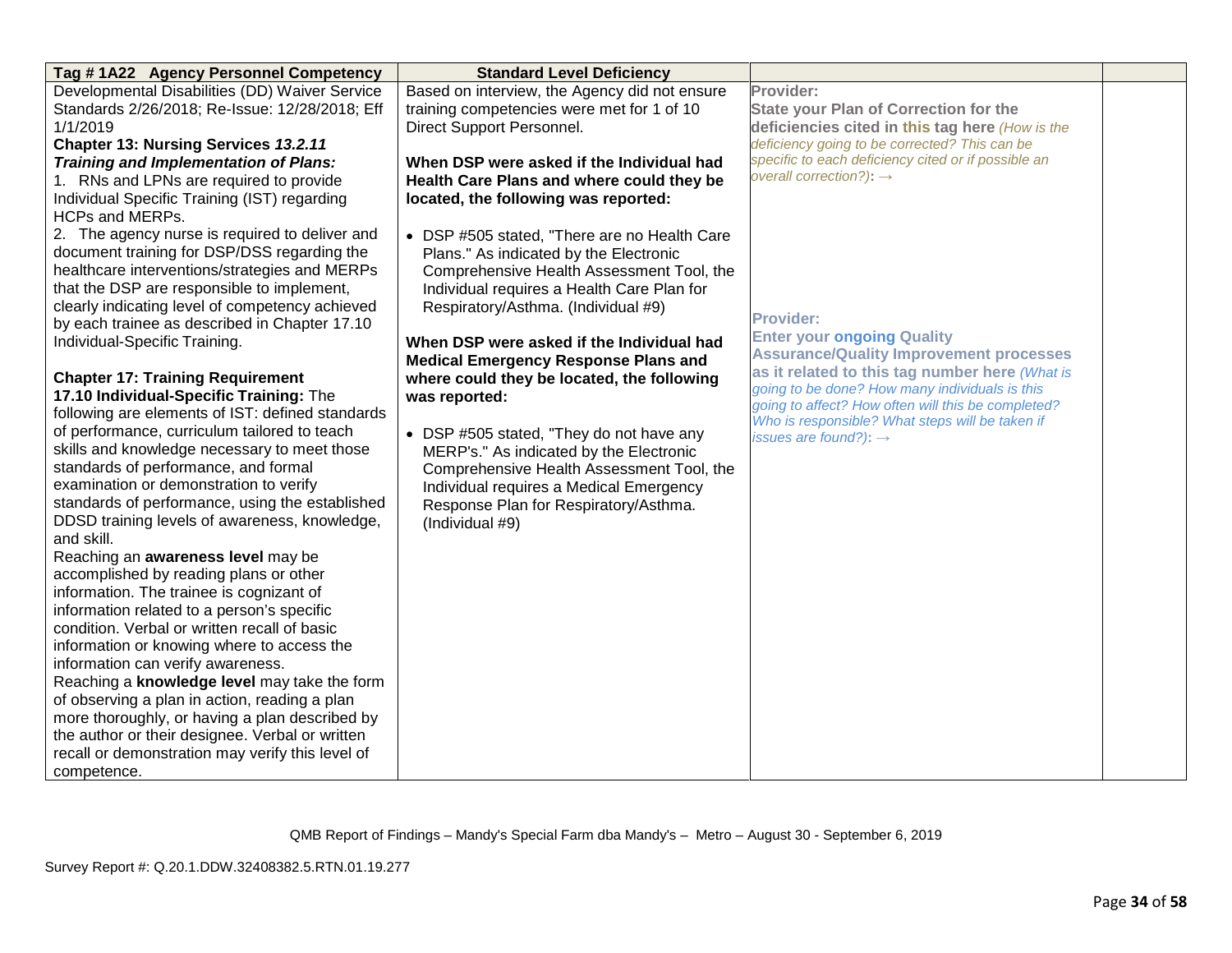| Reaching a skill level involves being trained by  |  |  |
|---------------------------------------------------|--|--|
| a therapist, nurse, designated or experienced     |  |  |
| designated trainer. The trainer shall demonstrate |  |  |
| the techniques according to the plan. Then they   |  |  |
| observe and provide feedback to the trainee as    |  |  |
| they implement the techniques. This should be     |  |  |
| repeated until competence is demonstrated.        |  |  |
| Demonstration of skill or observed                |  |  |
| implementation of the techniques or strategies    |  |  |
| verifies skill level competence. Trainees should  |  |  |
| be observed on more than one occasion to          |  |  |
| ensure appropriate techniques are maintained      |  |  |
| and to provide additional coaching/feedback.      |  |  |
| Individuals shall receive services from           |  |  |
| competent and qualified Provider Agency           |  |  |
| personnel who must successfully complete IST      |  |  |
| requirements in accordance with the               |  |  |
| specifications described in the ISP of each       |  |  |
| person supported.                                 |  |  |
| IST must be arranged and conducted at             |  |  |
| least annually. IST includes training on the ISP  |  |  |
| Desired Outcomes, Action Plans, strategies, and   |  |  |
| information about the person's preferences        |  |  |
| regarding privacy, communication style, and       |  |  |
| routines. More frequent training may be           |  |  |
| necessary if the annual ISP changes before the    |  |  |
| year ends.                                        |  |  |
| IST for therapy-related WDSI, HCPs,<br>2.         |  |  |
| MERPs, CARMPs, PBSA, PBSP, and BCIP,              |  |  |
| must occur at least annually and more often if    |  |  |
| plans change, or if monitoring by the plan author |  |  |
| or agency finds incorrect implementation, when    |  |  |
| new DSP or CM are assigned to work with a         |  |  |
| person, or when an existing DSP or CM requires    |  |  |
| a refresher.                                      |  |  |
| 3. The competency level of the training is        |  |  |
| based on the IST section of the ISP.              |  |  |
| 4. The person should be present for and           |  |  |
| involved in IST whenever possible.                |  |  |
| 5. Provider Agencies are responsible for          |  |  |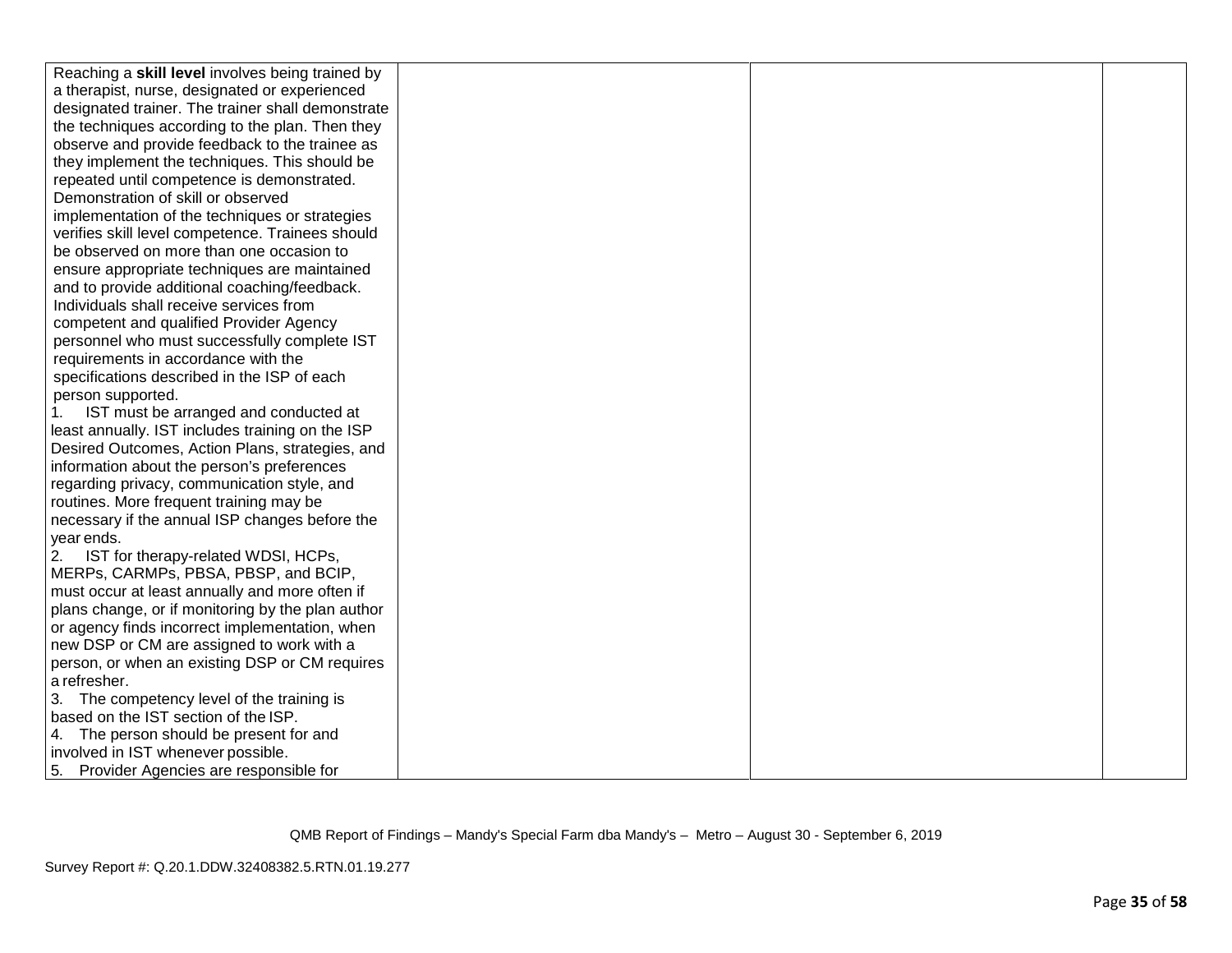| tracking of IST requirements.                       |  |  |
|-----------------------------------------------------|--|--|
| 6. Provider Agencies must arrange and ensure        |  |  |
| that DSP's are trained on the contents of the       |  |  |
| plans in accordance with timelines indicated in     |  |  |
|                                                     |  |  |
| the Individual-Specific Training Requirements:      |  |  |
| Support Plans section of the ISP and notify the     |  |  |
| plan authors when new DSP are hired to arrange      |  |  |
| for trainings.                                      |  |  |
| 7. If a therapist, BSC, nurse, or other author of a |  |  |
| plan, healthcare or otherwise, chooses to           |  |  |
| designate a trainer, that person is still           |  |  |
|                                                     |  |  |
| responsible for providing the curriculum to the     |  |  |
| designated trainer. The author of the plan is also  |  |  |
| responsible for ensuring the designated trainer     |  |  |
| is verifying competency in alignment with their     |  |  |
| curriculum, doing periodic quality assurance        |  |  |
| checks with their designated trainer, and re-       |  |  |
| certifying the designated trainer at least annually |  |  |
| and/or when there is a change to a person's         |  |  |
|                                                     |  |  |
| plan.                                               |  |  |
|                                                     |  |  |
|                                                     |  |  |
|                                                     |  |  |
|                                                     |  |  |
|                                                     |  |  |
|                                                     |  |  |
|                                                     |  |  |
|                                                     |  |  |
|                                                     |  |  |
|                                                     |  |  |
|                                                     |  |  |
|                                                     |  |  |
|                                                     |  |  |
|                                                     |  |  |
|                                                     |  |  |
|                                                     |  |  |
|                                                     |  |  |
|                                                     |  |  |
|                                                     |  |  |
|                                                     |  |  |
|                                                     |  |  |
|                                                     |  |  |
|                                                     |  |  |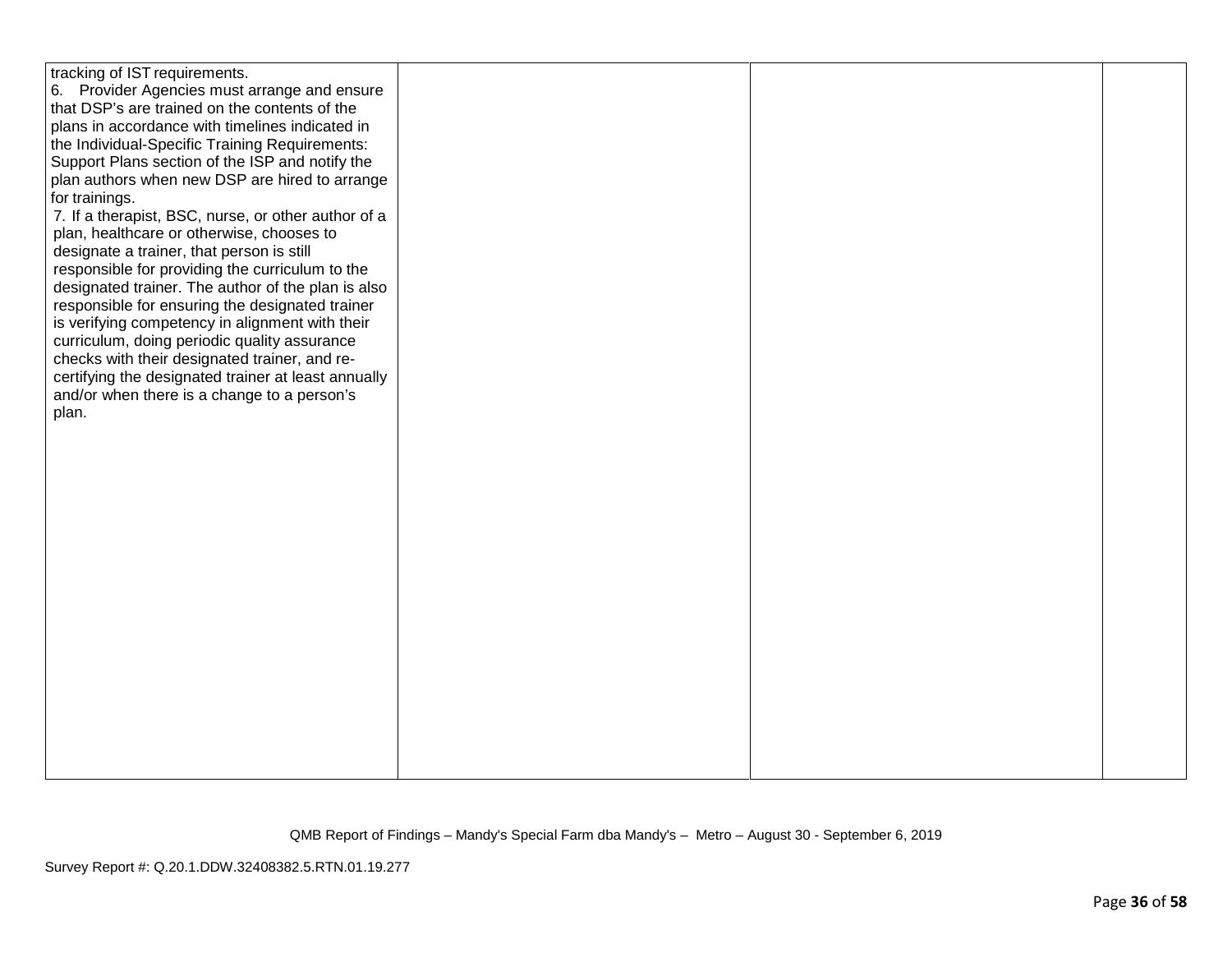| Tag #1A26 Consolidated On-line                                                                                                                                                                                                                                                                                                                                                                                                                                                                                                                                                                                                                                                                                                                                                                                                                                                                                                                                                                                                                                                                                                                                                                                                                                                                       | <b>Standard Level Deficiency</b>                                                                                                                                                |                                                                                                                                                                                                                                                                                                                                       |  |
|------------------------------------------------------------------------------------------------------------------------------------------------------------------------------------------------------------------------------------------------------------------------------------------------------------------------------------------------------------------------------------------------------------------------------------------------------------------------------------------------------------------------------------------------------------------------------------------------------------------------------------------------------------------------------------------------------------------------------------------------------------------------------------------------------------------------------------------------------------------------------------------------------------------------------------------------------------------------------------------------------------------------------------------------------------------------------------------------------------------------------------------------------------------------------------------------------------------------------------------------------------------------------------------------------|---------------------------------------------------------------------------------------------------------------------------------------------------------------------------------|---------------------------------------------------------------------------------------------------------------------------------------------------------------------------------------------------------------------------------------------------------------------------------------------------------------------------------------|--|
| <b>Registry/Employee Abuse Registry</b>                                                                                                                                                                                                                                                                                                                                                                                                                                                                                                                                                                                                                                                                                                                                                                                                                                                                                                                                                                                                                                                                                                                                                                                                                                                              |                                                                                                                                                                                 |                                                                                                                                                                                                                                                                                                                                       |  |
| NMAC 7.1.12.8 - REGISTRY ESTABLISHED;                                                                                                                                                                                                                                                                                                                                                                                                                                                                                                                                                                                                                                                                                                                                                                                                                                                                                                                                                                                                                                                                                                                                                                                                                                                                | Based on record review, the Agency did not                                                                                                                                      | Provider:                                                                                                                                                                                                                                                                                                                             |  |
| <b>PROVIDER INQUIRY REQUIRED:</b> Upon the                                                                                                                                                                                                                                                                                                                                                                                                                                                                                                                                                                                                                                                                                                                                                                                                                                                                                                                                                                                                                                                                                                                                                                                                                                                           | maintain documentation in the employee's                                                                                                                                        | <b>State your Plan of Correction for the</b>                                                                                                                                                                                                                                                                                          |  |
| effective date of this rule, the department has                                                                                                                                                                                                                                                                                                                                                                                                                                                                                                                                                                                                                                                                                                                                                                                                                                                                                                                                                                                                                                                                                                                                                                                                                                                      | personnel records that evidenced inquiry into the                                                                                                                               | deficiencies cited in this tag here (How is the                                                                                                                                                                                                                                                                                       |  |
| established and maintains an accurate and                                                                                                                                                                                                                                                                                                                                                                                                                                                                                                                                                                                                                                                                                                                                                                                                                                                                                                                                                                                                                                                                                                                                                                                                                                                            | Employee Abuse Registry prior to employment                                                                                                                                     | deficiency going to be corrected? This can be                                                                                                                                                                                                                                                                                         |  |
| complete electronic registry that contains the                                                                                                                                                                                                                                                                                                                                                                                                                                                                                                                                                                                                                                                                                                                                                                                                                                                                                                                                                                                                                                                                                                                                                                                                                                                       | for 4 of 74 Agency Personnel.                                                                                                                                                   | specific to each deficiency cited or if possible an                                                                                                                                                                                                                                                                                   |  |
| name, date of birth, address, social security                                                                                                                                                                                                                                                                                                                                                                                                                                                                                                                                                                                                                                                                                                                                                                                                                                                                                                                                                                                                                                                                                                                                                                                                                                                        |                                                                                                                                                                                 | overall correction?): $\rightarrow$                                                                                                                                                                                                                                                                                                   |  |
| number, and other appropriate identifying                                                                                                                                                                                                                                                                                                                                                                                                                                                                                                                                                                                                                                                                                                                                                                                                                                                                                                                                                                                                                                                                                                                                                                                                                                                            | The following Agency Personnel records                                                                                                                                          |                                                                                                                                                                                                                                                                                                                                       |  |
| information of all persons who, while employed by                                                                                                                                                                                                                                                                                                                                                                                                                                                                                                                                                                                                                                                                                                                                                                                                                                                                                                                                                                                                                                                                                                                                                                                                                                                    | contained evidence that indicated the                                                                                                                                           |                                                                                                                                                                                                                                                                                                                                       |  |
| a provider, have been determined by the                                                                                                                                                                                                                                                                                                                                                                                                                                                                                                                                                                                                                                                                                                                                                                                                                                                                                                                                                                                                                                                                                                                                                                                                                                                              | <b>Employee Abuse Registry check was</b>                                                                                                                                        |                                                                                                                                                                                                                                                                                                                                       |  |
| department, as a result of an investigation of a                                                                                                                                                                                                                                                                                                                                                                                                                                                                                                                                                                                                                                                                                                                                                                                                                                                                                                                                                                                                                                                                                                                                                                                                                                                     | completed after hire:                                                                                                                                                           |                                                                                                                                                                                                                                                                                                                                       |  |
| complaint, to have engaged in a substantiated                                                                                                                                                                                                                                                                                                                                                                                                                                                                                                                                                                                                                                                                                                                                                                                                                                                                                                                                                                                                                                                                                                                                                                                                                                                        |                                                                                                                                                                                 |                                                                                                                                                                                                                                                                                                                                       |  |
| registry-referred incident of abuse, neglect or                                                                                                                                                                                                                                                                                                                                                                                                                                                                                                                                                                                                                                                                                                                                                                                                                                                                                                                                                                                                                                                                                                                                                                                                                                                      |                                                                                                                                                                                 |                                                                                                                                                                                                                                                                                                                                       |  |
| exploitation of a person receiving care or services                                                                                                                                                                                                                                                                                                                                                                                                                                                                                                                                                                                                                                                                                                                                                                                                                                                                                                                                                                                                                                                                                                                                                                                                                                                  | <b>Direct Support Personnel (DSP):</b>                                                                                                                                          |                                                                                                                                                                                                                                                                                                                                       |  |
| from a provider. Additions and updates to the                                                                                                                                                                                                                                                                                                                                                                                                                                                                                                                                                                                                                                                                                                                                                                                                                                                                                                                                                                                                                                                                                                                                                                                                                                                        | • #536 - Date of hire 5/20/2019, completed                                                                                                                                      | <b>Provider:</b>                                                                                                                                                                                                                                                                                                                      |  |
|                                                                                                                                                                                                                                                                                                                                                                                                                                                                                                                                                                                                                                                                                                                                                                                                                                                                                                                                                                                                                                                                                                                                                                                                                                                                                                      |                                                                                                                                                                                 |                                                                                                                                                                                                                                                                                                                                       |  |
|                                                                                                                                                                                                                                                                                                                                                                                                                                                                                                                                                                                                                                                                                                                                                                                                                                                                                                                                                                                                                                                                                                                                                                                                                                                                                                      |                                                                                                                                                                                 |                                                                                                                                                                                                                                                                                                                                       |  |
|                                                                                                                                                                                                                                                                                                                                                                                                                                                                                                                                                                                                                                                                                                                                                                                                                                                                                                                                                                                                                                                                                                                                                                                                                                                                                                      |                                                                                                                                                                                 |                                                                                                                                                                                                                                                                                                                                       |  |
|                                                                                                                                                                                                                                                                                                                                                                                                                                                                                                                                                                                                                                                                                                                                                                                                                                                                                                                                                                                                                                                                                                                                                                                                                                                                                                      | 5/29/2019.                                                                                                                                                                      |                                                                                                                                                                                                                                                                                                                                       |  |
|                                                                                                                                                                                                                                                                                                                                                                                                                                                                                                                                                                                                                                                                                                                                                                                                                                                                                                                                                                                                                                                                                                                                                                                                                                                                                                      |                                                                                                                                                                                 |                                                                                                                                                                                                                                                                                                                                       |  |
|                                                                                                                                                                                                                                                                                                                                                                                                                                                                                                                                                                                                                                                                                                                                                                                                                                                                                                                                                                                                                                                                                                                                                                                                                                                                                                      |                                                                                                                                                                                 |                                                                                                                                                                                                                                                                                                                                       |  |
|                                                                                                                                                                                                                                                                                                                                                                                                                                                                                                                                                                                                                                                                                                                                                                                                                                                                                                                                                                                                                                                                                                                                                                                                                                                                                                      |                                                                                                                                                                                 |                                                                                                                                                                                                                                                                                                                                       |  |
|                                                                                                                                                                                                                                                                                                                                                                                                                                                                                                                                                                                                                                                                                                                                                                                                                                                                                                                                                                                                                                                                                                                                                                                                                                                                                                      |                                                                                                                                                                                 |                                                                                                                                                                                                                                                                                                                                       |  |
|                                                                                                                                                                                                                                                                                                                                                                                                                                                                                                                                                                                                                                                                                                                                                                                                                                                                                                                                                                                                                                                                                                                                                                                                                                                                                                      |                                                                                                                                                                                 |                                                                                                                                                                                                                                                                                                                                       |  |
|                                                                                                                                                                                                                                                                                                                                                                                                                                                                                                                                                                                                                                                                                                                                                                                                                                                                                                                                                                                                                                                                                                                                                                                                                                                                                                      |                                                                                                                                                                                 |                                                                                                                                                                                                                                                                                                                                       |  |
|                                                                                                                                                                                                                                                                                                                                                                                                                                                                                                                                                                                                                                                                                                                                                                                                                                                                                                                                                                                                                                                                                                                                                                                                                                                                                                      |                                                                                                                                                                                 |                                                                                                                                                                                                                                                                                                                                       |  |
|                                                                                                                                                                                                                                                                                                                                                                                                                                                                                                                                                                                                                                                                                                                                                                                                                                                                                                                                                                                                                                                                                                                                                                                                                                                                                                      |                                                                                                                                                                                 |                                                                                                                                                                                                                                                                                                                                       |  |
|                                                                                                                                                                                                                                                                                                                                                                                                                                                                                                                                                                                                                                                                                                                                                                                                                                                                                                                                                                                                                                                                                                                                                                                                                                                                                                      |                                                                                                                                                                                 |                                                                                                                                                                                                                                                                                                                                       |  |
|                                                                                                                                                                                                                                                                                                                                                                                                                                                                                                                                                                                                                                                                                                                                                                                                                                                                                                                                                                                                                                                                                                                                                                                                                                                                                                      |                                                                                                                                                                                 |                                                                                                                                                                                                                                                                                                                                       |  |
|                                                                                                                                                                                                                                                                                                                                                                                                                                                                                                                                                                                                                                                                                                                                                                                                                                                                                                                                                                                                                                                                                                                                                                                                                                                                                                      |                                                                                                                                                                                 |                                                                                                                                                                                                                                                                                                                                       |  |
|                                                                                                                                                                                                                                                                                                                                                                                                                                                                                                                                                                                                                                                                                                                                                                                                                                                                                                                                                                                                                                                                                                                                                                                                                                                                                                      |                                                                                                                                                                                 |                                                                                                                                                                                                                                                                                                                                       |  |
|                                                                                                                                                                                                                                                                                                                                                                                                                                                                                                                                                                                                                                                                                                                                                                                                                                                                                                                                                                                                                                                                                                                                                                                                                                                                                                      |                                                                                                                                                                                 |                                                                                                                                                                                                                                                                                                                                       |  |
|                                                                                                                                                                                                                                                                                                                                                                                                                                                                                                                                                                                                                                                                                                                                                                                                                                                                                                                                                                                                                                                                                                                                                                                                                                                                                                      |                                                                                                                                                                                 |                                                                                                                                                                                                                                                                                                                                       |  |
|                                                                                                                                                                                                                                                                                                                                                                                                                                                                                                                                                                                                                                                                                                                                                                                                                                                                                                                                                                                                                                                                                                                                                                                                                                                                                                      |                                                                                                                                                                                 |                                                                                                                                                                                                                                                                                                                                       |  |
|                                                                                                                                                                                                                                                                                                                                                                                                                                                                                                                                                                                                                                                                                                                                                                                                                                                                                                                                                                                                                                                                                                                                                                                                                                                                                                      |                                                                                                                                                                                 |                                                                                                                                                                                                                                                                                                                                       |  |
|                                                                                                                                                                                                                                                                                                                                                                                                                                                                                                                                                                                                                                                                                                                                                                                                                                                                                                                                                                                                                                                                                                                                                                                                                                                                                                      |                                                                                                                                                                                 |                                                                                                                                                                                                                                                                                                                                       |  |
|                                                                                                                                                                                                                                                                                                                                                                                                                                                                                                                                                                                                                                                                                                                                                                                                                                                                                                                                                                                                                                                                                                                                                                                                                                                                                                      |                                                                                                                                                                                 |                                                                                                                                                                                                                                                                                                                                       |  |
|                                                                                                                                                                                                                                                                                                                                                                                                                                                                                                                                                                                                                                                                                                                                                                                                                                                                                                                                                                                                                                                                                                                                                                                                                                                                                                      |                                                                                                                                                                                 |                                                                                                                                                                                                                                                                                                                                       |  |
|                                                                                                                                                                                                                                                                                                                                                                                                                                                                                                                                                                                                                                                                                                                                                                                                                                                                                                                                                                                                                                                                                                                                                                                                                                                                                                      |                                                                                                                                                                                 |                                                                                                                                                                                                                                                                                                                                       |  |
| registry shall be posted no later than two (2)<br>business days following receipt. Only department<br>staff designated by the custodian may access,<br>maintain and update the data in the registry.<br>A. Provider requirement to inquire of registry.<br>A provider, prior to employing or contracting with<br>an employee, shall inquire of the registry whether<br>the individual under consideration for employment<br>or contracting is listed on the registry.<br>B. Prohibited employment. A provider may not<br>employ or contract with an individual to be an<br>employee if the individual is listed on the registry<br>as having a substantiated registry-referred incident<br>of abuse, neglect or exploitation of a person<br>receiving care or services from a provider.<br>C. Applicant's identifying information required.<br>In making the inquiry to the registry prior to<br>employing or contracting with an employee, the<br>provider shall use identifying information<br>concerning the individual under consideration for<br>employment or contracting sufficient to reasonably<br>and completely search the registry, including the<br>name, address, date of birth, social security<br>number, and other appropriate identifying<br>information required by the registry. | 5/21/2019.<br>• #550 - Date of hire 5/28/2019, completed<br>• #564 - Date of hire 8/27/2018, completed<br>10/5/2018.<br>• #592- Date of hire 8/19/2019, completed<br>8/27/2019. | <b>Enter your ongoing Quality</b><br><b>Assurance/Quality Improvement processes</b><br>as it related to this tag number here (What is<br>going to be done? How many individuals is this<br>going to affect? How often will this be completed?<br>Who is responsible? What steps will be taken if<br>issues are found?): $\rightarrow$ |  |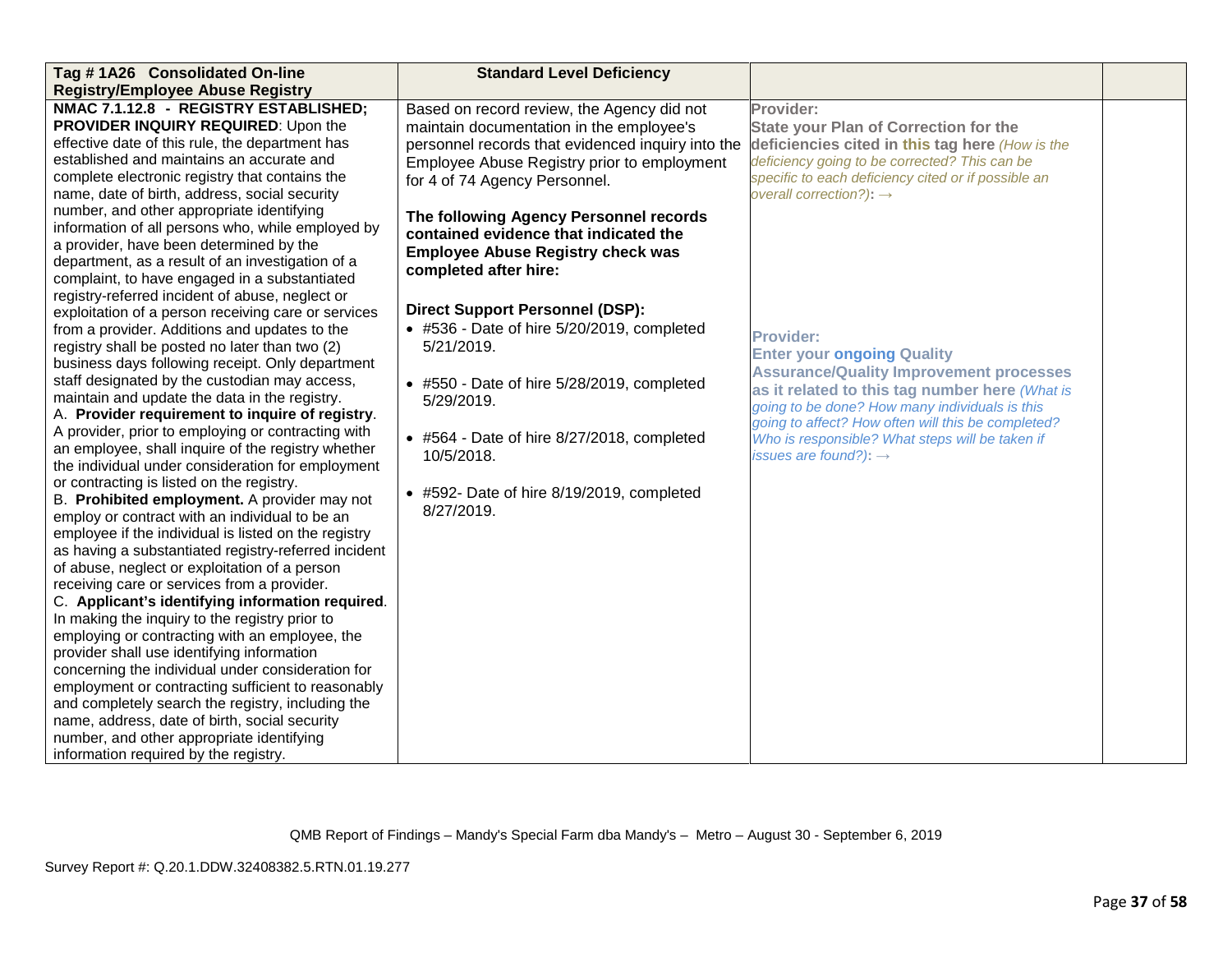| D. Documentation of inquiry to registry. The           |  |  |
|--------------------------------------------------------|--|--|
| provider shall maintain documentation in the           |  |  |
| employee's personnel or employment records that        |  |  |
| evidences the fact that the provider made an           |  |  |
| inquiry to the registry concerning that employee       |  |  |
| prior to employment. Such documentation must           |  |  |
| include evidence, based on the response to such        |  |  |
| inquiry received from the custodian by the provider,   |  |  |
| that the employee was not listed on the registry as    |  |  |
| having a substantiated registry-referred incident of   |  |  |
| abuse, neglect or exploitation.                        |  |  |
| E. Documentation for other staff. With respect         |  |  |
| to all employed or contracted individuals providing    |  |  |
| direct care who are licensed health care               |  |  |
| professionals or certified nurse aides, the provider   |  |  |
| shall maintain documentation reflecting the            |  |  |
| individual's current licensure as a health care        |  |  |
| professional or current certification as a nurse aide. |  |  |
| F. Consequences of noncompliance. The                  |  |  |
| department or other governmental agency having         |  |  |
| regulatory enforcement authority over a provider       |  |  |
| may sanction a provider in accordance with             |  |  |
| applicable law if the provider fails to make an        |  |  |
| appropriate and timely inquiry of the registry, or     |  |  |
| fails to maintain evidence of such inquiry, in         |  |  |
| connection with the hiring or contracting of an        |  |  |
| employee; or for employing or contracting any          |  |  |
| person to work as an employee who is listed on the     |  |  |
| registry. Such sanctions may include a directed        |  |  |
| plan of correction, civil monetary penalty not to      |  |  |
| exceed five thousand dollars (\$5000) per instance,    |  |  |
| or termination or non-renewal of any contract with     |  |  |
| the department or other governmental agency.           |  |  |
|                                                        |  |  |
|                                                        |  |  |
|                                                        |  |  |
|                                                        |  |  |
|                                                        |  |  |
|                                                        |  |  |
|                                                        |  |  |
|                                                        |  |  |
|                                                        |  |  |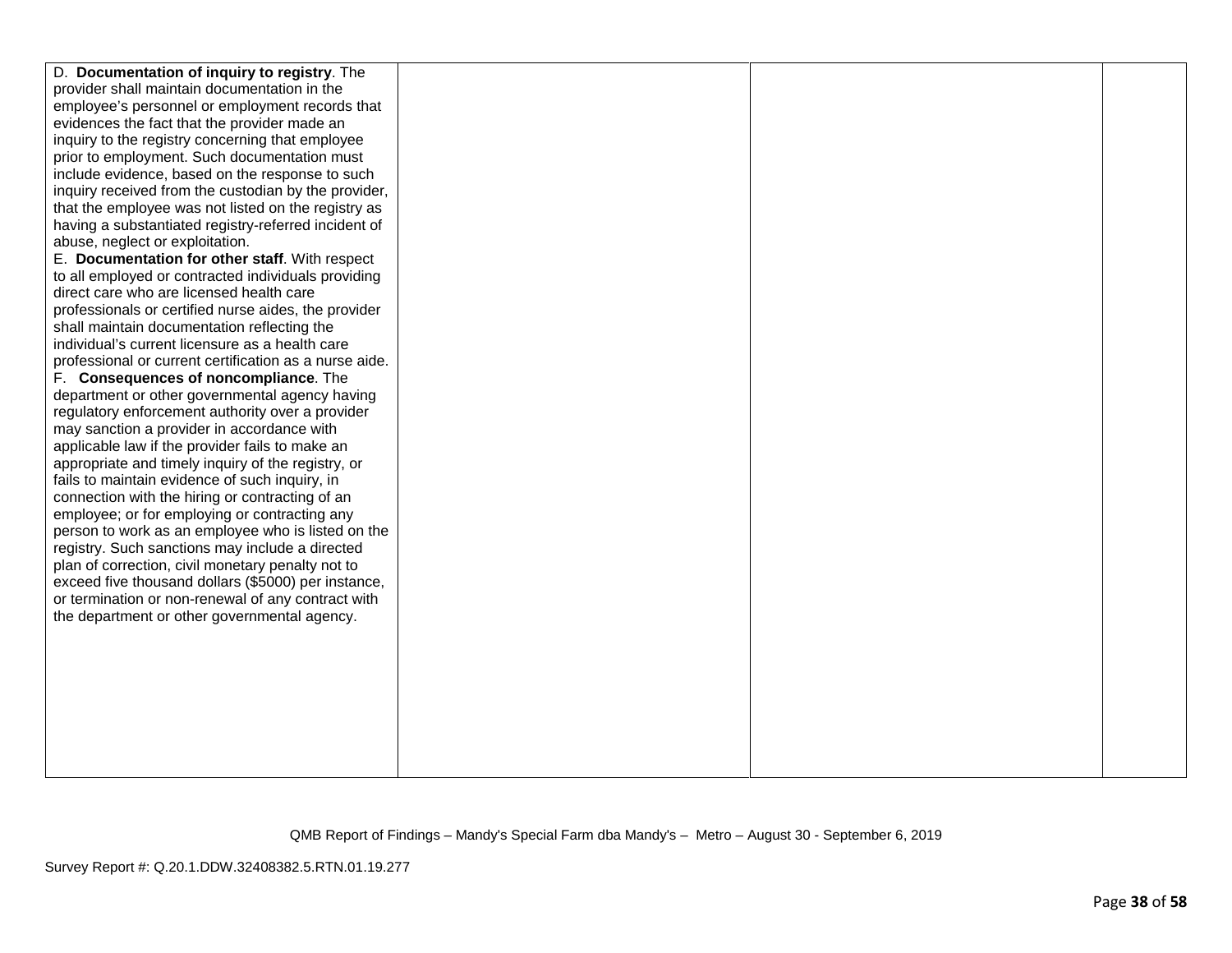| Tag #1A43.1 General Events Reporting -           | <b>Standard Level Deficiency</b>                 |                                                                                            |  |
|--------------------------------------------------|--------------------------------------------------|--------------------------------------------------------------------------------------------|--|
| <b>Individual Reporting</b>                      |                                                  |                                                                                            |  |
| Developmental Disabilities (DD) Waiver Service   | Based on record review, the Agency did not       | Provider:                                                                                  |  |
| Standards 2/26/2018; Re-Issue: 12/28/2018; Eff   | follow the General Events Reporting              | <b>State your Plan of Correction for the</b>                                               |  |
| 1/1/2019                                         | requirements as indicated by the policy for 6 of | deficiencies cited in this tag here (How is the                                            |  |
| <b>Chapter 19: Provider Reporting</b>            | 11 individuals.                                  | deficiency going to be corrected? This can be                                              |  |
| <b>Requirements: 19.2 General Events</b>         |                                                  | specific to each deficiency cited or if possible an<br>overall correction?): $\rightarrow$ |  |
| Reporting (GER): The purpose of General          | The following General Events Reporting           |                                                                                            |  |
| Events Reporting (GER) is to report, track and   | records contained evidence that indicated        |                                                                                            |  |
| analyze events, which pose a risk to adults in   | the General Events Report was not entered        |                                                                                            |  |
| the DD Waiver program, but do not meet criteria  | and / or approved within the required            |                                                                                            |  |
| for ANE or other reportable incidents as defined | timeframe:                                       |                                                                                            |  |
| by the IMB. Analysis of GER is intended to       |                                                  |                                                                                            |  |
| identify emerging patterns so that preventative  | Individual #1                                    |                                                                                            |  |
| action can be taken at the individual, Provider  | • General Events Report (GER) indicates on       | <b>Provider:</b>                                                                           |  |
| Agency, regional and statewide level. On a       | 1/20/2019 the Individual had a Medication        | <b>Enter your ongoing Quality</b>                                                          |  |
| quarterly and annual basis, DDSD analyzes        | Error. (Medication Error). GER was approved      | <b>Assurance/Quality Improvement processes</b>                                             |  |
| GER data at the provider, regional and           | on 4/22/2019.                                    | as it related to this tag number here (What is                                             |  |
| statewide levels to identify any patterns that   |                                                  | going to be done? How many individuals is this                                             |  |
| warrant intervention. Provider Agency use of     | • General Events Report (GER) indicates on       | going to affect? How often will this be completed?                                         |  |
| GER in Therap is required as follows:            | 12/31/2018 the Individual had an Injury.         | Who is responsible? What steps will be taken if                                            |  |
| 1. DD Waiver Provider Agencies                   | (Injury). GER was approved on 1/7/2019.          | issues are found?): $\rightarrow$                                                          |  |
| approved to provide Customized In-Home           |                                                  |                                                                                            |  |
| Supports, Family Living, IMLS, Supported         | Individual #2                                    |                                                                                            |  |
| Living, Customized Community Supports,           | • General Events Report (GER) indicates on       |                                                                                            |  |
| Community Integrated Employment, Adult           | 1/15/2019 the Individual had an Injury.          |                                                                                            |  |
| Nursing and Case Management must use             | (Injury). GER was approved on 2/6/2019.          |                                                                                            |  |
| GER in the Therap system.                        |                                                  |                                                                                            |  |
| DD Waiver Provider Agencies referenced<br>2.     | Individual #4                                    |                                                                                            |  |
| above are responsible for entering specified     | • General Events Report (GER) indicates on       |                                                                                            |  |
| information into the GER section of the secure   | 3/16/2019 the Individual had a Medication        |                                                                                            |  |
| website operated under contract by Therap        | Error. (Medication Error). GER was approved      |                                                                                            |  |
| according to the GER Reporting Requirements      | on 4/22/2019.                                    |                                                                                            |  |
| in Appendix B GER Requirements.                  |                                                  |                                                                                            |  |
| At the Provider Agency's discretion<br>3.        | Individual #6                                    |                                                                                            |  |
| additional events, which are not required by     | • General Events Report (GER) indicates on       |                                                                                            |  |
| DDSD, may also be tracked within the GER         | 1/14/2019 the Individual had an Injury.          |                                                                                            |  |
| section of Therap.                               | (Injury). GER was approved on 1/18/2019.         |                                                                                            |  |
| GER does not replace a Provider<br>4.            |                                                  |                                                                                            |  |
| Agency's obligations to report ANE or other      |                                                  |                                                                                            |  |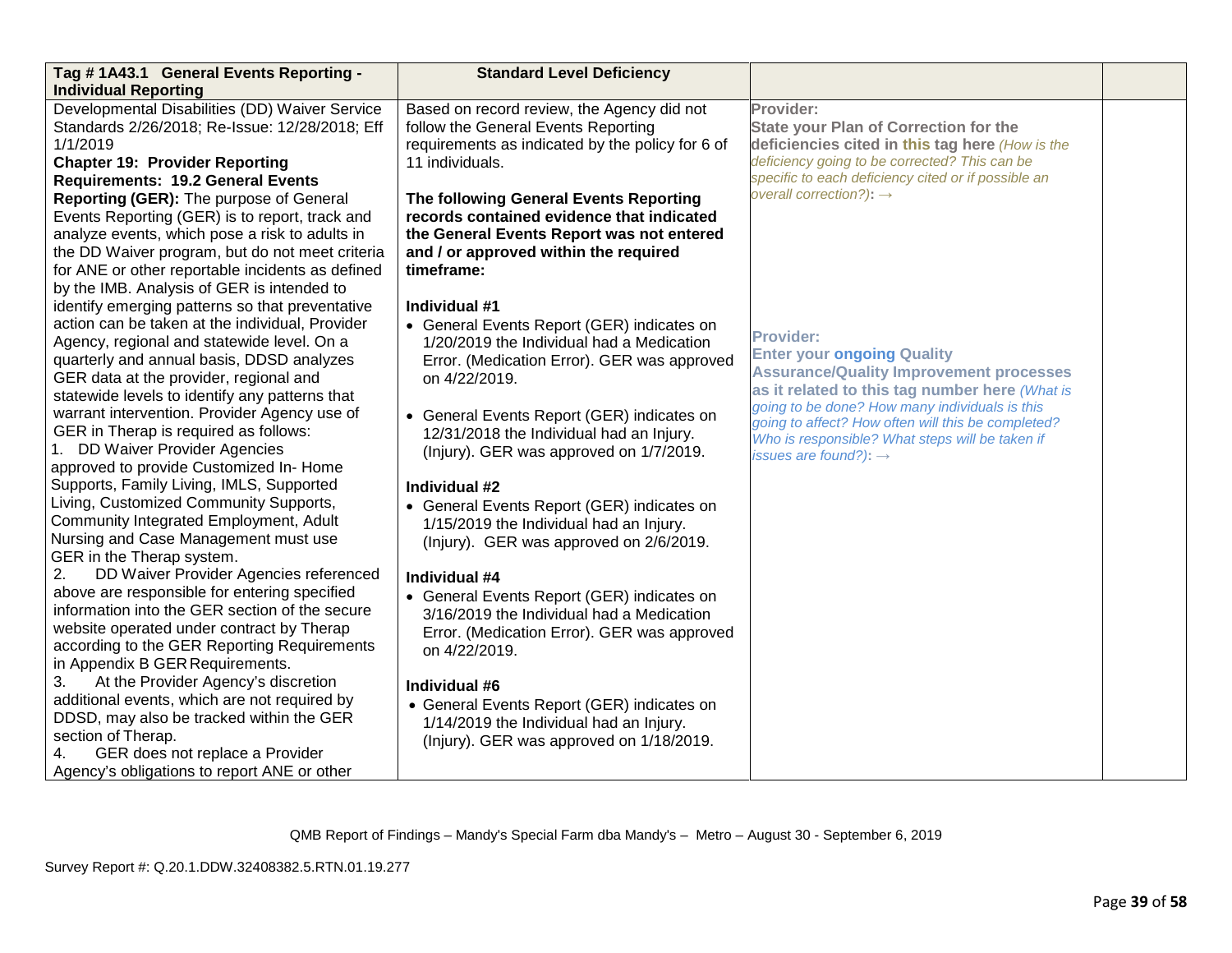| reportable incidents as described in Chapter 18:<br>Incident Management System. | • General Events Report (GER) indicates on                                           |  |
|---------------------------------------------------------------------------------|--------------------------------------------------------------------------------------|--|
| GER does not replace a Provider<br>5.                                           | 10/29/2018 the Individual had an Injury.<br>(Injury). GER was approved on 11/1/2018. |  |
| Agency's obligations related to healthcare                                      |                                                                                      |  |
| coordination, modifications to the ISP, or any                                  | • General Events Report (GER) indicates on                                           |  |
| other risk management and QI activities.                                        | 7/24/18 the Individual had an Injury. (Injury).                                      |  |
|                                                                                 | GER was approved on 7/30/2018.                                                       |  |
| Appendix B GER Requirements: DDSD is                                            |                                                                                      |  |
| pleased to introduce the revised General Events                                 | Individual #7                                                                        |  |
| Reporting (GER), requirements. There are two                                    | • General Events Report (GER) indicates on                                           |  |
| important changes related to medication error                                   | 8/12/2019 the Individual's staff Used a                                              |  |
| reporting:<br>1. Effective immediately, DDSD requires ALL                       | Restraint. (Use of Restraint). GER was                                               |  |
| medication errors be entered into Therap GER                                    | approved on 8/16/2019.                                                               |  |
| with the exception of those required to be                                      | • General Events Report (GER) indicates on                                           |  |
| reported to Division of Health Improvement-                                     | 8/9/2019 the Individual had an Injury. (Injury).                                     |  |
| Incident Management Bureau.                                                     | GER was approved on 8/16/2019.                                                       |  |
| 2. No alternative methods for reporting are                                     |                                                                                      |  |
| permitted.                                                                      | • General Events Report (GER) indicates on                                           |  |
| The following events need to be reported in                                     | 6/27/2019 the Individual's staff Used a                                              |  |
| the Therap GER:                                                                 | Restraint. (Use of Restraint). GER was                                               |  |
| • Emergency Room/Urgent                                                         | approved on 7/19/2019.                                                               |  |
| <b>Care/Emergency Medical Services</b>                                          |                                                                                      |  |
| • Falls Without Injury                                                          | • General Events Report (GER) indicates on                                           |  |
| • Injury (including Falls, Choking, Skin                                        | 5/28/2019 the Individual had a Medication                                            |  |
| Breakdown and Infection)                                                        | Error. (Medication Error). GER was approved<br>on 7/23/2019.                         |  |
| • Law Enforcement Use                                                           |                                                                                      |  |
| • Medication Errors                                                             | • General Events Report (GER) indicates on                                           |  |
| • Medication Documentation Errors                                               | 5/10/2019 the Individual's staff Used a                                              |  |
| • Missing Person/Elopement                                                      | Restraint. (Use of Restraint). GER was                                               |  |
| • Out of Home Placement- Medical:                                               | approved on 5/16/2019.                                                               |  |
| Hospitalization, Long Term Care, Skilled                                        |                                                                                      |  |
| Nursing or Rehabilitation Facility                                              | • General Events Report (GER) indicates on                                           |  |
| Admission                                                                       | 5/1/2019 the Individual's staff Used a                                               |  |
| • PRN Psychotropic Medication                                                   | Restraint. (Use of Restraint). GER was<br>approved on 5/7/2019.                      |  |
| • Restraint Related to Behavior                                                 |                                                                                      |  |
| • Suicide Attempt or Threat                                                     |                                                                                      |  |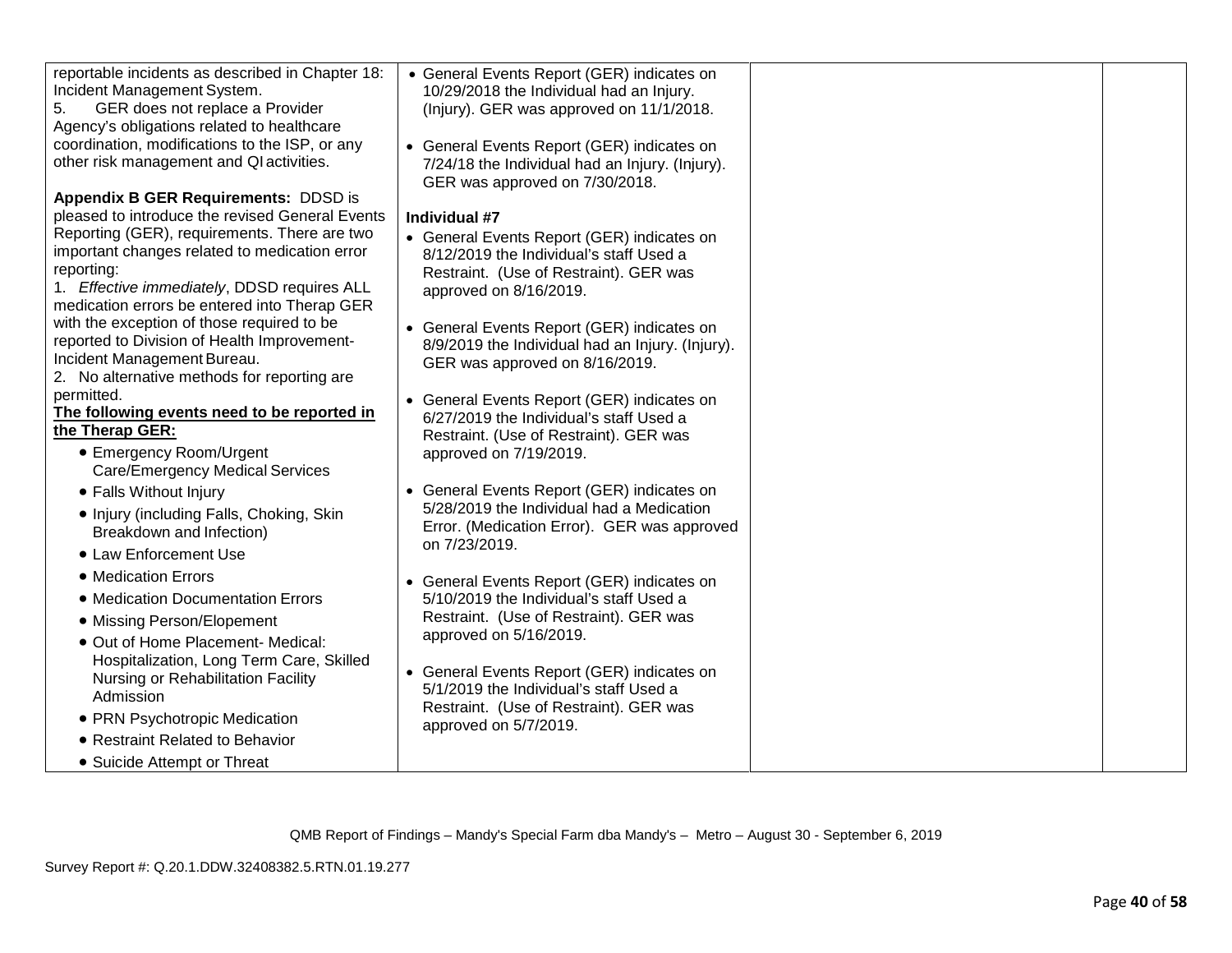| <b>Entry Guidance: Provider Agencies must</b><br>complete the following sections of the GER<br>with detailed information: profile information,<br>event information, other event information,<br>general information, notification, actions taken<br>or planned, and the review follow up<br>comments section. Please attach any<br>pertinent external documents such as<br>discharge summary, medical consultation<br>form, etc. Provider Agencies must enter and<br>approve GERs within 2 business days with the<br>exception of Medication Errors which must be<br>entered into GER on at least a monthly basis. | • General Events Report (GER) indicates on<br>5/1/2019 the Individual had an Injury. (Injury).<br>GER was approved on 5/15/2019.<br>• General Events Report (GER) indicates on<br>4/12/2019 the Individual had a Fall. (Fall).<br>GER was approved on 4/18/2019.<br>• General Events Report (GER) indicates on<br>3/20/2019 the Individual had an Injury.<br>(Injury). GER was approved on 3/29/2019.<br>• General Events Report (GER) indicates on<br>12/1/2018 the Individual Choked. (Individual<br>Choked). GER was approved on 1/20/2019.<br>• General Events Report (GER) indicates on<br>11/14/2018 the Individual's staff Used a<br>Restraint. (Use of Restraint). GER was<br>approved on 11/28/2019.<br>• General Events Report (GER) indicates on<br>10/5/2018 the Individual Eloped. (Elopement).<br>GER was approved on 10/9/2018.<br>• General Events Report (GER) indicates on<br>9/11/2018 the Individual's staff Used a<br>Restraint. (Use of Restraint). GER was<br>approved on 9/18/2018.<br>Individual #8<br>• General Events Report (GER) indicates on<br>11/30/2018 the Individual had an Injury.<br>(Injury). GER was approved on 12/21/2018. |  |
|---------------------------------------------------------------------------------------------------------------------------------------------------------------------------------------------------------------------------------------------------------------------------------------------------------------------------------------------------------------------------------------------------------------------------------------------------------------------------------------------------------------------------------------------------------------------------------------------------------------------|---------------------------------------------------------------------------------------------------------------------------------------------------------------------------------------------------------------------------------------------------------------------------------------------------------------------------------------------------------------------------------------------------------------------------------------------------------------------------------------------------------------------------------------------------------------------------------------------------------------------------------------------------------------------------------------------------------------------------------------------------------------------------------------------------------------------------------------------------------------------------------------------------------------------------------------------------------------------------------------------------------------------------------------------------------------------------------------------------------------------------------------------------------------------|--|
|                                                                                                                                                                                                                                                                                                                                                                                                                                                                                                                                                                                                                     | • General Events Report (GER) indicates on<br>9/25/2018 the Individual had an Injury.<br>(Injury). GER was approved on 9/28/2018.                                                                                                                                                                                                                                                                                                                                                                                                                                                                                                                                                                                                                                                                                                                                                                                                                                                                                                                                                                                                                                   |  |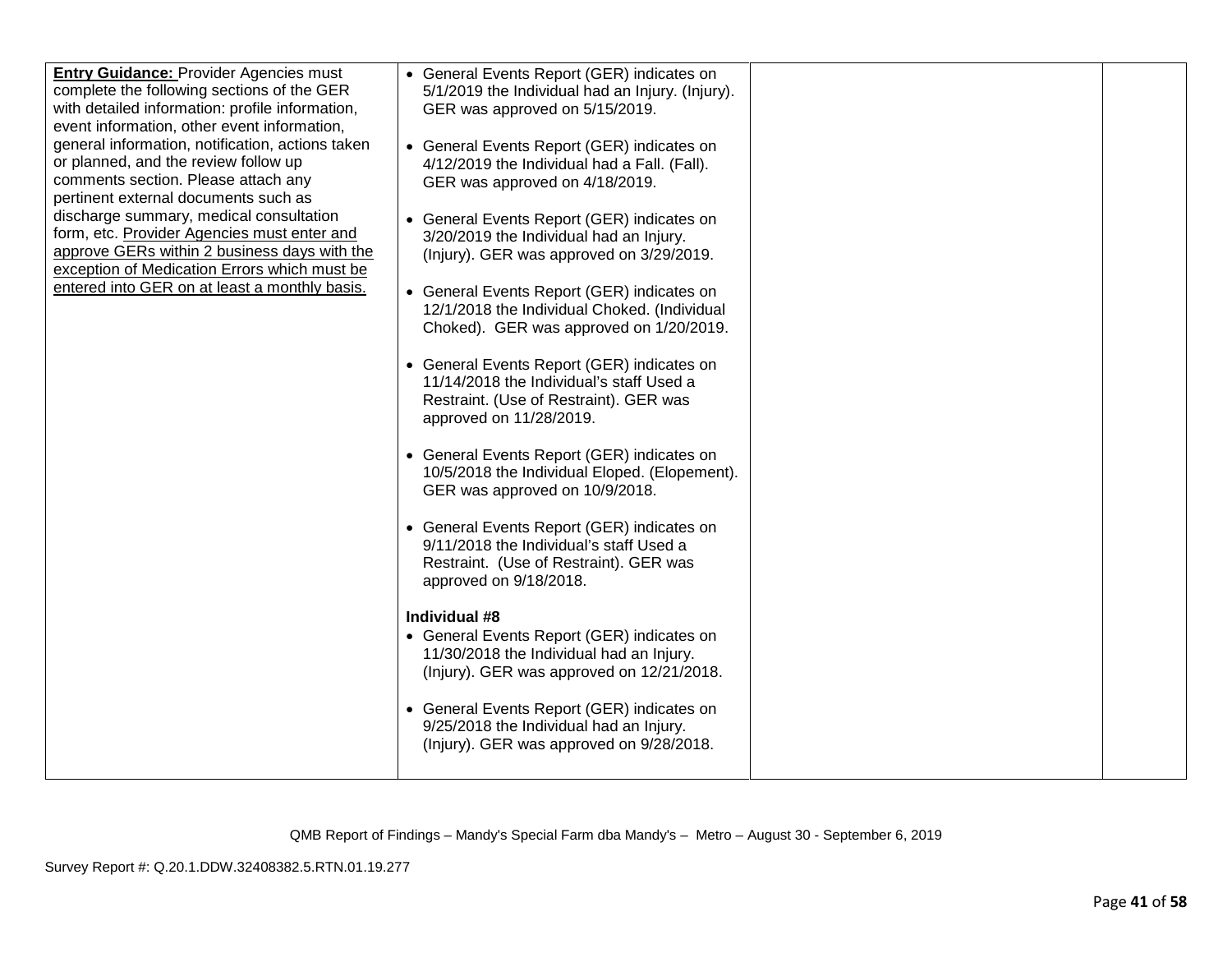| • General Events Report (GER) indicates on 9/14/2018 the Individual had a Fall. (Fall).<br>GER was approved on 9/17/2018. |  |
|---------------------------------------------------------------------------------------------------------------------------|--|
|                                                                                                                           |  |
|                                                                                                                           |  |
|                                                                                                                           |  |
|                                                                                                                           |  |
|                                                                                                                           |  |
|                                                                                                                           |  |
|                                                                                                                           |  |
|                                                                                                                           |  |
|                                                                                                                           |  |
|                                                                                                                           |  |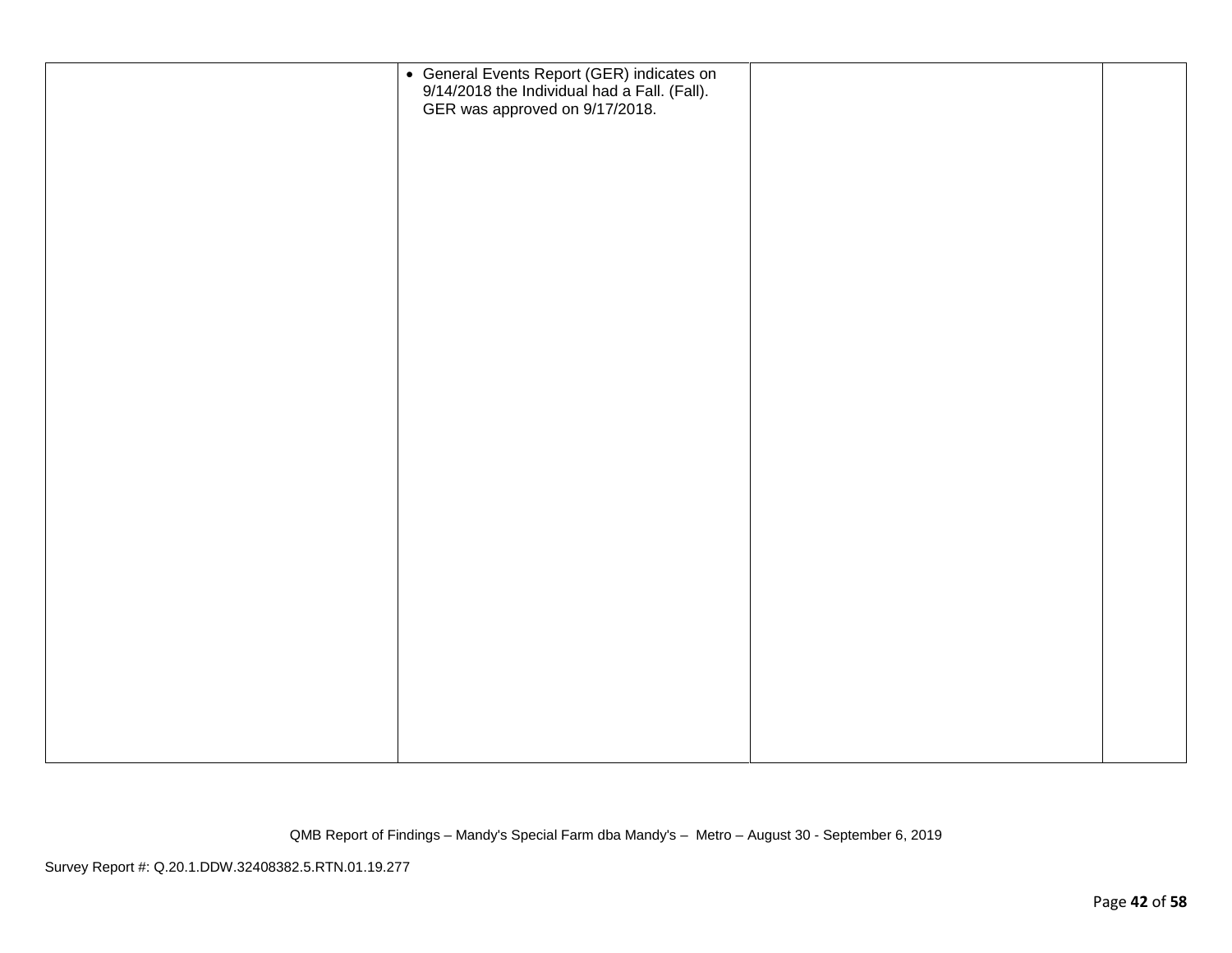| <b>Standard of Care</b>                             | <b>Deficiencies</b>                                                                                                                                | Agency Plan of Correction, On-going QA/QI<br>& Responsible Party                                                                                                | <b>Date</b><br><b>Due</b> |
|-----------------------------------------------------|----------------------------------------------------------------------------------------------------------------------------------------------------|-----------------------------------------------------------------------------------------------------------------------------------------------------------------|---------------------------|
|                                                     |                                                                                                                                                    | Service Domain: Health and Welfare - The state, on an ongoing basis, identifies, addresses and seeks to prevent occurrences of abuse, neglect and exploitation. |                           |
|                                                     | Individuals shall be afforded their basic human rights. The provider supports individuals to access needed healthcare services in a timely manner. |                                                                                                                                                                 |                           |
| Tag #1A31 Client Rights/Human Rights                | <b>Condition of Participation Level Deficiency</b>                                                                                                 |                                                                                                                                                                 |                           |
| NMAC 7.26.3.11 RESTRICTIONS OR                      | After an analysis of the evidence it has been                                                                                                      | Provider:                                                                                                                                                       |                           |
| <b>LIMITATION OF CLIENT'S RIGHTS:</b>               | determined there is a significant potential for a                                                                                                  | <b>State your Plan of Correction for the</b>                                                                                                                    |                           |
| A. A service provider shall not restrict or limit a | negative outcome to occur.                                                                                                                         | deficiencies cited in this tag here (How is the                                                                                                                 |                           |
| client's rights except:                             |                                                                                                                                                    | deficiency going to be corrected? This can be                                                                                                                   |                           |
| (1) where the restriction or limitation is allowed  | Based on record review and/or interview, the                                                                                                       | specific to each deficiency cited or if possible an<br>overall correction?): $\rightarrow$                                                                      |                           |
| in an emergency and is necessary to prevent         | Agency did not ensure the rights of Individuals                                                                                                    |                                                                                                                                                                 |                           |
| imminent risk of physical harm to the client or     | was not restricted or limited for 1 of 11                                                                                                          |                                                                                                                                                                 |                           |
| another person; or                                  | Individuals.                                                                                                                                       |                                                                                                                                                                 |                           |
| (2) where the interdisciplinary team has            |                                                                                                                                                    |                                                                                                                                                                 |                           |
| determined that the client's limited capacity to    | A review of Agency Individual files indicated                                                                                                      |                                                                                                                                                                 |                           |
| exercise the right threatens his or her physical    | Human Rights Committee Approval was                                                                                                                |                                                                                                                                                                 |                           |
| safety; or                                          | required for restrictions.                                                                                                                         |                                                                                                                                                                 |                           |
| (3) as provided for in Section 10.1.14 [now         |                                                                                                                                                    | <b>Provider:</b>                                                                                                                                                |                           |
| Subsection N of 7.26.3.10 NMAC].                    | No documentation was found regarding Human<br>Rights Approval for the following:                                                                   | <b>Enter your ongoing Quality</b>                                                                                                                               |                           |
| B. Any emergency intervention to prevent            |                                                                                                                                                    | <b>Assurance/Quality Improvement processes</b>                                                                                                                  |                           |
| physical harm shall be reasonable to prevent        | • 1:1 supervision within arm's length while in                                                                                                     | as it related to this tag number here (What is                                                                                                                  |                           |
| harm, shall be the least restrictive intervention   | the community - No evidence found of Human                                                                                                         | going to be done? How many individuals is this                                                                                                                  |                           |
| necessary to meet the emergency, shall be           | Rights Committee approval. (Individual #7)                                                                                                         | going to affect? How often will this be completed?                                                                                                              |                           |
| allowed no longer than necessary and shall be       |                                                                                                                                                    | Who is responsible? What steps will be taken if                                                                                                                 |                           |
| subject to interdisciplinary team (IDT) review.     |                                                                                                                                                    | issues are found?): $\rightarrow$                                                                                                                               |                           |
| The IDT upon completion of its review may           |                                                                                                                                                    |                                                                                                                                                                 |                           |
| refer its findings to the office of quality         |                                                                                                                                                    |                                                                                                                                                                 |                           |
| assurance. The emergency intervention may           |                                                                                                                                                    |                                                                                                                                                                 |                           |
| be subject to review by the service provider's      |                                                                                                                                                    |                                                                                                                                                                 |                           |
| behavioral support committee or human rights        |                                                                                                                                                    |                                                                                                                                                                 |                           |
| committee in accordance with the behavioral         |                                                                                                                                                    |                                                                                                                                                                 |                           |
| support policies or other department regulation     |                                                                                                                                                    |                                                                                                                                                                 |                           |
| or policy.                                          |                                                                                                                                                    |                                                                                                                                                                 |                           |
| C. The service provider may adopt reasonable        |                                                                                                                                                    |                                                                                                                                                                 |                           |
| program policies of general applicability to        |                                                                                                                                                    |                                                                                                                                                                 |                           |
| clients served by that service provider that do     |                                                                                                                                                    |                                                                                                                                                                 |                           |
| not violate client rights. [09/12/94; 01/15/97;     |                                                                                                                                                    |                                                                                                                                                                 |                           |
| Recompiled 10/31/01]                                |                                                                                                                                                    |                                                                                                                                                                 |                           |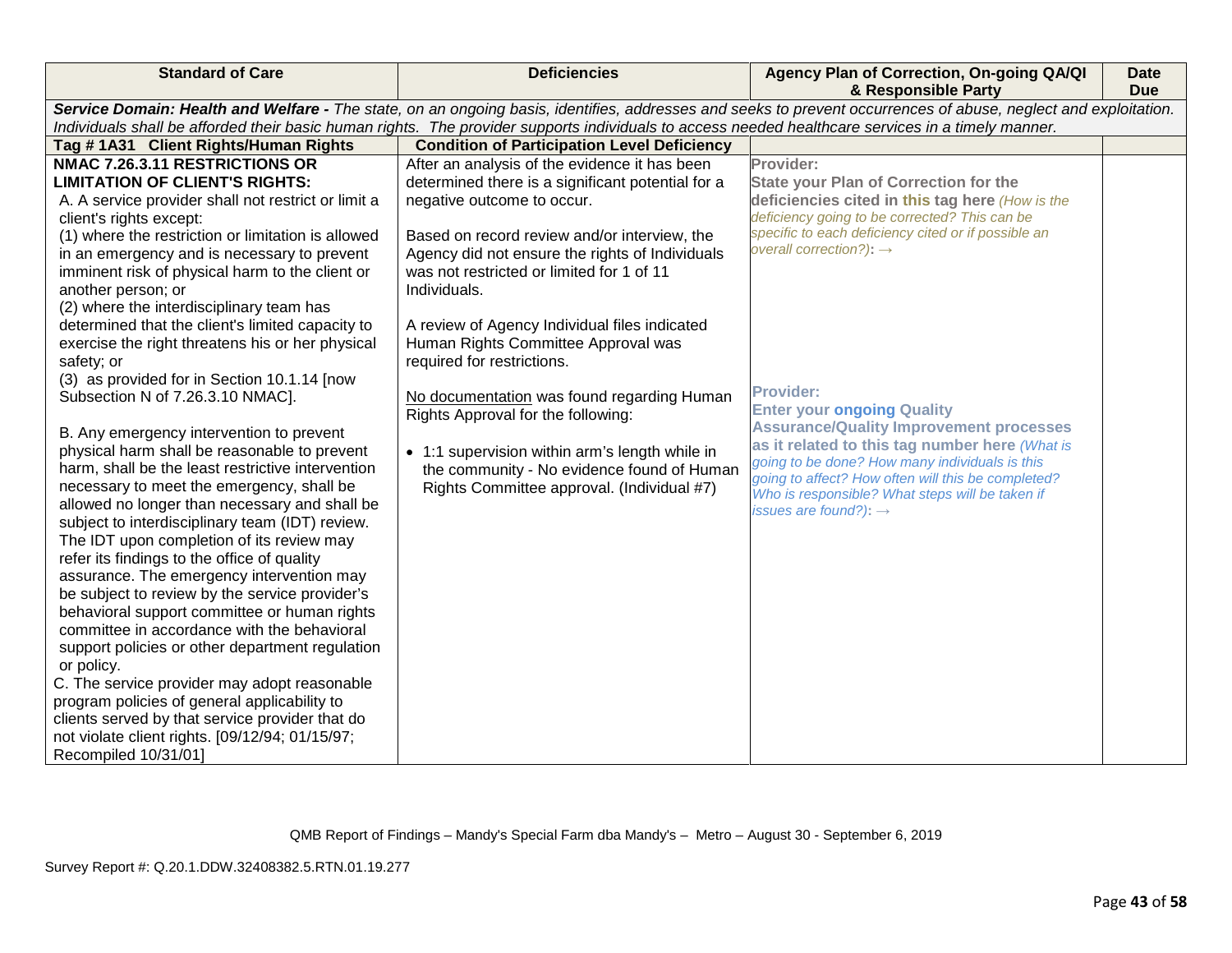| Developmental Disabilities (DD) Waiver Service<br>Standards 2/26/2018; Re-Issue: 12/28/2018; Eff<br>1/1/2019<br><b>Chapter 2: Human Rights:</b> Civil rights apply to<br>everyone, including all waiver participants,<br>family members, guardians, natural supports,<br>and Provider Agencies. Everyone has a<br>responsibility to make sure those rights are not<br>violated. All Provider Agencies play a role in<br>person-centered planning (PCP) and have an<br>obligation to contribute to the planning process,<br>always focusing on how to best support the<br>person.                                                                                                                                                                                                                                                                                                                                  |  |  |
|-------------------------------------------------------------------------------------------------------------------------------------------------------------------------------------------------------------------------------------------------------------------------------------------------------------------------------------------------------------------------------------------------------------------------------------------------------------------------------------------------------------------------------------------------------------------------------------------------------------------------------------------------------------------------------------------------------------------------------------------------------------------------------------------------------------------------------------------------------------------------------------------------------------------|--|--|
| Chapter 3 Safeguards: 3.3.1 HRC Procedural<br><b>Requirements:</b><br>1. An invitation to participate in the HRC<br>meeting of a rights restriction review will be<br>given to the person (regardless of verbal or<br>cognitive ability), his/her guardian, and/or a<br>family member (if desired by the person), and<br>the Behavior Support Consultant (BSC) at least<br>10 working days prior to the meeting (except for<br>in emergency situations). If the person (and/or<br>the guardian) does not wish to attend, his/her<br>stated preferences may be brought to the<br>meeting by someone whom the person chooses<br>as his/her representative.<br>2. The Provider Agencies that are seeking to<br>temporarily limit the person's right(s) (e.g., Living<br>Supports, Community Inclusion, or BSC) are<br>required to support the person's informed<br>consent regarding the rights restriction, as well |  |  |
| as their timely participation in the review.<br>3. The plan's author, designated staff (e.g.,<br>agency service coordinator) and/or the CM<br>makes a written or oral presentation to the HRC.<br>4. The results of the HRC review are reported<br>in writing to the person supported, the guardian,                                                                                                                                                                                                                                                                                                                                                                                                                                                                                                                                                                                                              |  |  |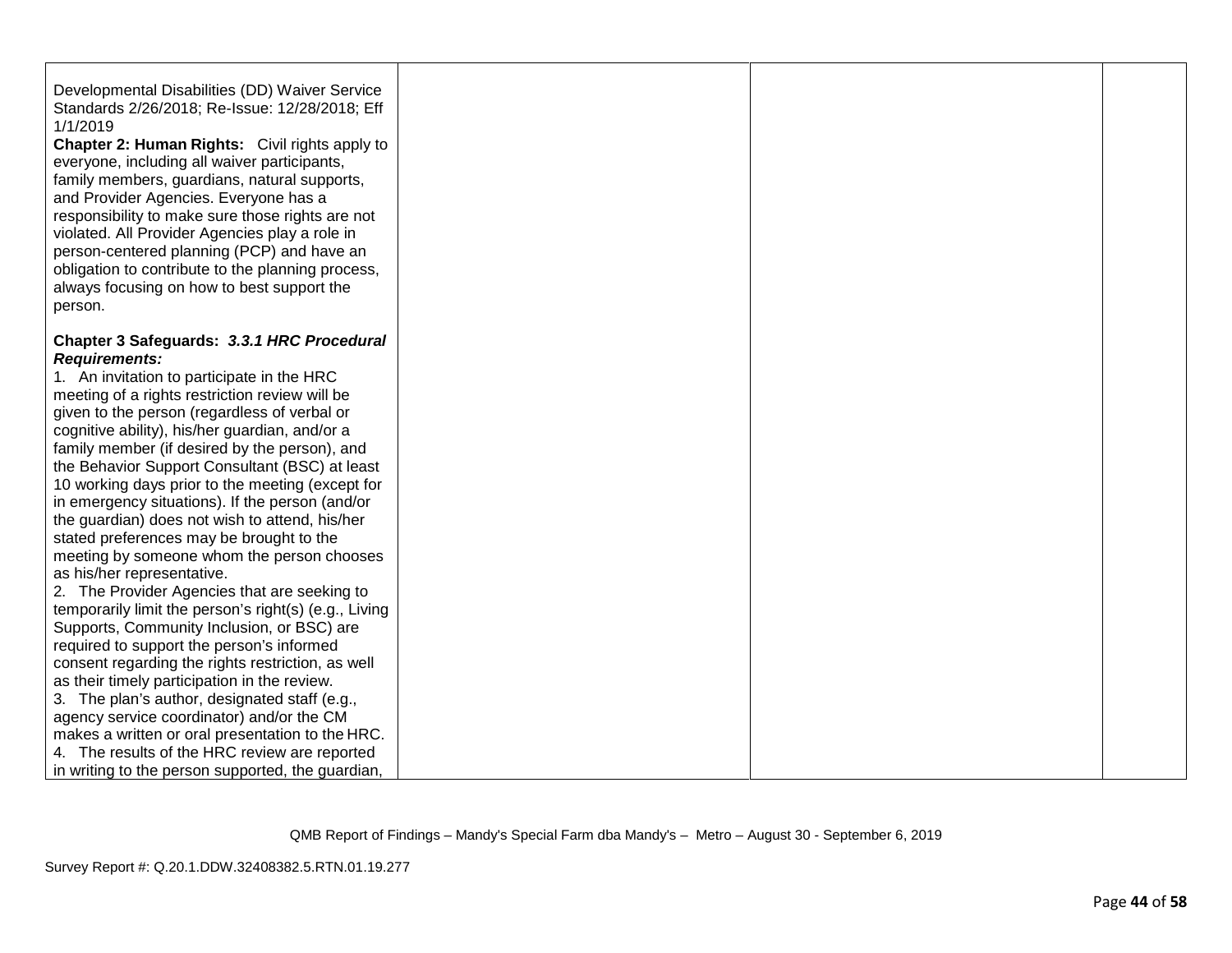| the BSC, the mental health or other specialized    |  |  |
|----------------------------------------------------|--|--|
| therapy provider, and the CM within three          |  |  |
| working days of the meeting.                       |  |  |
| 5. HRC committees are required to meet at          |  |  |
| least on a quarterly basis.                        |  |  |
| 6. A quorum to conduct an HRC meeting is at        |  |  |
| least three voting members eligible to vote in     |  |  |
| each situation and at least one must be a          |  |  |
| community member at large.                         |  |  |
| 7. HRC members who are directly involved in        |  |  |
| the services provided to the person must excuse    |  |  |
| themselves from voting in that situation.          |  |  |
| Each HRC is required to have a provision for       |  |  |
| emergency approval of rights restrictions based    |  |  |
| upon credible threats of harm against self or      |  |  |
| others that may arise between scheduled HRC        |  |  |
| meetings (e.g., locking up sharp knives after a    |  |  |
| serious attempt to injure self or others or a      |  |  |
| disclosure, with a credible plan, to seriously     |  |  |
| injure or kill someone). The confidential and      |  |  |
| HIPAA compliant emergency meeting may be           |  |  |
| via telephone, video or conference call, or        |  |  |
| secure email. Procedures may include an initial    |  |  |
| emergency phone meeting, and a subsequent          |  |  |
| follow-up emergency meeting in complex and/or      |  |  |
| ongoing situations.                                |  |  |
| 8. The HRC with primary responsibility for         |  |  |
| implementation of the rights restriction will      |  |  |
| record all meeting minutes on an individual        |  |  |
| basis, i.e., each meeting discussion for an        |  |  |
| individual will be recorded separately, and        |  |  |
| minutes of all meetings will be retained at the    |  |  |
| agency for at least six years from the final date  |  |  |
| of continuance of the restriction.                 |  |  |
|                                                    |  |  |
| 3.3.3 HRC and Behavioral Support: The HRC          |  |  |
| reviews temporary restrictions of rights that are  |  |  |
| related to medical issues or health and safety     |  |  |
| considerations such as decreased mobility (e.g.,   |  |  |
| the use of bed rails due to risk of falling during |  |  |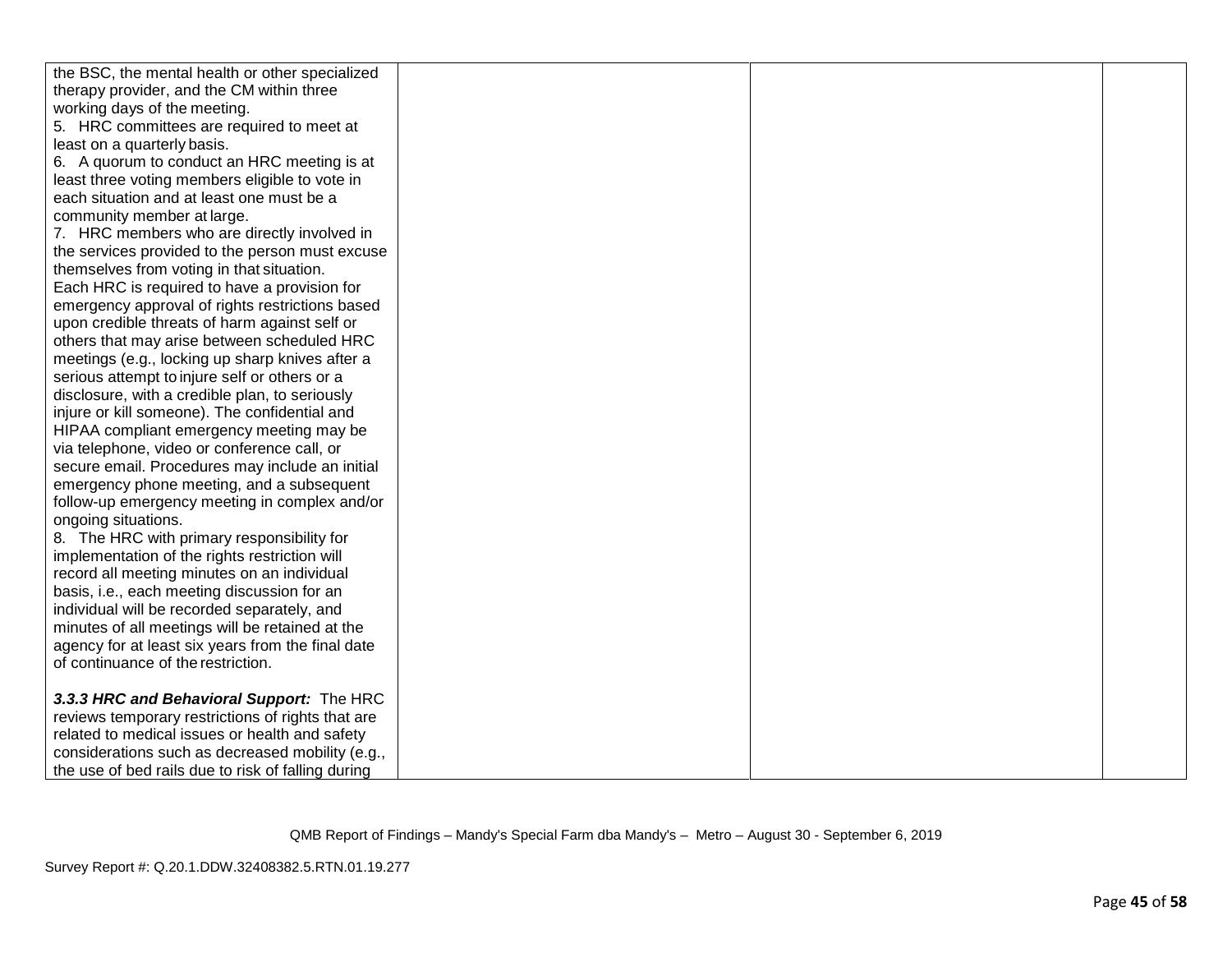| the night while getting out of bed). However,     |  |  |
|---------------------------------------------------|--|--|
| other temporary restrictions may be               |  |  |
| implemented because of health and safety          |  |  |
| considerations arising from behavioral issues.    |  |  |
| Positive Behavioral Supports (PBS) are            |  |  |
| mandated and used when behavioral support is      |  |  |
| needed and desired by the person and/or the       |  |  |
| IDT. PBS emphasizes the acquisition and           |  |  |
| maintenance of positive skills (e.g. building     |  |  |
| healthy relationships) to increase the person's   |  |  |
| quality of life understanding that a natural      |  |  |
| reduction in other challenging behaviors will     |  |  |
| follow. At times, aversive interventions may be   |  |  |
| temporarily included as a part of a person's      |  |  |
| behavioral support (usually in the BCIP), and     |  |  |
| therefore, need to be reviewed prior to           |  |  |
| implementation as well as periodically while the  |  |  |
| restrictive intervention is in place. PBSPs not   |  |  |
| containing aversive interventions do not require  |  |  |
| HRC review or approval.                           |  |  |
| Plans (e.g., ISPs, PBSPs, BCIPs PPMPs, and/or     |  |  |
| RMPs) that contain any aversive interventions     |  |  |
| are submitted to the HRC in advance of a          |  |  |
| meeting, except in emergency situations.          |  |  |
|                                                   |  |  |
| 3.3.4 Interventions Requiring HRC Review          |  |  |
| and Approval: HRCs must review prior to           |  |  |
| implementation, any plans (e.g. ISPs, PBSPs,      |  |  |
| BCIPs and/or PPMPs, RMPs), with strategies,       |  |  |
| including but not limited to:                     |  |  |
| response cost;<br>1.                              |  |  |
| 2.<br>restitution;                                |  |  |
| emergency physical restraint (EPR);<br>3.         |  |  |
| routine use of law enforcement as part of a<br>4. |  |  |
| BCIP:                                             |  |  |
| 5.<br>routine use of emergency hospitalization    |  |  |
| procedures as part of a BCIP;                     |  |  |
| use of point systems;<br>6.                       |  |  |
| 7.<br>use of intense, highly structured, and      |  |  |
| specialized treatment strategies, including       |  |  |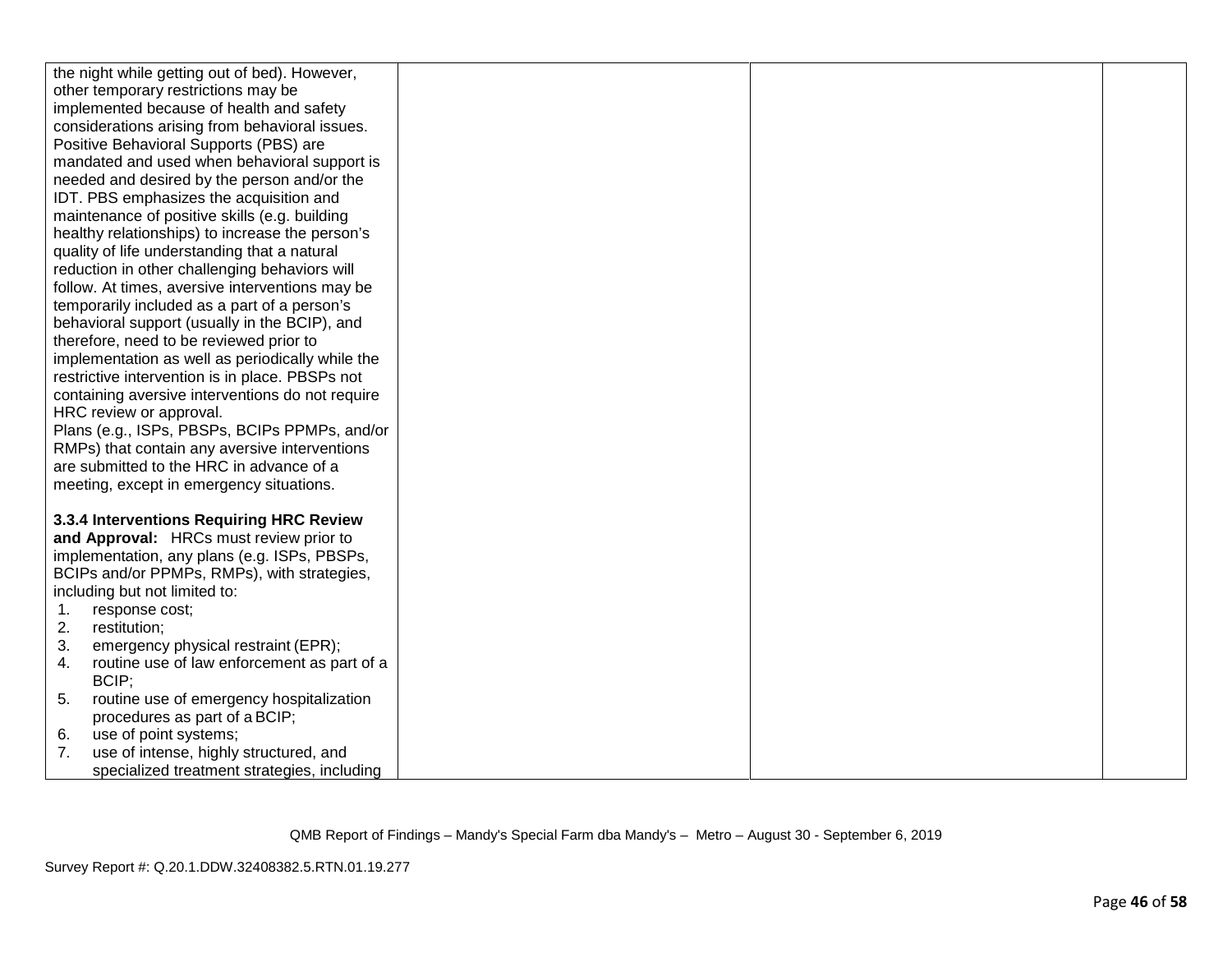|     | level systems with response cost or failure<br>to earn components;       |  |  |
|-----|--------------------------------------------------------------------------|--|--|
| 8.  | a 1:1 staff to person ratio for behavioral                               |  |  |
|     | reasons, or, very rarely, a 2:1 staff to                                 |  |  |
|     | person ratio for behavioral or medical                                   |  |  |
|     | reasons:                                                                 |  |  |
| 9.  | use of PRN psychotropic medications;                                     |  |  |
| 10. | use of protective devices for behavioral                                 |  |  |
|     | purposes (e.g., helmets for head banging,                                |  |  |
|     | Posey gloves for biting hand);                                           |  |  |
|     | 11. use of bed rails;                                                    |  |  |
|     | 12. use of a device and/or monitoring system                             |  |  |
|     | through PST may impact the person's                                      |  |  |
|     | privacy or other rights; or<br>13. use of any alarms to alert staff to a |  |  |
|     | person's whereabouts.                                                    |  |  |
|     |                                                                          |  |  |
|     | 3.4 Emergency Physical Restraint (EPR):                                  |  |  |
|     | Every person shall be free from the use of                               |  |  |
|     | restrictive physical crisis intervention measures                        |  |  |
|     | that are unnecessary. Provider Agencies who                              |  |  |
|     | support people who may occasionally need                                 |  |  |
|     | intervention such as Emergency Physical                                  |  |  |
|     | Restraint (EPR) are required to institute                                |  |  |
|     | procedures to maximize safety.                                           |  |  |
|     | 3.4.5 Human Rights Committee: The HRC                                    |  |  |
|     | reviews use of EPR. The BCIP may not be                                  |  |  |
|     | implemented without HRC review and approval                              |  |  |
|     | whenever EPR or other restrictive measure(s)                             |  |  |
|     | are included. Provider Agencies with an HRC                              |  |  |
|     | are required to ensure that the HRCs:                                    |  |  |
|     | 1. participate in training regarding required                            |  |  |
|     | constitution and oversight activities for HRCs;                          |  |  |
|     | 2. review any BCIP, that include the use of EPR;                         |  |  |
|     | 3. occur at least annually, occur in any quarter                         |  |  |
|     | where EPR is used, and occur whenever any                                |  |  |
|     | change to the BCIP is considered;                                        |  |  |
|     | 4. maintain HRC minutes approving or                                     |  |  |
|     | disallowing the use of EPR as written in a                               |  |  |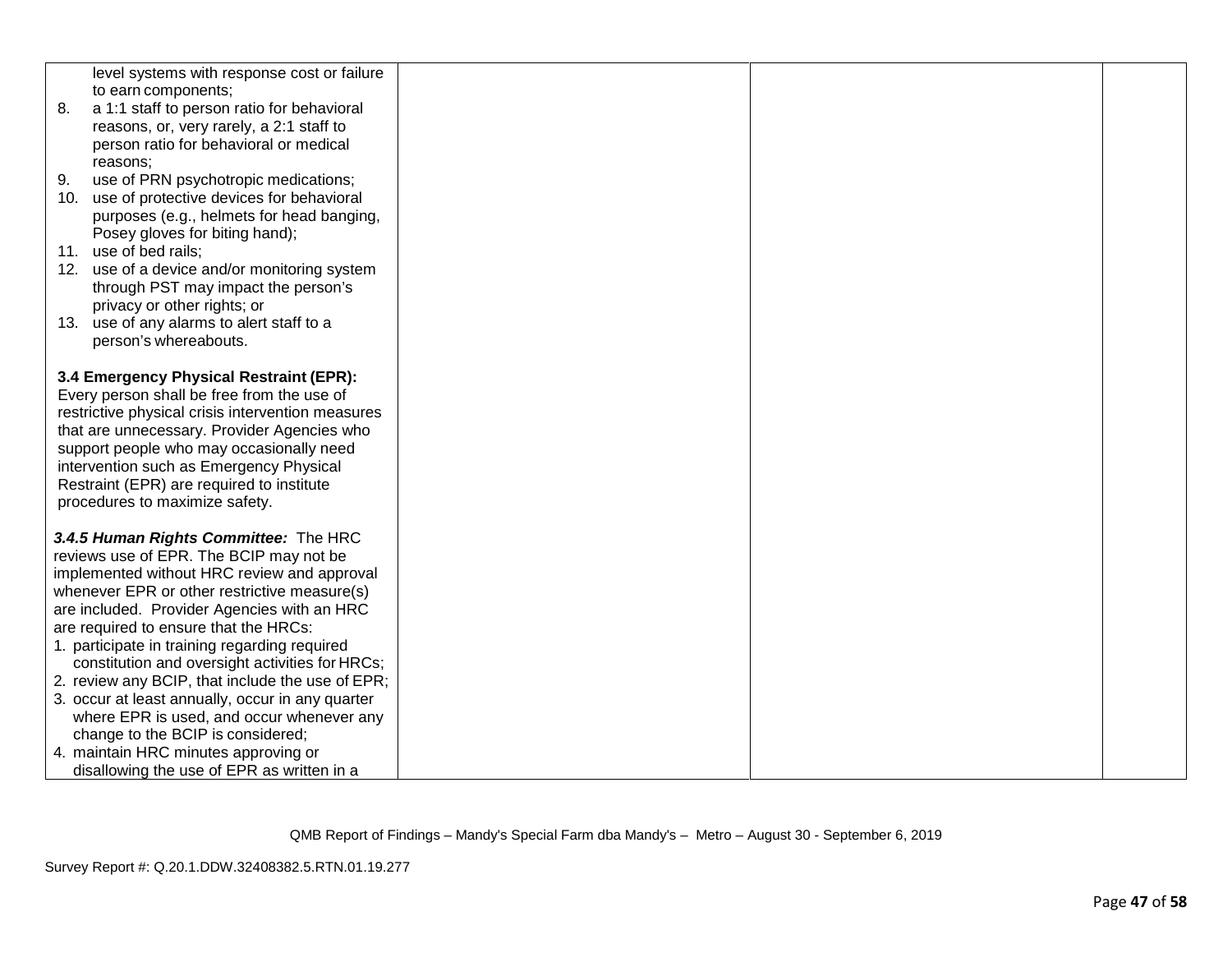| BCIP; and<br>5. maintain HRC minutes of meetings reviewing<br>the implementation of the BCIP when EPR is<br>used. |  |  |
|-------------------------------------------------------------------------------------------------------------------|--|--|
|                                                                                                                   |  |  |
|                                                                                                                   |  |  |
|                                                                                                                   |  |  |
|                                                                                                                   |  |  |
|                                                                                                                   |  |  |
|                                                                                                                   |  |  |
|                                                                                                                   |  |  |
|                                                                                                                   |  |  |
|                                                                                                                   |  |  |
|                                                                                                                   |  |  |
|                                                                                                                   |  |  |
|                                                                                                                   |  |  |
|                                                                                                                   |  |  |
|                                                                                                                   |  |  |
|                                                                                                                   |  |  |
|                                                                                                                   |  |  |
|                                                                                                                   |  |  |
|                                                                                                                   |  |  |
|                                                                                                                   |  |  |
|                                                                                                                   |  |  |
|                                                                                                                   |  |  |
|                                                                                                                   |  |  |
|                                                                                                                   |  |  |
|                                                                                                                   |  |  |
|                                                                                                                   |  |  |
|                                                                                                                   |  |  |
|                                                                                                                   |  |  |
|                                                                                                                   |  |  |
|                                                                                                                   |  |  |
|                                                                                                                   |  |  |
|                                                                                                                   |  |  |
|                                                                                                                   |  |  |
|                                                                                                                   |  |  |
|                                                                                                                   |  |  |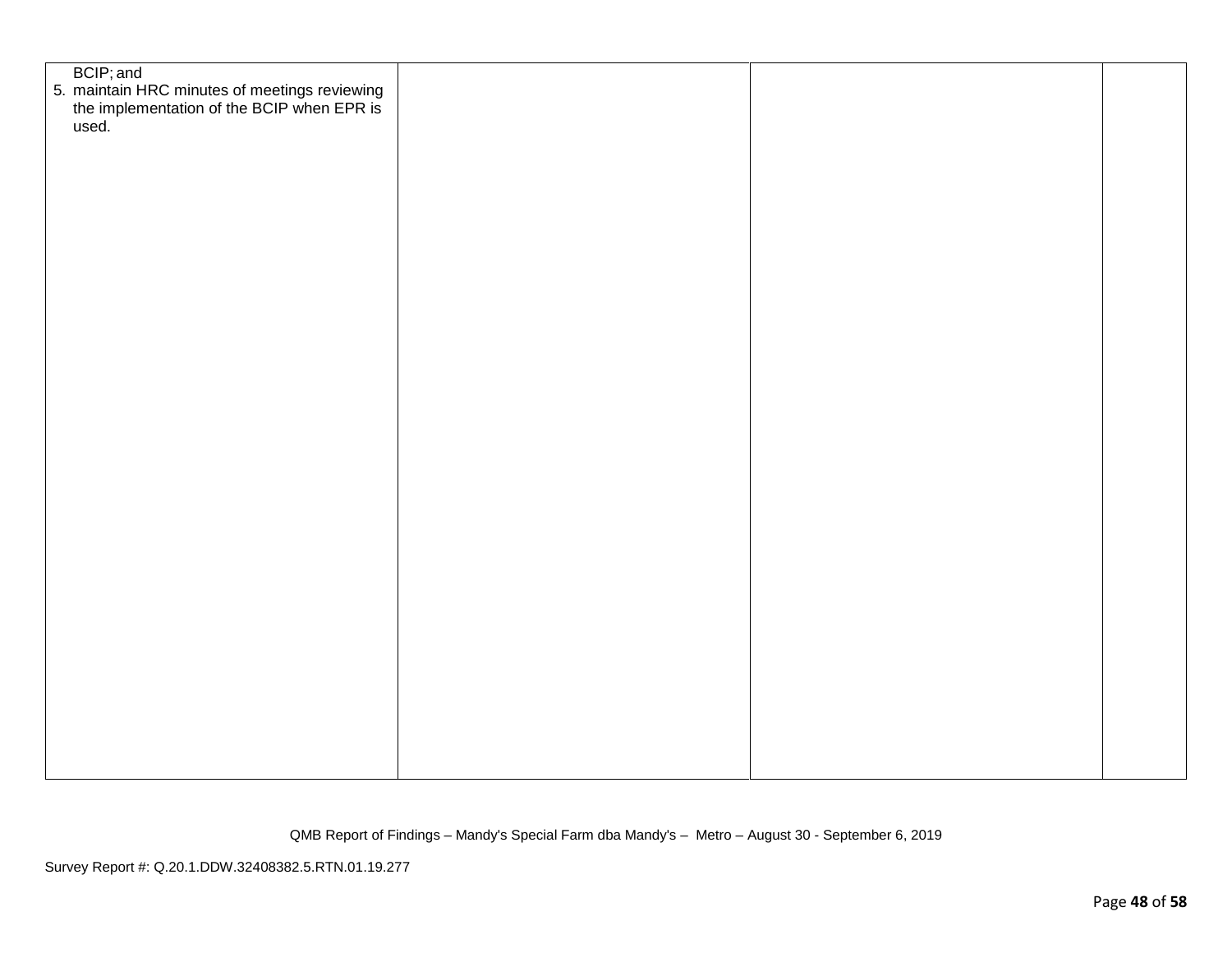| Tag #1A31.2 Human Right Committee                                                                                                                                                                                                                                                                                                                                                                                                                                                                                                                                                                                                                                                                                                       | <b>Standard Level Deficiency</b>                                                                                                                                                                                                                                                                         |                                                                                                                                                                                                                                                                                                                                                                        |  |
|-----------------------------------------------------------------------------------------------------------------------------------------------------------------------------------------------------------------------------------------------------------------------------------------------------------------------------------------------------------------------------------------------------------------------------------------------------------------------------------------------------------------------------------------------------------------------------------------------------------------------------------------------------------------------------------------------------------------------------------------|----------------------------------------------------------------------------------------------------------------------------------------------------------------------------------------------------------------------------------------------------------------------------------------------------------|------------------------------------------------------------------------------------------------------------------------------------------------------------------------------------------------------------------------------------------------------------------------------------------------------------------------------------------------------------------------|--|
| <b>Composition</b><br>Developmental Disabilities (DD) Waiver Service<br>Standards 2/26/2018; Re-Issue: 12/28/2018; Eff<br>1/1/2019<br>3.3 Human Rights Committee: Human Rights<br>Committees (HRC) exist to protect the rights and<br>freedoms of all waiver participants through the<br>review of proposed restrictions to a person's<br>rights based on a documented health and safety<br>concern. HRCs monitor the implementation of<br>certain time-limited restrictive interventions<br>designed to protect a waiver participant and/or<br>the community from harm. An HRC may also<br>serve other functions as appropriate, such as<br>the review of agency policies on sexuality if<br>desired. HRCs are required for all Living | Based on record review, the Agency did not<br>ensure the correct composition of the human<br>rights committee.<br>Review of Agency's HRC committee found<br>the following were not members of the HRC:<br>• At least one member with a diagnosis of I/DD<br>• A parent or guardian of a person with I/DD | Provider:<br><b>State your Plan of Correction for the</b><br>deficiencies cited in this tag here (How is the<br>deficiency going to be corrected? This can be<br>specific to each deficiency cited or if possible an<br>overall correction?): $\rightarrow$<br><b>Provider:</b><br><b>Enter your ongoing Quality</b><br><b>Assurance/Quality Improvement processes</b> |  |
| Supports (Supported Living, Family Living,<br>Intensive Medical Living Services), Customized<br>Community Supports (CCS) and Community                                                                                                                                                                                                                                                                                                                                                                                                                                                                                                                                                                                                  |                                                                                                                                                                                                                                                                                                          | as it related to this tag number here (What is<br>going to be done? How many individuals is this<br>going to affect? How often will this be completed?                                                                                                                                                                                                                 |  |
| Integrated Employment (CIE) Provider<br>Agencies.                                                                                                                                                                                                                                                                                                                                                                                                                                                                                                                                                                                                                                                                                       |                                                                                                                                                                                                                                                                                                          | Who is responsible? What steps will be taken if                                                                                                                                                                                                                                                                                                                        |  |
| 1. HRC membership must include:                                                                                                                                                                                                                                                                                                                                                                                                                                                                                                                                                                                                                                                                                                         |                                                                                                                                                                                                                                                                                                          | issues are found?): $\rightarrow$                                                                                                                                                                                                                                                                                                                                      |  |
| a. at least one member with a diagnosis of<br>$I/DD$ ;                                                                                                                                                                                                                                                                                                                                                                                                                                                                                                                                                                                                                                                                                  |                                                                                                                                                                                                                                                                                                          |                                                                                                                                                                                                                                                                                                                                                                        |  |
| b. a parent or guardian of a person with<br>$I/DD$ ; or                                                                                                                                                                                                                                                                                                                                                                                                                                                                                                                                                                                                                                                                                 |                                                                                                                                                                                                                                                                                                          |                                                                                                                                                                                                                                                                                                                                                                        |  |
| c. a member from the community at<br>large that is not associated with DD<br>Waiver services.                                                                                                                                                                                                                                                                                                                                                                                                                                                                                                                                                                                                                                           |                                                                                                                                                                                                                                                                                                          |                                                                                                                                                                                                                                                                                                                                                                        |  |
| 2. Although not required, members from the                                                                                                                                                                                                                                                                                                                                                                                                                                                                                                                                                                                                                                                                                              |                                                                                                                                                                                                                                                                                                          |                                                                                                                                                                                                                                                                                                                                                                        |  |
| health services professions (e.g., a                                                                                                                                                                                                                                                                                                                                                                                                                                                                                                                                                                                                                                                                                                    |                                                                                                                                                                                                                                                                                                          |                                                                                                                                                                                                                                                                                                                                                                        |  |
| physician or nurse), and those who                                                                                                                                                                                                                                                                                                                                                                                                                                                                                                                                                                                                                                                                                                      |                                                                                                                                                                                                                                                                                                          |                                                                                                                                                                                                                                                                                                                                                                        |  |
| represent the ethnic and cultural diversity<br>of the community are highly encouraged.                                                                                                                                                                                                                                                                                                                                                                                                                                                                                                                                                                                                                                                  |                                                                                                                                                                                                                                                                                                          |                                                                                                                                                                                                                                                                                                                                                                        |  |
| Committee members must abide by HIPAA.                                                                                                                                                                                                                                                                                                                                                                                                                                                                                                                                                                                                                                                                                                  |                                                                                                                                                                                                                                                                                                          |                                                                                                                                                                                                                                                                                                                                                                        |  |
| 4. All committee members will receive                                                                                                                                                                                                                                                                                                                                                                                                                                                                                                                                                                                                                                                                                                   |                                                                                                                                                                                                                                                                                                          |                                                                                                                                                                                                                                                                                                                                                                        |  |
| training on human rights, HRC                                                                                                                                                                                                                                                                                                                                                                                                                                                                                                                                                                                                                                                                                                           |                                                                                                                                                                                                                                                                                                          |                                                                                                                                                                                                                                                                                                                                                                        |  |
| requirements, and other pertinent DD                                                                                                                                                                                                                                                                                                                                                                                                                                                                                                                                                                                                                                                                                                    |                                                                                                                                                                                                                                                                                                          |                                                                                                                                                                                                                                                                                                                                                                        |  |
| Waiver Service Standards prior to their                                                                                                                                                                                                                                                                                                                                                                                                                                                                                                                                                                                                                                                                                                 |                                                                                                                                                                                                                                                                                                          |                                                                                                                                                                                                                                                                                                                                                                        |  |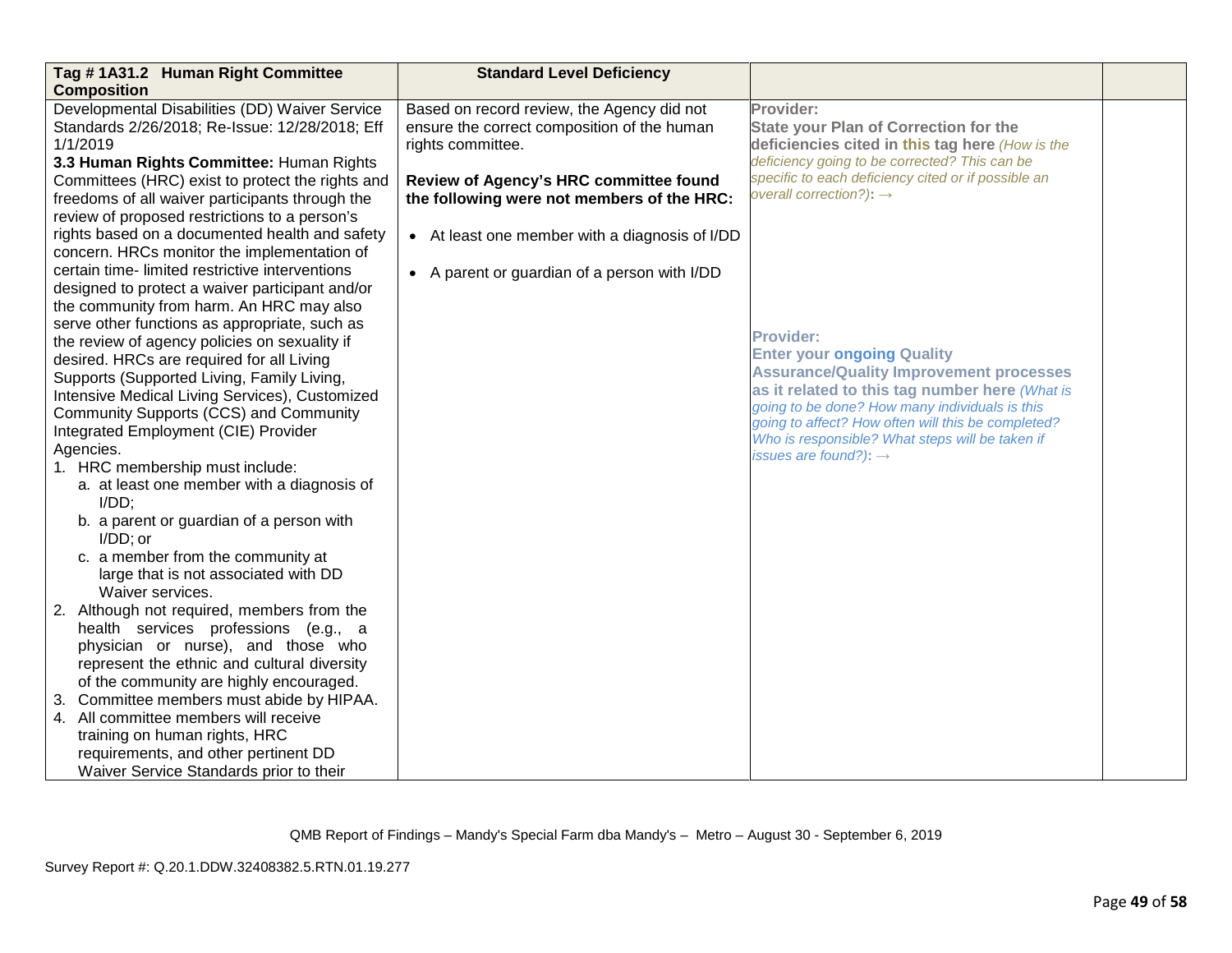| voting participation on the HRC. A                                                |  |  |
|-----------------------------------------------------------------------------------|--|--|
| committee member trained by the                                                   |  |  |
| Bureau of Behavioral Supports (BBS)                                               |  |  |
| may conduct training for other HRC                                                |  |  |
| members, with prior approval from BBS.<br>5. HRCs will appoint an HRC chair. Each |  |  |
| committee chair shall be appointed to a                                           |  |  |
| two-year term. Each chair may serve only                                          |  |  |
| two consecutive two-year terms at a time.                                         |  |  |
| 6. While agencies may have an intra-agency                                        |  |  |
| HRC, meeting the HRC requirement by                                               |  |  |
| being a part of an interagency committee is                                       |  |  |
| also highly encouraged.                                                           |  |  |
|                                                                                   |  |  |
|                                                                                   |  |  |
|                                                                                   |  |  |
|                                                                                   |  |  |
|                                                                                   |  |  |
|                                                                                   |  |  |
|                                                                                   |  |  |
|                                                                                   |  |  |
|                                                                                   |  |  |
|                                                                                   |  |  |
|                                                                                   |  |  |
|                                                                                   |  |  |
|                                                                                   |  |  |
|                                                                                   |  |  |
|                                                                                   |  |  |
|                                                                                   |  |  |
|                                                                                   |  |  |
|                                                                                   |  |  |
|                                                                                   |  |  |
|                                                                                   |  |  |
|                                                                                   |  |  |
|                                                                                   |  |  |
|                                                                                   |  |  |
|                                                                                   |  |  |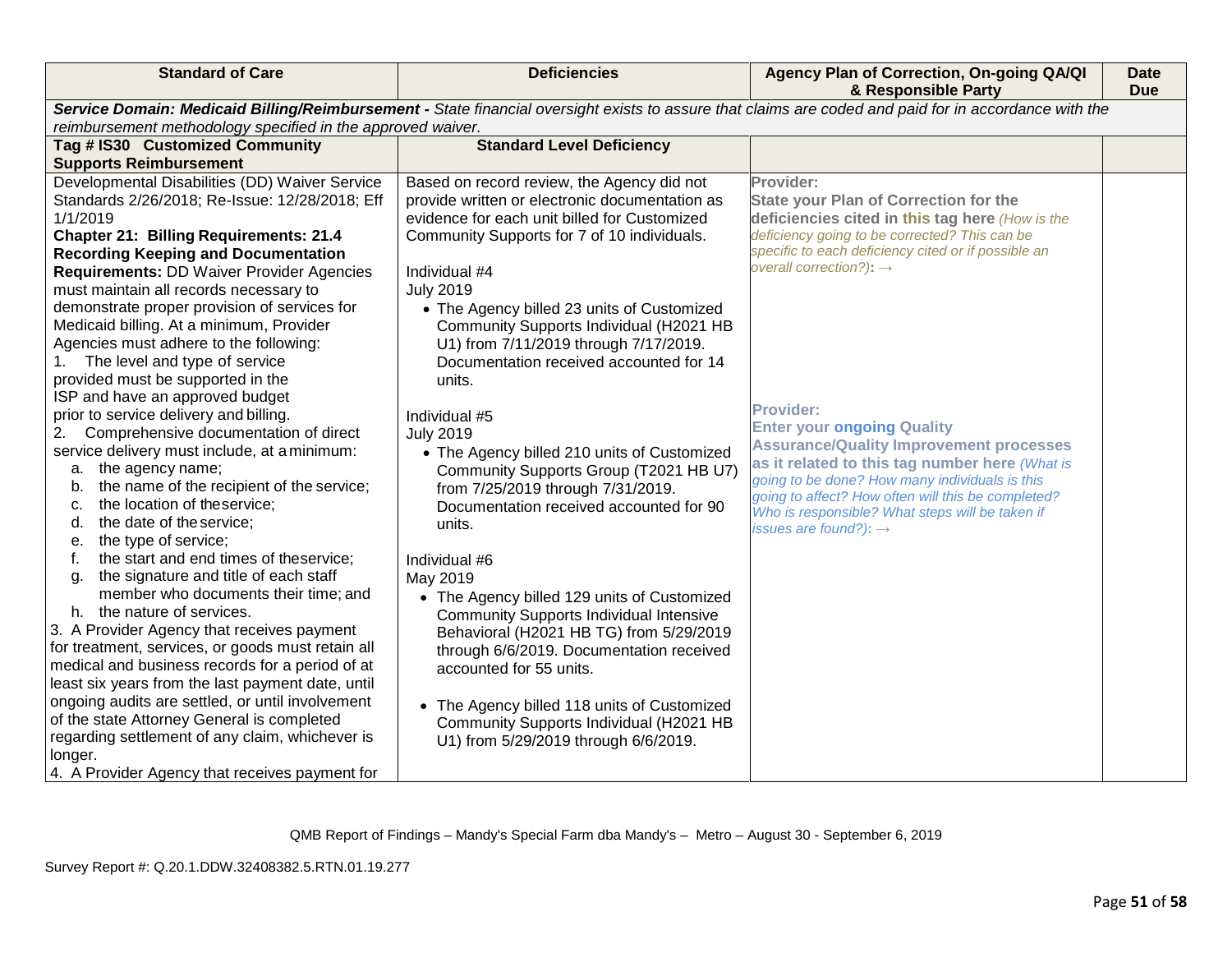| treatment, services or goods must retain all                                                  | Documentation received accounted for 107                                             |  |
|-----------------------------------------------------------------------------------------------|--------------------------------------------------------------------------------------|--|
| medical and business records relating to any of                                               | units.                                                                               |  |
| the following for a period of at least six years                                              |                                                                                      |  |
| from the payment date:                                                                        | <b>June 2019</b>                                                                     |  |
| a. treatment or care of any eligible recipient;                                               | • The Agency billed 48 units of Customized                                           |  |
| services or goods provided to any eligible<br>b.                                              | <b>Community Supports Individual Intensive</b>                                       |  |
| recipient;                                                                                    | Behavioral (H2021 HB TG) from6/22/2019                                               |  |
| amounts paid by MAD on behalf of any<br>C.                                                    | through 6/27/2019. Documentation received                                            |  |
| eligible recipient; and                                                                       | accounted for 38 units.                                                              |  |
| any records required by MAD for the<br>d.                                                     |                                                                                      |  |
| administration of Medicaid.                                                                   | <b>July 2019</b>                                                                     |  |
|                                                                                               | • The Agency billed 68 units of Customized                                           |  |
| 21.9 Billable Units: The unit of billing depends                                              | <b>Community Supports Individual Intensive</b>                                       |  |
| on the service type. The unit may be a 15-                                                    | Behavioral (H2021 HB TG) from 7/12/2019                                              |  |
| minute interval, a daily unit, a monthly unit or a                                            | through 7/18/2019. Documentation received                                            |  |
| dollar amount. The unit of billing is identified in                                           | accounted for 67 units.                                                              |  |
| the current DD Waiver Rate Table. Provider                                                    |                                                                                      |  |
| Agencies must correctly report service units.                                                 | Individual #7                                                                        |  |
|                                                                                               | <b>July 2019</b>                                                                     |  |
| 21.9.1 Requirements for Daily Units: For<br>services billed in daily units, Provider Agencies | • The Agency billed 9 units of Customized                                            |  |
| must adhere to the following:                                                                 | <b>Community Supports Individual Intensive</b>                                       |  |
| 1. A day is considered 24 hours from midnight                                                 | Behavioral (H2021 HB TG from 7/5/2019                                                |  |
| to midnight.                                                                                  | through 7/10/2019. Documentation received                                            |  |
| 2. If 12 or fewer hours of service are                                                        | accounted for 0 units.                                                               |  |
| provided, then one-half unit shall be billed. A                                               | Individual #8                                                                        |  |
| whole unit can be billed if more than 12                                                      | May 2019                                                                             |  |
| hours of service is provided during a 24-hour                                                 |                                                                                      |  |
| period.                                                                                       | • The Agency billed 88 units of Customized<br>Community Supports Group (T2021 HB U8) |  |
| 3. The maximum allowable billable units                                                       | from 5/9/2019 through 5/15/2019.                                                     |  |
| cannot exceed 340 calendar days per ISP                                                       | Documentation received accounted for 86                                              |  |
| year or 170 calendar days per six months.                                                     | units.                                                                               |  |
| 4. When a person transitions from one                                                         |                                                                                      |  |
| Provider Agency to another during the ISP                                                     | <b>June 2019</b>                                                                     |  |
| year, a standard formula to calculate the units                                               | • The Agency billed 64 units of Customized                                           |  |
| billed by each Provider Agency must be                                                        | Community Supports Group (T2021 HB U5)                                               |  |
| applied as follows:                                                                           | from 6/1/2019 through 6/5/2019.                                                      |  |
| a. The discharging Provider Agency bills                                                      | Documentation received accounted for 20                                              |  |
| the number of calendar days that                                                              | units.                                                                               |  |
| services were provided multiplied by                                                          |                                                                                      |  |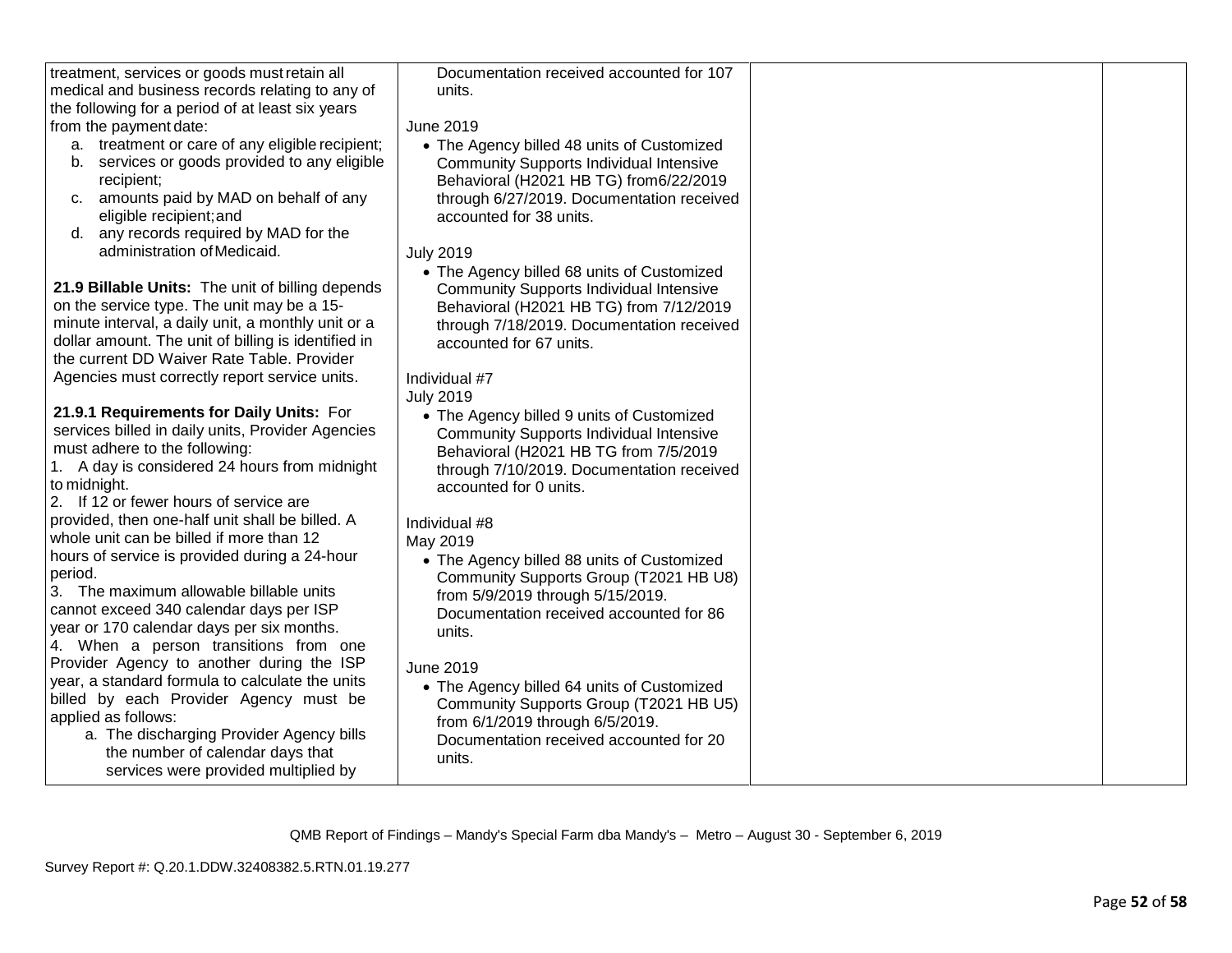| b. The receiving Provider Agency bills the<br>remaining days up to 340 for the ISP<br>year.<br>21.9.2 Requirements for Monthly Units: For<br>services billed in monthly units, a Provider<br>Agency must adhere to the following:<br>1. A month is considered a period of 30<br>calendar days.<br>2. At least one hour of face-to-face<br>billable services shall be provided during a<br>calendar month where any portion of a<br>monthly unit is billed.<br>3. Monthly units can be prorated by a half unit.<br>4. Agency transfers not occurring at the<br>beginning of the 30-day interval are required to<br>be coordinated in the middle of the 30-day<br>interval so that the discharging and receiving<br>agency receive a half unit.<br>21.9.3 Requirements for 15-minute and hourly<br>units: For services billed in 15-minute or hourly<br>intervals, Provider Agencies must adhere to the<br>following:<br>1. When time spent providing the service is<br>not exactly 15 minutes or one hour, Provider<br>Agencies are responsible for reporting time<br>correctly following NMAC 8.302.2.<br>2. Services that last in their entirety less than<br>eight minutes cannot be billed. | Community Supports Group (T2021 HB U5)<br>from 6/6/2019 through 6/12/2019.<br>Documentation received accounted for 68<br>units.<br>• The Agency billed 93 units of Customized<br>Community Supports Group (T2021 HB U5)<br>from 6/20/2019 through 6/26/2019.<br>Documentation received accounted for 92<br>units.<br><b>July 2019</b><br>• The Agency billed 22 units of Customized<br>Community Supports Individual (H2021 HB<br>U1) from 7/11/2019 through 7/17/2019.<br>Documentation received accounted for 8<br>units.<br>Individual #9<br>June 2019<br>• The Agency billed 112 units of Customized<br>Community Supports Group (T2021 HB U8)<br>from 6/20/2019 through 6/26/2019.<br>Documentation received accounted for 109<br>units.<br>Individual #10<br><b>June 2019</b><br>• The Agency billed 115 units of Customized<br>Community Supports Group (T2021 HB U7)<br>from 6/20/2019 through 6/26/2019.<br>Documentation received accounted for 113<br>units. |  |  |
|------------------------------------------------------------------------------------------------------------------------------------------------------------------------------------------------------------------------------------------------------------------------------------------------------------------------------------------------------------------------------------------------------------------------------------------------------------------------------------------------------------------------------------------------------------------------------------------------------------------------------------------------------------------------------------------------------------------------------------------------------------------------------------------------------------------------------------------------------------------------------------------------------------------------------------------------------------------------------------------------------------------------------------------------------------------------------------------------------------------------------------------------------------------------------------------------|-------------------------------------------------------------------------------------------------------------------------------------------------------------------------------------------------------------------------------------------------------------------------------------------------------------------------------------------------------------------------------------------------------------------------------------------------------------------------------------------------------------------------------------------------------------------------------------------------------------------------------------------------------------------------------------------------------------------------------------------------------------------------------------------------------------------------------------------------------------------------------------------------------------------------------------------------------------------------|--|--|
|------------------------------------------------------------------------------------------------------------------------------------------------------------------------------------------------------------------------------------------------------------------------------------------------------------------------------------------------------------------------------------------------------------------------------------------------------------------------------------------------------------------------------------------------------------------------------------------------------------------------------------------------------------------------------------------------------------------------------------------------------------------------------------------------------------------------------------------------------------------------------------------------------------------------------------------------------------------------------------------------------------------------------------------------------------------------------------------------------------------------------------------------------------------------------------------------|-------------------------------------------------------------------------------------------------------------------------------------------------------------------------------------------------------------------------------------------------------------------------------------------------------------------------------------------------------------------------------------------------------------------------------------------------------------------------------------------------------------------------------------------------------------------------------------------------------------------------------------------------------------------------------------------------------------------------------------------------------------------------------------------------------------------------------------------------------------------------------------------------------------------------------------------------------------------------|--|--|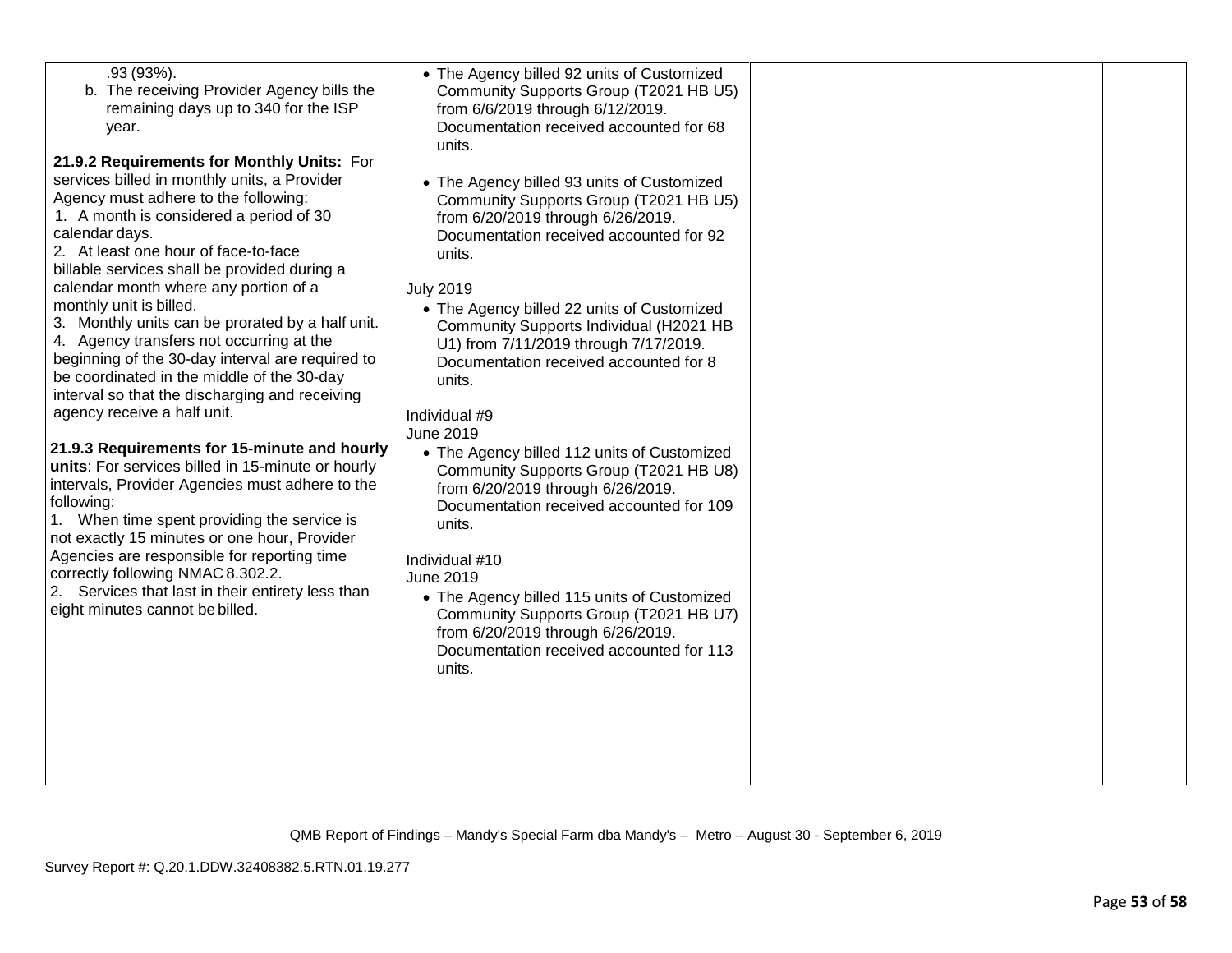| Tag # LS26 Supported Living                       | <b>Standard Level Deficiency</b>               |                                                                                                      |  |
|---------------------------------------------------|------------------------------------------------|------------------------------------------------------------------------------------------------------|--|
| <b>Reimbursement</b>                              |                                                |                                                                                                      |  |
| Developmental Disabilities (DD) Waiver Service    | Based on record review, the Agency did not     | Provider:                                                                                            |  |
| Standards 2/26/2018; Re-Issue: 12/28/2018; Eff    | provide written or electronic documentation as | <b>State your Plan of Correction for the</b>                                                         |  |
| 1/1/2019                                          | evidence for each unit billed for Supported    | deficiencies cited in this tag here (How is the                                                      |  |
| <b>Chapter 21: Billing Requirements: 21.4</b>     | Living Services for 3 of 4 individuals.        | deficiency going to be corrected? This can be                                                        |  |
| <b>Recording Keeping and Documentation</b>        |                                                | specific to each deficiency cited or if possible an                                                  |  |
| <b>Requirements: DD Waiver Provider Agencies</b>  | Individual #7                                  | overall correction?): $\rightarrow$                                                                  |  |
| must maintain all records necessary to            | <b>July 2019</b>                               |                                                                                                      |  |
| demonstrate proper provision of services for      | • The Agency billed 1 unit of Supported Living |                                                                                                      |  |
| Medicaid billing. At a minimum, Provider          | (T2016 HB U6) from on 7/24/2019.               |                                                                                                      |  |
| Agencies must adhere to the following:            | Documentation received accounted for .5        |                                                                                                      |  |
| 1. The level and type of service                  | unit. As indicated by the DDW Standards at     |                                                                                                      |  |
| provided must be supported in the                 | least 12 hours in a 24-hour period must be     |                                                                                                      |  |
| ISP and have an approved budget                   | provided in order to bill a complete unit.     |                                                                                                      |  |
| prior to service delivery and billing.            |                                                | <b>Provider:</b>                                                                                     |  |
| Comprehensive documentation of direct<br>2.       | Individual #8                                  | <b>Enter your ongoing Quality</b>                                                                    |  |
| service delivery must include, at a minimum:      | <b>June 2019</b>                               | <b>Assurance/Quality Improvement processes</b>                                                       |  |
| a. the agency name;                               | • The Agency billed 1 unit of Supported Living | as it related to this tag number here (What is                                                       |  |
| the name of the recipient of the service;<br>b.   | (T2016 HB U7) on 6/22/2019.                    | going to be done? How many individuals is this<br>going to affect? How often will this be completed? |  |
| the location of theservice;<br>c.                 | Documentation received accounted for .5        | Who is responsible? What steps will be taken if                                                      |  |
| the date of the service;<br>d.                    | unit. As indicated by the DDW Standards at     | issues are found?): $\rightarrow$                                                                    |  |
| the type of service;<br>е.                        | least 12 hours in a 24-hour period must be     |                                                                                                      |  |
| the start and end times of theservice;<br>f.      | provided in order to bill a complete unit.     |                                                                                                      |  |
| the signature and title of each staff<br>g.       |                                                |                                                                                                      |  |
| member who documents their time; and              | • The Agency billed 1 unit of Supported Living |                                                                                                      |  |
| h. the nature of services.                        | (T2016 HB U7) on 7/1/2019. Documentation       |                                                                                                      |  |
| 3. A Provider Agency that receives payment        | received accounted for .5 unit. As indicated   |                                                                                                      |  |
| for treatment, services, or goods must retain all | by the DDW Standards at least 12 hours in      |                                                                                                      |  |
| medical and business records for a period of at   | a 24-hour period must be provided in order     |                                                                                                      |  |
| least six years from the last payment date, until | to bill a complete unit.                       |                                                                                                      |  |
| ongoing audits are settled, or until involvement  |                                                |                                                                                                      |  |
| of the state Attorney General is completed        | Individual #10                                 |                                                                                                      |  |
| regarding settlement of any claim, whichever is   | May 2019                                       |                                                                                                      |  |
| longer.                                           | • The Agency billed 1 units of Supported       |                                                                                                      |  |
| 4. A Provider Agency that receives payment for    | Living (T2016 HB U4) on 5/3/2019.              |                                                                                                      |  |
| treatment, services or goods must retain all      | Documentation received accounted for .5        |                                                                                                      |  |
| medical and business records relating to any of   | units. As indicated by the DDW                 |                                                                                                      |  |
| the following for a period of at least six years  | Standards at least 12 hours in a 24 hour       |                                                                                                      |  |
| from the payment date:                            |                                                |                                                                                                      |  |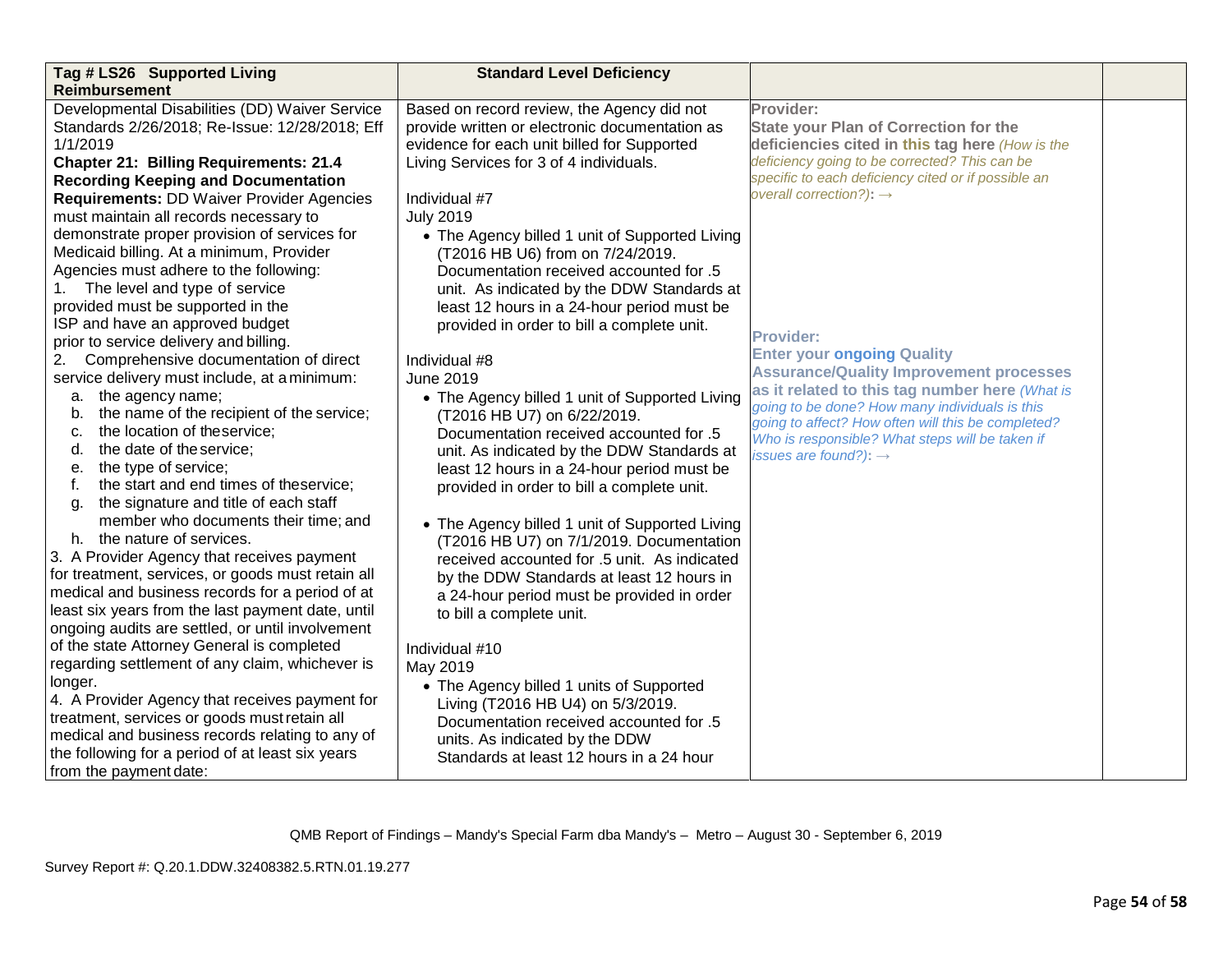| treatment or care of any eligible recipient;<br>а.<br>services or goods provided to any eligible<br>complete unit.<br>b.<br>recipient;<br>amounts paid by MAD on behalf of any<br>• The Agency billed 1 unit of Supported Living<br>C <sub>1</sub><br>eligible recipient; and<br>(T2016 HB U4) on 5/25/2019. No<br>d. any records required by MAD for the<br>documentation was found for 5/25/2019 to<br>administration of Medicaid.<br>justify the 1 unit billed.<br>21.9 Billable Units: The unit of billing depends<br>• The Agency billed 1 unit of Supported Living<br>on the service type. The unit may be a 15-<br>(T2016 HB U4) on 5/26/2019. No<br>minute interval, a daily unit, a monthly unit or a<br>documentation was found for 5/26/2019 to<br>dollar amount. The unit of billing is identified in<br>justify the 1 unit billed.<br>the current DD Waiver Rate Table. Provider<br>Agencies must correctly report service units.<br>• The Agency billed 1 unit of Supported Living<br>(T2016 HB U4) on 5/27/2019. No<br>21.9.1 Requirements for Daily Units: For<br>documentation was found for 5/27/2019 to<br>services billed in daily units, Provider Agencies<br>justify the 1 unit billed.<br>must adhere to the following:<br>1. A day is considered 24 hours from midnight<br><b>June 2019</b><br>to midnight.<br>• The Agency billed 1 unit of Supported Living<br>2. If 12 or fewer hours of service are<br>(T2016 HB U4) on 6/3/2019. Documentation<br>provided, then one-half unit shall be billed. A<br>received accounted for .5 unit. As indicated<br>whole unit can be billed if more than 12<br>by the DDW Standards at least 12 hours in<br>hours of service is provided during a 24-hour<br>a 24 hour period must be provided in order<br>period.<br>to bill a complete unit.<br>3. The maximum allowable billable units<br>cannot exceed 340 calendar days per ISP<br>• The Agency billed 1 unit of Supported Living<br>year or 170 calendar days per six months.<br>(T2016 HB U4) on 6/6/2019. Documentation<br>4. When a person transitions from one<br>received accounted for .5 unit. As indicated<br>Provider Agency to another during the ISP<br>by the DDW Standards at least 12 hours in<br>year, a standard formula to calculate the units<br>a 24 hour period must be provided in order<br>billed by each Provider Agency must be<br>to bill a complete unit.<br>applied as follows:<br>a. The discharging Provider Agency bills<br>• The Agency billed 1 unit of Supported Living<br>the number of calendar days that<br>(T2016 HB U4) on 6/7/2019. No<br>services were provided multiplied by<br>documentation was found for 6/7/2019 to<br>.93 (93%).<br>justify the 1 unit billed. Documents indicated<br>b. The receiving Provider Agency bills the<br>the Individual was "out of service."<br>remaining days up to 340 for the ISP<br>year. |                                            |  |
|----------------------------------------------------------------------------------------------------------------------------------------------------------------------------------------------------------------------------------------------------------------------------------------------------------------------------------------------------------------------------------------------------------------------------------------------------------------------------------------------------------------------------------------------------------------------------------------------------------------------------------------------------------------------------------------------------------------------------------------------------------------------------------------------------------------------------------------------------------------------------------------------------------------------------------------------------------------------------------------------------------------------------------------------------------------------------------------------------------------------------------------------------------------------------------------------------------------------------------------------------------------------------------------------------------------------------------------------------------------------------------------------------------------------------------------------------------------------------------------------------------------------------------------------------------------------------------------------------------------------------------------------------------------------------------------------------------------------------------------------------------------------------------------------------------------------------------------------------------------------------------------------------------------------------------------------------------------------------------------------------------------------------------------------------------------------------------------------------------------------------------------------------------------------------------------------------------------------------------------------------------------------------------------------------------------------------------------------------------------------------------------------------------------------------------------------------------------------------------------------------------------------------------------------------------------------------------------------------------------------------------------------------------------------------------------------------------------------------------------------------------------------------------------------------------------------------------------------------------------------------------------------|--------------------------------------------|--|
|                                                                                                                                                                                                                                                                                                                                                                                                                                                                                                                                                                                                                                                                                                                                                                                                                                                                                                                                                                                                                                                                                                                                                                                                                                                                                                                                                                                                                                                                                                                                                                                                                                                                                                                                                                                                                                                                                                                                                                                                                                                                                                                                                                                                                                                                                                                                                                                                                                                                                                                                                                                                                                                                                                                                                                                                                                                                                              | period must be provided in order to bill a |  |
|                                                                                                                                                                                                                                                                                                                                                                                                                                                                                                                                                                                                                                                                                                                                                                                                                                                                                                                                                                                                                                                                                                                                                                                                                                                                                                                                                                                                                                                                                                                                                                                                                                                                                                                                                                                                                                                                                                                                                                                                                                                                                                                                                                                                                                                                                                                                                                                                                                                                                                                                                                                                                                                                                                                                                                                                                                                                                              |                                            |  |
|                                                                                                                                                                                                                                                                                                                                                                                                                                                                                                                                                                                                                                                                                                                                                                                                                                                                                                                                                                                                                                                                                                                                                                                                                                                                                                                                                                                                                                                                                                                                                                                                                                                                                                                                                                                                                                                                                                                                                                                                                                                                                                                                                                                                                                                                                                                                                                                                                                                                                                                                                                                                                                                                                                                                                                                                                                                                                              |                                            |  |
|                                                                                                                                                                                                                                                                                                                                                                                                                                                                                                                                                                                                                                                                                                                                                                                                                                                                                                                                                                                                                                                                                                                                                                                                                                                                                                                                                                                                                                                                                                                                                                                                                                                                                                                                                                                                                                                                                                                                                                                                                                                                                                                                                                                                                                                                                                                                                                                                                                                                                                                                                                                                                                                                                                                                                                                                                                                                                              |                                            |  |
|                                                                                                                                                                                                                                                                                                                                                                                                                                                                                                                                                                                                                                                                                                                                                                                                                                                                                                                                                                                                                                                                                                                                                                                                                                                                                                                                                                                                                                                                                                                                                                                                                                                                                                                                                                                                                                                                                                                                                                                                                                                                                                                                                                                                                                                                                                                                                                                                                                                                                                                                                                                                                                                                                                                                                                                                                                                                                              |                                            |  |
|                                                                                                                                                                                                                                                                                                                                                                                                                                                                                                                                                                                                                                                                                                                                                                                                                                                                                                                                                                                                                                                                                                                                                                                                                                                                                                                                                                                                                                                                                                                                                                                                                                                                                                                                                                                                                                                                                                                                                                                                                                                                                                                                                                                                                                                                                                                                                                                                                                                                                                                                                                                                                                                                                                                                                                                                                                                                                              |                                            |  |
|                                                                                                                                                                                                                                                                                                                                                                                                                                                                                                                                                                                                                                                                                                                                                                                                                                                                                                                                                                                                                                                                                                                                                                                                                                                                                                                                                                                                                                                                                                                                                                                                                                                                                                                                                                                                                                                                                                                                                                                                                                                                                                                                                                                                                                                                                                                                                                                                                                                                                                                                                                                                                                                                                                                                                                                                                                                                                              |                                            |  |
|                                                                                                                                                                                                                                                                                                                                                                                                                                                                                                                                                                                                                                                                                                                                                                                                                                                                                                                                                                                                                                                                                                                                                                                                                                                                                                                                                                                                                                                                                                                                                                                                                                                                                                                                                                                                                                                                                                                                                                                                                                                                                                                                                                                                                                                                                                                                                                                                                                                                                                                                                                                                                                                                                                                                                                                                                                                                                              |                                            |  |
|                                                                                                                                                                                                                                                                                                                                                                                                                                                                                                                                                                                                                                                                                                                                                                                                                                                                                                                                                                                                                                                                                                                                                                                                                                                                                                                                                                                                                                                                                                                                                                                                                                                                                                                                                                                                                                                                                                                                                                                                                                                                                                                                                                                                                                                                                                                                                                                                                                                                                                                                                                                                                                                                                                                                                                                                                                                                                              |                                            |  |
|                                                                                                                                                                                                                                                                                                                                                                                                                                                                                                                                                                                                                                                                                                                                                                                                                                                                                                                                                                                                                                                                                                                                                                                                                                                                                                                                                                                                                                                                                                                                                                                                                                                                                                                                                                                                                                                                                                                                                                                                                                                                                                                                                                                                                                                                                                                                                                                                                                                                                                                                                                                                                                                                                                                                                                                                                                                                                              |                                            |  |
|                                                                                                                                                                                                                                                                                                                                                                                                                                                                                                                                                                                                                                                                                                                                                                                                                                                                                                                                                                                                                                                                                                                                                                                                                                                                                                                                                                                                                                                                                                                                                                                                                                                                                                                                                                                                                                                                                                                                                                                                                                                                                                                                                                                                                                                                                                                                                                                                                                                                                                                                                                                                                                                                                                                                                                                                                                                                                              |                                            |  |
|                                                                                                                                                                                                                                                                                                                                                                                                                                                                                                                                                                                                                                                                                                                                                                                                                                                                                                                                                                                                                                                                                                                                                                                                                                                                                                                                                                                                                                                                                                                                                                                                                                                                                                                                                                                                                                                                                                                                                                                                                                                                                                                                                                                                                                                                                                                                                                                                                                                                                                                                                                                                                                                                                                                                                                                                                                                                                              |                                            |  |
|                                                                                                                                                                                                                                                                                                                                                                                                                                                                                                                                                                                                                                                                                                                                                                                                                                                                                                                                                                                                                                                                                                                                                                                                                                                                                                                                                                                                                                                                                                                                                                                                                                                                                                                                                                                                                                                                                                                                                                                                                                                                                                                                                                                                                                                                                                                                                                                                                                                                                                                                                                                                                                                                                                                                                                                                                                                                                              |                                            |  |
|                                                                                                                                                                                                                                                                                                                                                                                                                                                                                                                                                                                                                                                                                                                                                                                                                                                                                                                                                                                                                                                                                                                                                                                                                                                                                                                                                                                                                                                                                                                                                                                                                                                                                                                                                                                                                                                                                                                                                                                                                                                                                                                                                                                                                                                                                                                                                                                                                                                                                                                                                                                                                                                                                                                                                                                                                                                                                              |                                            |  |
|                                                                                                                                                                                                                                                                                                                                                                                                                                                                                                                                                                                                                                                                                                                                                                                                                                                                                                                                                                                                                                                                                                                                                                                                                                                                                                                                                                                                                                                                                                                                                                                                                                                                                                                                                                                                                                                                                                                                                                                                                                                                                                                                                                                                                                                                                                                                                                                                                                                                                                                                                                                                                                                                                                                                                                                                                                                                                              |                                            |  |
|                                                                                                                                                                                                                                                                                                                                                                                                                                                                                                                                                                                                                                                                                                                                                                                                                                                                                                                                                                                                                                                                                                                                                                                                                                                                                                                                                                                                                                                                                                                                                                                                                                                                                                                                                                                                                                                                                                                                                                                                                                                                                                                                                                                                                                                                                                                                                                                                                                                                                                                                                                                                                                                                                                                                                                                                                                                                                              |                                            |  |
|                                                                                                                                                                                                                                                                                                                                                                                                                                                                                                                                                                                                                                                                                                                                                                                                                                                                                                                                                                                                                                                                                                                                                                                                                                                                                                                                                                                                                                                                                                                                                                                                                                                                                                                                                                                                                                                                                                                                                                                                                                                                                                                                                                                                                                                                                                                                                                                                                                                                                                                                                                                                                                                                                                                                                                                                                                                                                              |                                            |  |
|                                                                                                                                                                                                                                                                                                                                                                                                                                                                                                                                                                                                                                                                                                                                                                                                                                                                                                                                                                                                                                                                                                                                                                                                                                                                                                                                                                                                                                                                                                                                                                                                                                                                                                                                                                                                                                                                                                                                                                                                                                                                                                                                                                                                                                                                                                                                                                                                                                                                                                                                                                                                                                                                                                                                                                                                                                                                                              |                                            |  |
|                                                                                                                                                                                                                                                                                                                                                                                                                                                                                                                                                                                                                                                                                                                                                                                                                                                                                                                                                                                                                                                                                                                                                                                                                                                                                                                                                                                                                                                                                                                                                                                                                                                                                                                                                                                                                                                                                                                                                                                                                                                                                                                                                                                                                                                                                                                                                                                                                                                                                                                                                                                                                                                                                                                                                                                                                                                                                              |                                            |  |
|                                                                                                                                                                                                                                                                                                                                                                                                                                                                                                                                                                                                                                                                                                                                                                                                                                                                                                                                                                                                                                                                                                                                                                                                                                                                                                                                                                                                                                                                                                                                                                                                                                                                                                                                                                                                                                                                                                                                                                                                                                                                                                                                                                                                                                                                                                                                                                                                                                                                                                                                                                                                                                                                                                                                                                                                                                                                                              |                                            |  |
|                                                                                                                                                                                                                                                                                                                                                                                                                                                                                                                                                                                                                                                                                                                                                                                                                                                                                                                                                                                                                                                                                                                                                                                                                                                                                                                                                                                                                                                                                                                                                                                                                                                                                                                                                                                                                                                                                                                                                                                                                                                                                                                                                                                                                                                                                                                                                                                                                                                                                                                                                                                                                                                                                                                                                                                                                                                                                              |                                            |  |
|                                                                                                                                                                                                                                                                                                                                                                                                                                                                                                                                                                                                                                                                                                                                                                                                                                                                                                                                                                                                                                                                                                                                                                                                                                                                                                                                                                                                                                                                                                                                                                                                                                                                                                                                                                                                                                                                                                                                                                                                                                                                                                                                                                                                                                                                                                                                                                                                                                                                                                                                                                                                                                                                                                                                                                                                                                                                                              |                                            |  |
|                                                                                                                                                                                                                                                                                                                                                                                                                                                                                                                                                                                                                                                                                                                                                                                                                                                                                                                                                                                                                                                                                                                                                                                                                                                                                                                                                                                                                                                                                                                                                                                                                                                                                                                                                                                                                                                                                                                                                                                                                                                                                                                                                                                                                                                                                                                                                                                                                                                                                                                                                                                                                                                                                                                                                                                                                                                                                              |                                            |  |
|                                                                                                                                                                                                                                                                                                                                                                                                                                                                                                                                                                                                                                                                                                                                                                                                                                                                                                                                                                                                                                                                                                                                                                                                                                                                                                                                                                                                                                                                                                                                                                                                                                                                                                                                                                                                                                                                                                                                                                                                                                                                                                                                                                                                                                                                                                                                                                                                                                                                                                                                                                                                                                                                                                                                                                                                                                                                                              |                                            |  |
|                                                                                                                                                                                                                                                                                                                                                                                                                                                                                                                                                                                                                                                                                                                                                                                                                                                                                                                                                                                                                                                                                                                                                                                                                                                                                                                                                                                                                                                                                                                                                                                                                                                                                                                                                                                                                                                                                                                                                                                                                                                                                                                                                                                                                                                                                                                                                                                                                                                                                                                                                                                                                                                                                                                                                                                                                                                                                              |                                            |  |
|                                                                                                                                                                                                                                                                                                                                                                                                                                                                                                                                                                                                                                                                                                                                                                                                                                                                                                                                                                                                                                                                                                                                                                                                                                                                                                                                                                                                                                                                                                                                                                                                                                                                                                                                                                                                                                                                                                                                                                                                                                                                                                                                                                                                                                                                                                                                                                                                                                                                                                                                                                                                                                                                                                                                                                                                                                                                                              |                                            |  |
|                                                                                                                                                                                                                                                                                                                                                                                                                                                                                                                                                                                                                                                                                                                                                                                                                                                                                                                                                                                                                                                                                                                                                                                                                                                                                                                                                                                                                                                                                                                                                                                                                                                                                                                                                                                                                                                                                                                                                                                                                                                                                                                                                                                                                                                                                                                                                                                                                                                                                                                                                                                                                                                                                                                                                                                                                                                                                              |                                            |  |
|                                                                                                                                                                                                                                                                                                                                                                                                                                                                                                                                                                                                                                                                                                                                                                                                                                                                                                                                                                                                                                                                                                                                                                                                                                                                                                                                                                                                                                                                                                                                                                                                                                                                                                                                                                                                                                                                                                                                                                                                                                                                                                                                                                                                                                                                                                                                                                                                                                                                                                                                                                                                                                                                                                                                                                                                                                                                                              |                                            |  |
|                                                                                                                                                                                                                                                                                                                                                                                                                                                                                                                                                                                                                                                                                                                                                                                                                                                                                                                                                                                                                                                                                                                                                                                                                                                                                                                                                                                                                                                                                                                                                                                                                                                                                                                                                                                                                                                                                                                                                                                                                                                                                                                                                                                                                                                                                                                                                                                                                                                                                                                                                                                                                                                                                                                                                                                                                                                                                              |                                            |  |
|                                                                                                                                                                                                                                                                                                                                                                                                                                                                                                                                                                                                                                                                                                                                                                                                                                                                                                                                                                                                                                                                                                                                                                                                                                                                                                                                                                                                                                                                                                                                                                                                                                                                                                                                                                                                                                                                                                                                                                                                                                                                                                                                                                                                                                                                                                                                                                                                                                                                                                                                                                                                                                                                                                                                                                                                                                                                                              |                                            |  |
|                                                                                                                                                                                                                                                                                                                                                                                                                                                                                                                                                                                                                                                                                                                                                                                                                                                                                                                                                                                                                                                                                                                                                                                                                                                                                                                                                                                                                                                                                                                                                                                                                                                                                                                                                                                                                                                                                                                                                                                                                                                                                                                                                                                                                                                                                                                                                                                                                                                                                                                                                                                                                                                                                                                                                                                                                                                                                              |                                            |  |
|                                                                                                                                                                                                                                                                                                                                                                                                                                                                                                                                                                                                                                                                                                                                                                                                                                                                                                                                                                                                                                                                                                                                                                                                                                                                                                                                                                                                                                                                                                                                                                                                                                                                                                                                                                                                                                                                                                                                                                                                                                                                                                                                                                                                                                                                                                                                                                                                                                                                                                                                                                                                                                                                                                                                                                                                                                                                                              |                                            |  |
|                                                                                                                                                                                                                                                                                                                                                                                                                                                                                                                                                                                                                                                                                                                                                                                                                                                                                                                                                                                                                                                                                                                                                                                                                                                                                                                                                                                                                                                                                                                                                                                                                                                                                                                                                                                                                                                                                                                                                                                                                                                                                                                                                                                                                                                                                                                                                                                                                                                                                                                                                                                                                                                                                                                                                                                                                                                                                              |                                            |  |
|                                                                                                                                                                                                                                                                                                                                                                                                                                                                                                                                                                                                                                                                                                                                                                                                                                                                                                                                                                                                                                                                                                                                                                                                                                                                                                                                                                                                                                                                                                                                                                                                                                                                                                                                                                                                                                                                                                                                                                                                                                                                                                                                                                                                                                                                                                                                                                                                                                                                                                                                                                                                                                                                                                                                                                                                                                                                                              |                                            |  |
|                                                                                                                                                                                                                                                                                                                                                                                                                                                                                                                                                                                                                                                                                                                                                                                                                                                                                                                                                                                                                                                                                                                                                                                                                                                                                                                                                                                                                                                                                                                                                                                                                                                                                                                                                                                                                                                                                                                                                                                                                                                                                                                                                                                                                                                                                                                                                                                                                                                                                                                                                                                                                                                                                                                                                                                                                                                                                              |                                            |  |
|                                                                                                                                                                                                                                                                                                                                                                                                                                                                                                                                                                                                                                                                                                                                                                                                                                                                                                                                                                                                                                                                                                                                                                                                                                                                                                                                                                                                                                                                                                                                                                                                                                                                                                                                                                                                                                                                                                                                                                                                                                                                                                                                                                                                                                                                                                                                                                                                                                                                                                                                                                                                                                                                                                                                                                                                                                                                                              |                                            |  |
|                                                                                                                                                                                                                                                                                                                                                                                                                                                                                                                                                                                                                                                                                                                                                                                                                                                                                                                                                                                                                                                                                                                                                                                                                                                                                                                                                                                                                                                                                                                                                                                                                                                                                                                                                                                                                                                                                                                                                                                                                                                                                                                                                                                                                                                                                                                                                                                                                                                                                                                                                                                                                                                                                                                                                                                                                                                                                              |                                            |  |
|                                                                                                                                                                                                                                                                                                                                                                                                                                                                                                                                                                                                                                                                                                                                                                                                                                                                                                                                                                                                                                                                                                                                                                                                                                                                                                                                                                                                                                                                                                                                                                                                                                                                                                                                                                                                                                                                                                                                                                                                                                                                                                                                                                                                                                                                                                                                                                                                                                                                                                                                                                                                                                                                                                                                                                                                                                                                                              |                                            |  |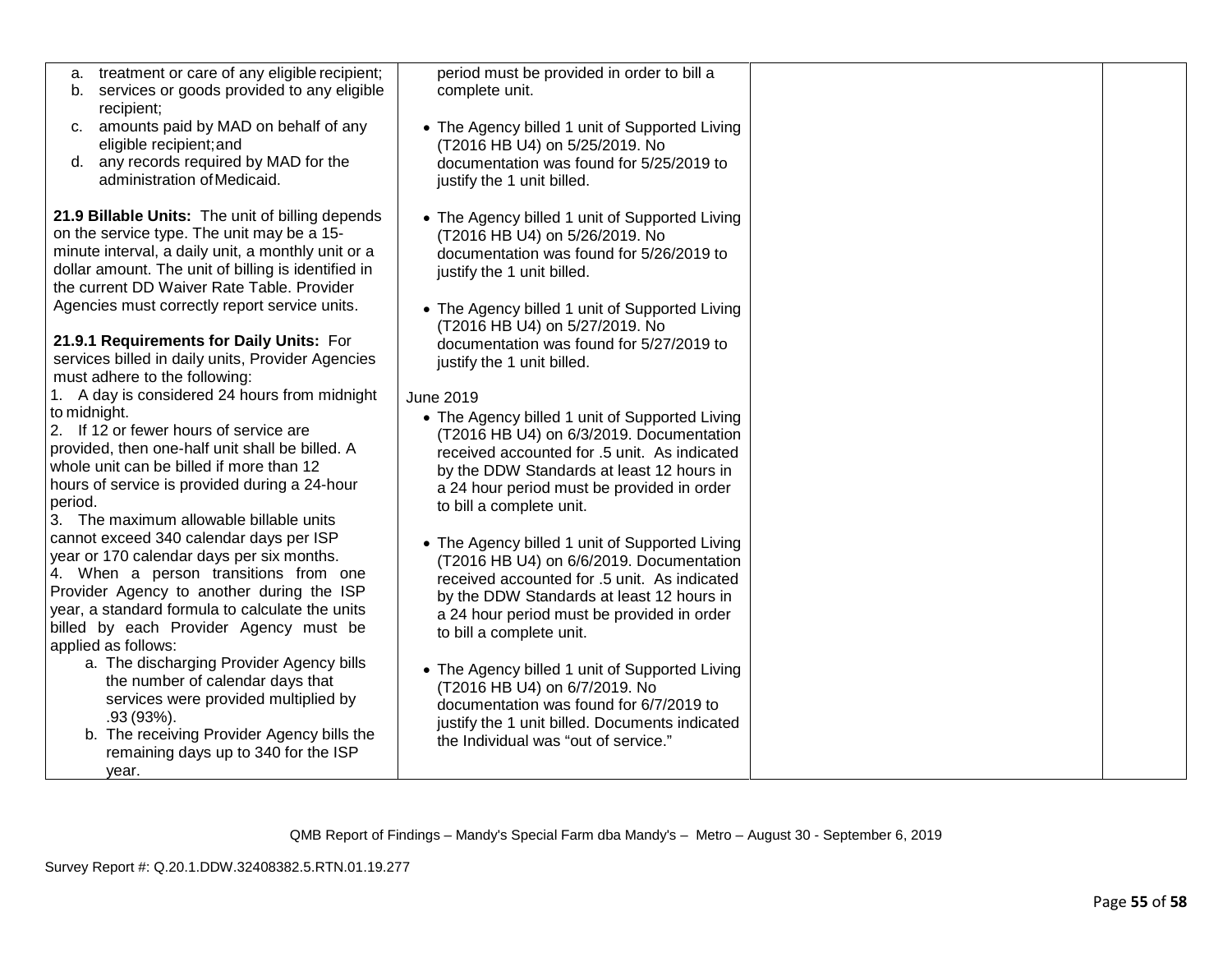| 21.9.2 Requirements for Monthly Units: For<br>services billed in monthly units, a Provider<br>Agency must adhere to the following:<br>1. A month is considered a period of 30<br>calendar days.<br>2. At least one hour of face-to-face<br>billable services shall be provided during a<br>calendar month where any portion of a<br>monthly unit is billed.<br>3. Monthly units can be prorated by a half unit.<br>4. Agency transfers not occurring at the<br>beginning of the 30-day interval are required to<br>be coordinated in the middle of the 30-day<br>interval so that the discharging and receiving<br>agency receive a half unit.<br>21.9.3 Requirements for 15-minute and hourly<br>units: For services billed in 15-minute or hourly<br>intervals, Provider Agencies must adhere to the<br>following:<br>1. When time spent providing the service is<br>not exactly 15 minutes or one hour, Provider<br>Agencies are responsible for reporting time<br>correctly following NMAC 8.302.2.<br>2. Services that last in their entirety less than<br>eight minutes cannot be billed. | • The Agency billed 1 unit of Supported Living<br>(T2016 HB U4) on 6/8/2019. No<br>documentation was found for 6/8/2019 to<br>justify the 1 unit billed. Documents<br>indicated the Individual was "out of service."<br>• The Agency billed 1 unit of Supported Living<br>(T2016 HB U4) on 6/9/2019. No<br>documentation was found for 6/9/2019 to<br>justify the 1 unit billed. Documents<br>indicated the Individual was "out of service."<br>• The Agency billed 1 unit of Supported Living<br>(T2016 HB U4) on 6/10/2019.<br>Documentation received accounted for .5<br>unit. As indicated by the DDW Standards at<br>least 12 hours in a 24 hour period must be<br>provided in order to bill a complete unit.<br>• The Agency billed 1 unit of Supported Living<br>(T2016 HB U4) on 6/11/2019.<br>Documentation received accounted for .5<br>unit. As indicated by the DDW Standards at<br>least 12 hours in a 24 hour period must be<br>provided in order to bill a complete unit.<br>• The Agency billed 1 unit of Supported Living<br>(T2016 HB U4) on 6/15/2019.<br>Documentation received accounted for .5<br>unit. As indicated by the DDW Standards at<br>least 12 hours in a 24 hour period must be<br>provided in order to bill a complete unit.<br>• The Agency billed 1 unit of Supported Living<br>(T2016 HB U4) on 6/16/2019. No<br>documentation was found for 6/16/2019 to<br>justify the 1 unit billed. Documents<br>indicated the Individual was "out of service." |  |  |
|-------------------------------------------------------------------------------------------------------------------------------------------------------------------------------------------------------------------------------------------------------------------------------------------------------------------------------------------------------------------------------------------------------------------------------------------------------------------------------------------------------------------------------------------------------------------------------------------------------------------------------------------------------------------------------------------------------------------------------------------------------------------------------------------------------------------------------------------------------------------------------------------------------------------------------------------------------------------------------------------------------------------------------------------------------------------------------------------------|------------------------------------------------------------------------------------------------------------------------------------------------------------------------------------------------------------------------------------------------------------------------------------------------------------------------------------------------------------------------------------------------------------------------------------------------------------------------------------------------------------------------------------------------------------------------------------------------------------------------------------------------------------------------------------------------------------------------------------------------------------------------------------------------------------------------------------------------------------------------------------------------------------------------------------------------------------------------------------------------------------------------------------------------------------------------------------------------------------------------------------------------------------------------------------------------------------------------------------------------------------------------------------------------------------------------------------------------------------------------------------------------------------------------------------------------------------------------------------------|--|--|
|-------------------------------------------------------------------------------------------------------------------------------------------------------------------------------------------------------------------------------------------------------------------------------------------------------------------------------------------------------------------------------------------------------------------------------------------------------------------------------------------------------------------------------------------------------------------------------------------------------------------------------------------------------------------------------------------------------------------------------------------------------------------------------------------------------------------------------------------------------------------------------------------------------------------------------------------------------------------------------------------------------------------------------------------------------------------------------------------------|------------------------------------------------------------------------------------------------------------------------------------------------------------------------------------------------------------------------------------------------------------------------------------------------------------------------------------------------------------------------------------------------------------------------------------------------------------------------------------------------------------------------------------------------------------------------------------------------------------------------------------------------------------------------------------------------------------------------------------------------------------------------------------------------------------------------------------------------------------------------------------------------------------------------------------------------------------------------------------------------------------------------------------------------------------------------------------------------------------------------------------------------------------------------------------------------------------------------------------------------------------------------------------------------------------------------------------------------------------------------------------------------------------------------------------------------------------------------------------------|--|--|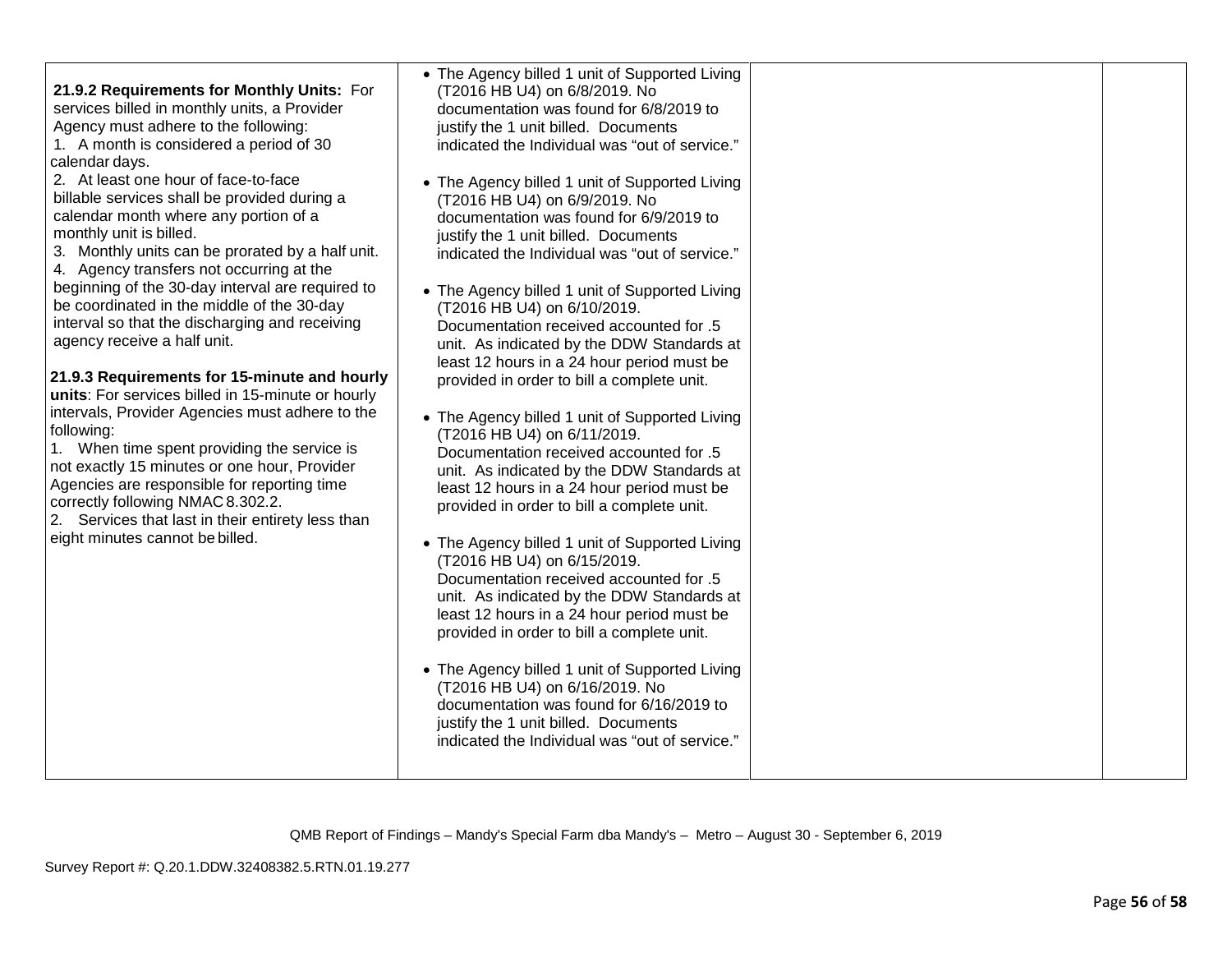| • The Agency billed 1 unit of Supported Living<br>(T2016 HB U4) on 6/23/2019. No<br>documentation was found for 6/23/2019 to<br>justify the 1 unit billed. Documents<br>indicated the Individual was "out of service."                                                                |  |
|---------------------------------------------------------------------------------------------------------------------------------------------------------------------------------------------------------------------------------------------------------------------------------------|--|
| <b>July 2019</b><br>• The Agency billed 1 unit of Supported Living<br>(T2016 HB U4) on 7/8/2019. Documentation<br>received accounted for .5 unit. As indicated<br>by the DDW Standards at least 12 hours in<br>a 24 hour period must be provided in order<br>to bill a complete unit. |  |
| • The Agency billed 1 unit of Supported Living<br>(T2016 HB U4) on 7/14/2019.<br>Documentation received accounted for .5<br>unit. As indicated by the DDW Standards at<br>least 12 hours in a 24 hour period must be<br>provided in order to bill a complete unit.                    |  |
| • The Agency billed 1 unit of Supported Living<br>(T2016 HB U4) on 7/21/2019.<br>Documentation received accounted for .5<br>unit. As indicated by the DDW Standards at<br>least 12 hours in a 24 hour period must be<br>provided in order to bill a complete unit.                    |  |
|                                                                                                                                                                                                                                                                                       |  |